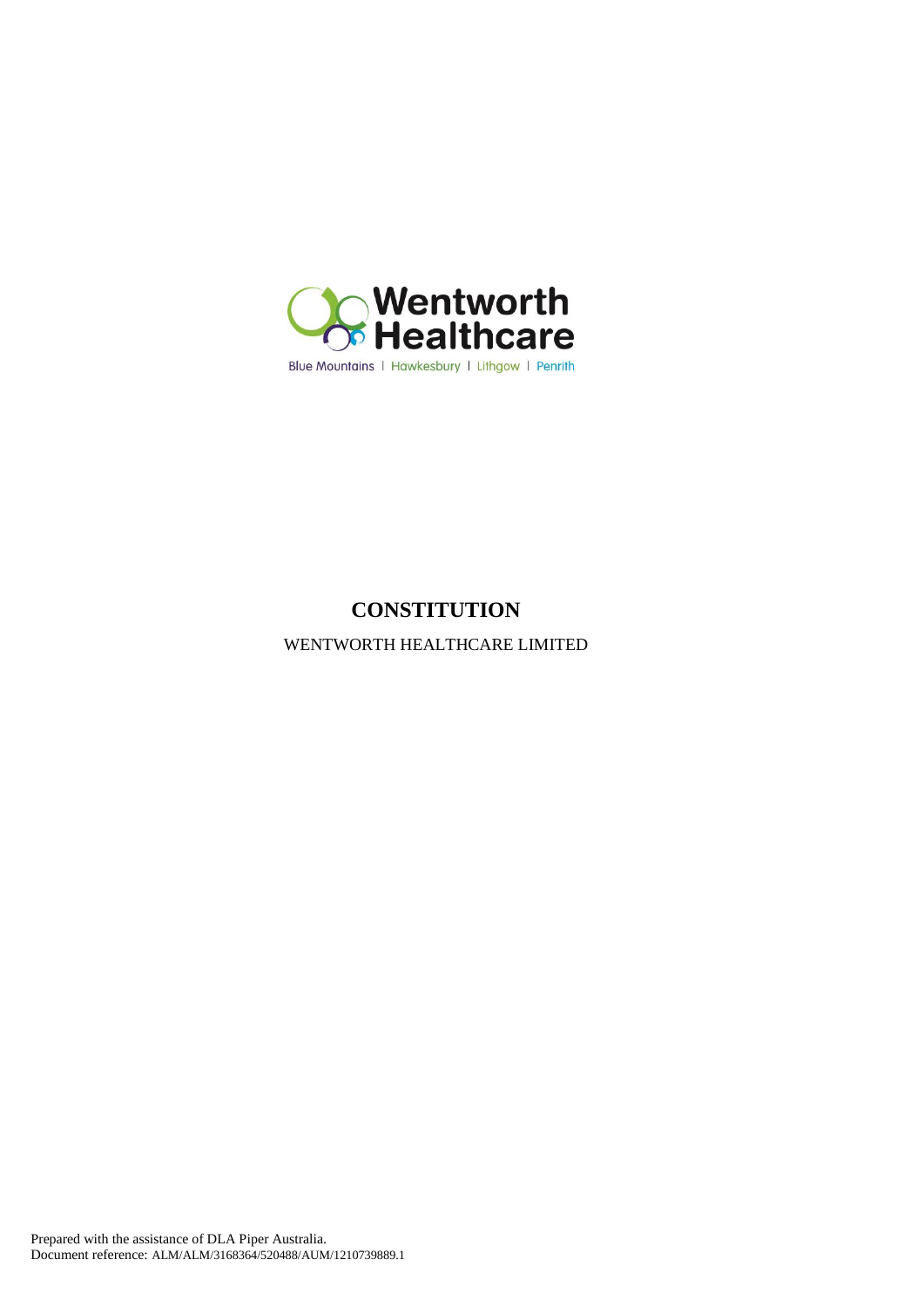# **TABLE OF CONTENTS**

| 1                |  |
|------------------|--|
|                  |  |
| $\boldsymbol{2}$ |  |
| 3                |  |
|                  |  |
|                  |  |
|                  |  |
|                  |  |
|                  |  |
|                  |  |
|                  |  |
| 4                |  |
|                  |  |
|                  |  |
|                  |  |
| 5                |  |
|                  |  |
|                  |  |
|                  |  |
|                  |  |
|                  |  |
| 6                |  |
|                  |  |
|                  |  |
| 7                |  |
|                  |  |
|                  |  |
|                  |  |
|                  |  |
|                  |  |
|                  |  |
|                  |  |
|                  |  |
|                  |  |
|                  |  |
|                  |  |
|                  |  |
|                  |  |
|                  |  |
|                  |  |
|                  |  |
|                  |  |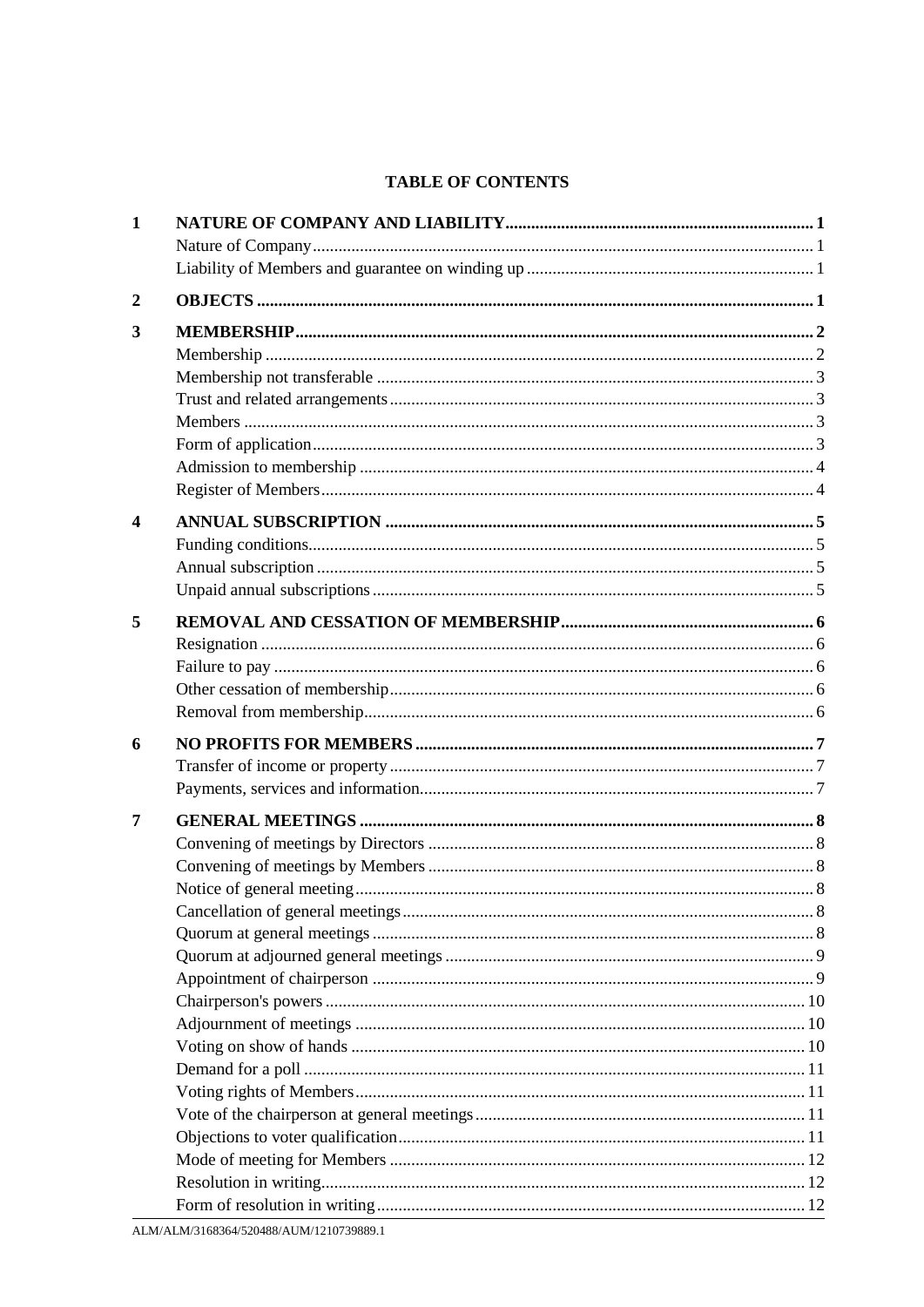| 8  |  |
|----|--|
|    |  |
|    |  |
| 9  |  |
|    |  |
|    |  |
|    |  |
|    |  |
|    |  |
|    |  |
|    |  |
| 10 |  |
|    |  |
|    |  |
|    |  |
|    |  |
| 11 |  |
|    |  |
|    |  |
|    |  |
|    |  |
|    |  |
|    |  |
|    |  |
|    |  |
|    |  |
|    |  |
|    |  |
|    |  |
|    |  |
| 12 |  |
|    |  |
|    |  |
|    |  |
| 13 |  |
| 14 |  |
|    |  |
|    |  |
|    |  |
|    |  |
|    |  |
|    |  |
|    |  |
|    |  |
|    |  |
|    |  |
|    |  |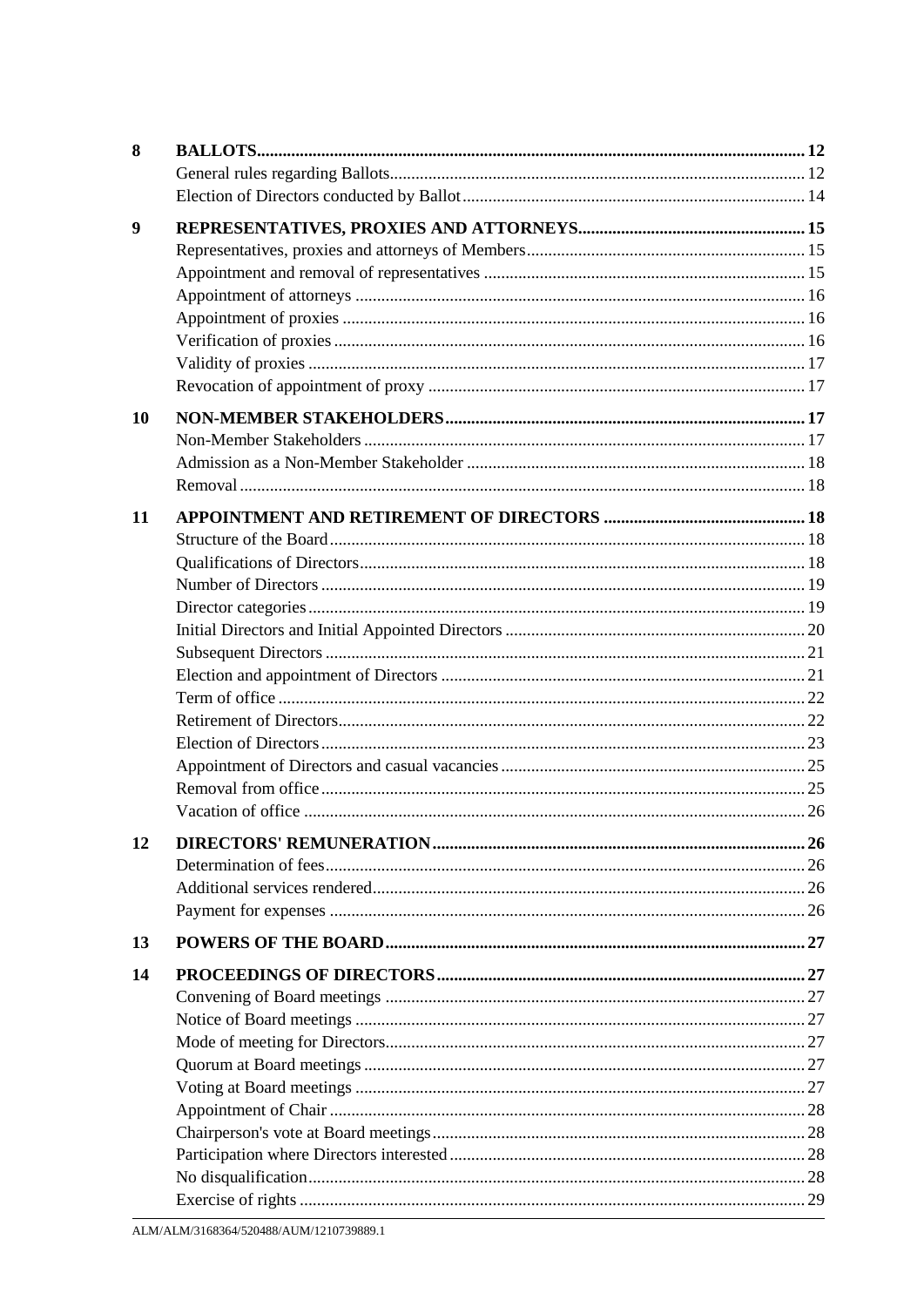| 15 |  |
|----|--|
| 16 |  |
|    |  |
|    |  |
| 17 |  |
|    |  |
|    |  |
|    |  |
| 18 |  |
|    |  |
|    |  |
|    |  |
|    |  |
| 19 |  |
| 20 |  |
|    |  |
|    |  |
|    |  |
|    |  |
| 21 |  |
|    |  |
|    |  |
|    |  |
|    |  |
|    |  |
|    |  |
|    |  |
|    |  |
|    |  |
| 22 |  |
|    |  |
|    |  |
|    |  |
|    |  |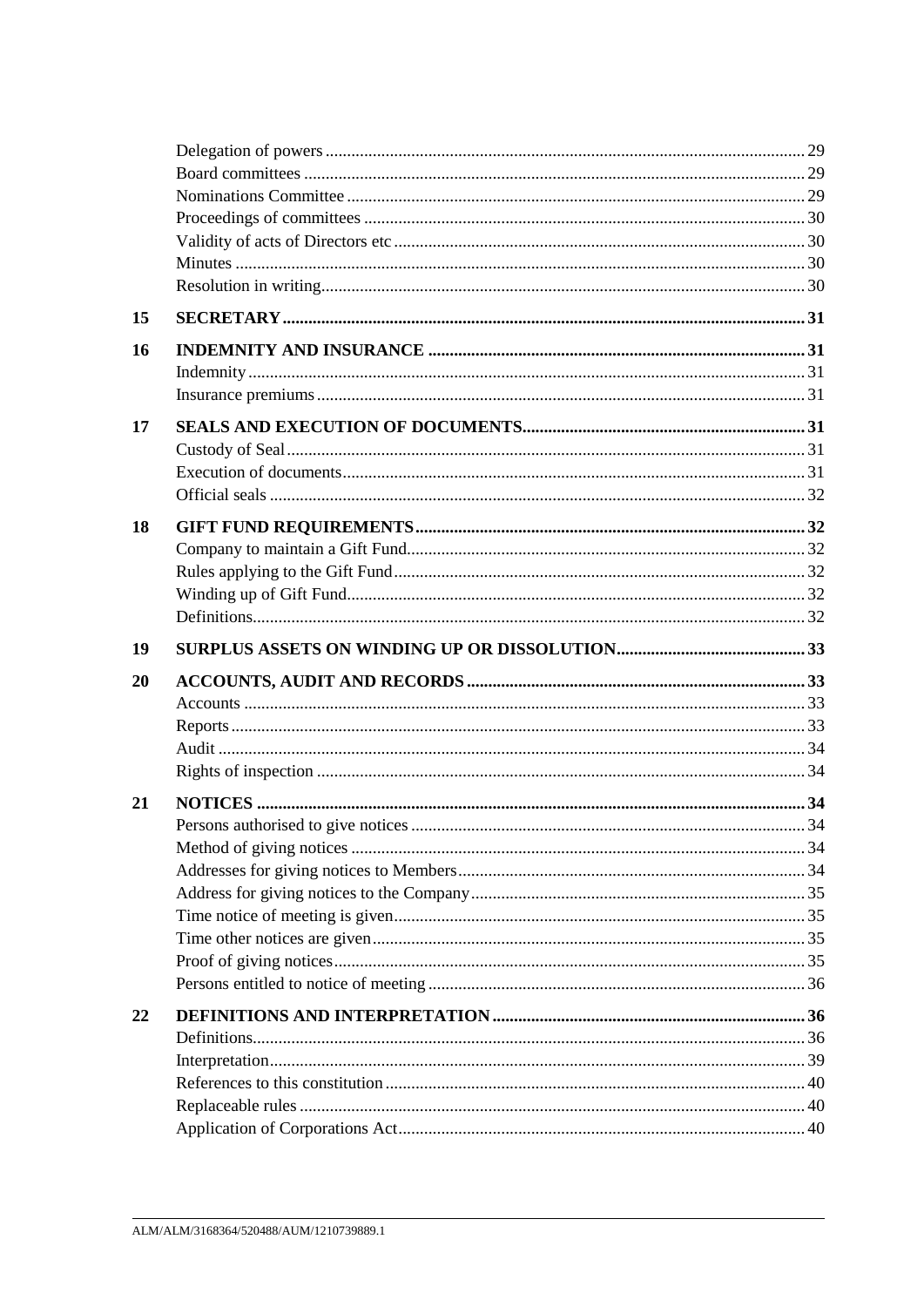# *Corporations Act 2001* **(Cth)**

# **Public company limited by guarantee**

# **Wentworth Healthcare Limited**

# **ACN 155 904 975**

# **1 NATURE OF COMPANY AND LIABILITY**

### **Nature of Company**

1.1 The Company is a public company limited by guarantee.

### **Liability of Members and guarantee on winding up**

- 1.2 The liability of the Members is limited. Every Member undertakes to contribute \$20.00 to the assets of the Company if it is wound up while that Organisation is a Member, or within one year afterwards, for:
	- 1.2.1 payment of the Company's debts and liabilities contracted before they ceased to be a Member; and
	- 1.2.2 costs and expenses of winding up.

# <span id="page-4-0"></span>**2 OBJECTS**

- 2.1 The object of the Company is to promote the prevention or the control of diseases in human beings living in the Region.
- 2.2 In order to promote health by the prevention or the control of diseases in human beings, the Company will:
	- 2.2.1 improve the delivery of Primary Health Care services to patients by developing integrated and coordinated health services and programs, including:
		- (a) identifying and addressing health services gaps and breakdowns;
		- (b) promoting high patient care standards, increased access to services including after-hours services and telehealth services;
		- (c) improving patient awareness of and access to health services; and
		- (d) promoting primary healthcare as part of an integrated health system;
	- 2.2.2 provide support to clinicians and health service providers to improve their patient care;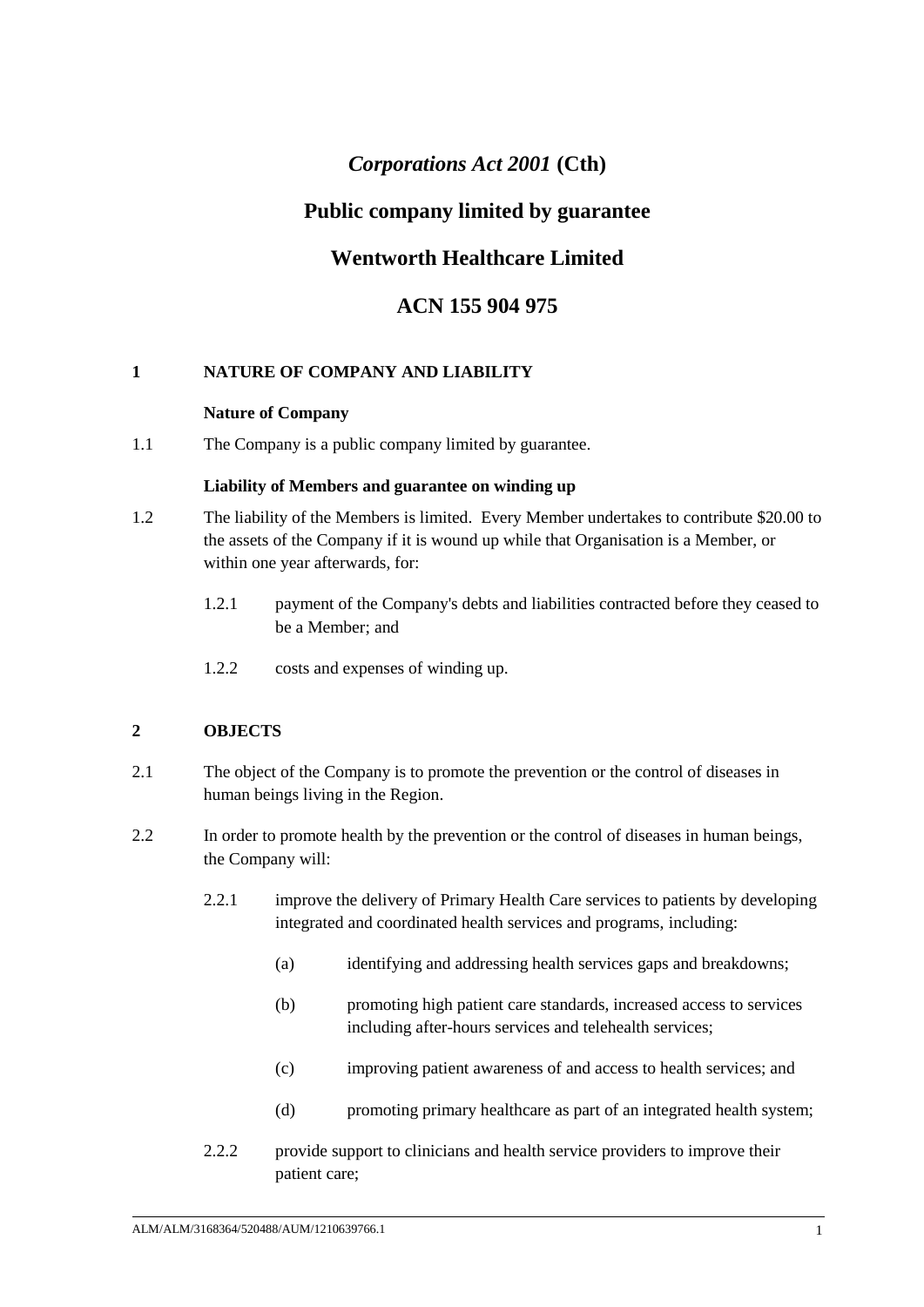- 2.2.3 collaborate with consumer and community groups to ensure consumer engagement and representation in the provision of Primary Health Care;
- 2.2.4 identify health needs of the community and developing locally focussed and responsive health services to improve local patient care, including:
	- (a) analysing and reporting on the Primary Health Care service gaps; and
	- services including for disadvantaged or under-serviced groups; (b) identifying strategies to improve health outcomes and quality of
- 2.2.5 facilitate the implementation and successful performance of primary healthcare initiatives and programs to improve patient care, including:
	- (a) focussing on prevention and early intervention in Primary Health Care; and
	- (b) improving health care service delivery;
- 2.2.6 raise money to further the aims of the Company and to secure sufficient funds for the purposes of the Company;
- 2.2.7 receive any funds and to distribute these funds in a manner that best attains the objects of the Company; and
- 2.2.8 do all such things as are incidental, convenient or conducive to the attainment of all or any of the above.
- <span id="page-5-0"></span>2.3 The Company may only exercise the powers in section 124(1) of the Corporations Act to:
	- 2.3.1 carry out the objects in this clause [2;](#page-4-0) and
	- 2.3.2 do all things incidental or convenient in relation to the exercise of power under clause [2.3.1.](#page-5-0)

# **3 MEMBERSHIP**

#### **Membership**

- 3.1 The Members of the Company are the Initial Members and such other Organisations as may be admitted to membership in accordance with this constitution.
- <span id="page-5-1"></span>3.2 The membership of the Company will consist only of eligible Organisations, as follows:
	- 3.2.1 A Member must be an Organisation.
	- 3.2.2 A Member must have a significant, active and demonstrable interest in the health and well being of human beings in the Region. This does not preclude the Member from having a national or state-wide focus, or from conducting activities outside of the Region.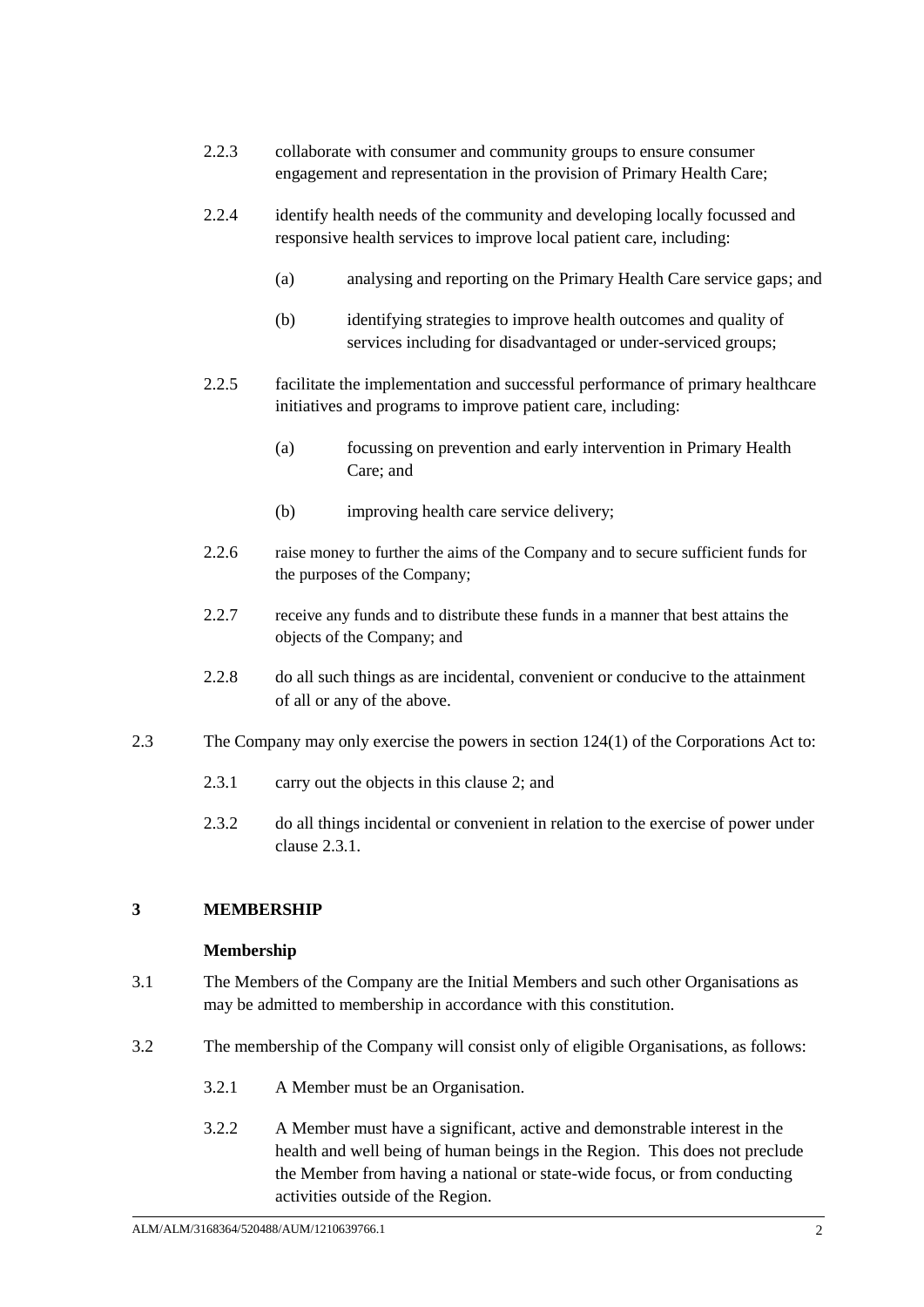- 3.2.3 A Member must be a major stakeholder in Primary Health Care in the Region.
- 3.2.4 A Member's objects and activities must (in the Board's opinion) be consistent with, and make a substantial contribution towards the objects of the Company.
- 3.2.5 A Member may be a not-for-profit or a for-profit entity.
- 3.3 Unless this constitution provides otherwise, all Members have the same rights.

#### **Membership not transferable**

3.4 A Member's rights, privileges and benefits of membership are personal to the Member and membership of the Company is not transferable.

#### **Trust and related arrangements**

- 3.5 Except as required by law:
	- 3.5.1 No person is to be recognised by the Company as holding its membership on trust or otherwise holding the membership as a representative of another person.
	- 3.5.2 Regardless of it having notice of any other interest or right, the Company is not bound by, or compelled in any way to recognise, any equitable, contingent, future, partial or other right or interest in a Member's membership of the Company.

#### **Members**

- 3.6 All Members must do all of the following:
	- 3.6.1 In order to maintain membership, pay any annual subscription in accordance with clause [4.2.](#page-8-0)
	- 3.6.2 Otherwise comply with the provisions of this constitution.
- 3.7 A Member has the right to receive notices of, to attend and to be heard at any general meeting, and has the right to vote at any general meeting.

#### **Form of application**

- 3.8 An application for membership must comply with the following requirements:
	- 3.8.1 It must be signed by the applicant or by an authorised representative of the applicant.
	- 3.8.2 It must be accompanied by such documents or evidence as to qualification for membership as the Board may determine from time to time within the requirements for membership set out in clause [3.2.](#page-5-1)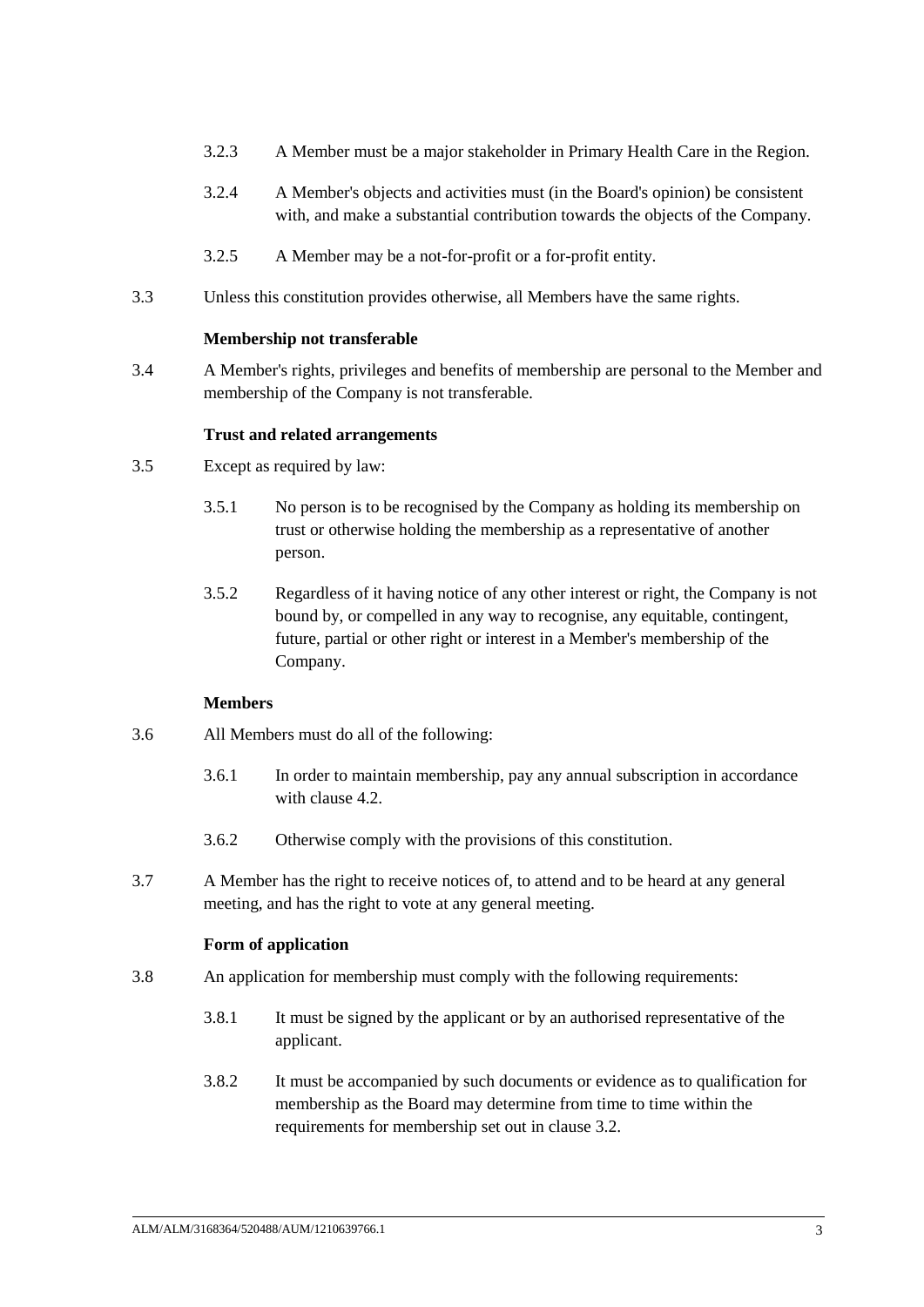### **Admission to membership**

- 3.9 The Board must consider an application for membership as soon as practicable after its receipt and determine, in its absolute discretion, the admission or rejection of the applicant.
- 3.10 The Board does not have to give reasons for accepting or rejecting an application for membership, but must provide a full list of applicants for membership including those whose applications have been rejected, to the Members.
- 3.11 If an application for membership is rejected:
	- 3.11.1 The Secretary must notify the applicant in writing of that fact within a reasonable period.
	- 3.11.2 Any annual subscription paid by the applicant (in accordance with clause [4.2\)](#page-8-0) must be refunded to the applicant.
- 3.12 If an applicant is accepted for membership, the Secretary must notify the applicant of admission in the form of a receipt for any annual subscription paid by the applicant, or in such other form as the Board may determine from time to time, and the name and details of the applicant must be entered in the Register.
- 3.13 An applicant that is accepted for membership becomes a Member when the applicant's name is entered in the Register.

# **Register of Members**

- 3.14 A register of the Members of the Company must be kept in accordance with the Corporations Act.
- 3.15 The following details must be entered in the Register in respect of each Member:
	- 3.15.1 The full name of the Member including the ACN or ABN of a Member that is a body corporate.
	- 3.15.2 The address of the Member (being the registered address in the case of a corporate Member).
	- 3.15.3 The date on which the entry of the Member's name in the Register is made.
- 3.16 The Register must also show the following information, which may be kept separately from the rest of the Register:
	- 3.16.1 The name and details of each Organisation which stopped being a Member within the last 7 years.
	- 3.16.2 The date on which each such Organisation stopped being a Member.
- <span id="page-7-0"></span>3.17 The Company may also keep further registers recording other information about Members that is not required to be kept under the Corporations Act.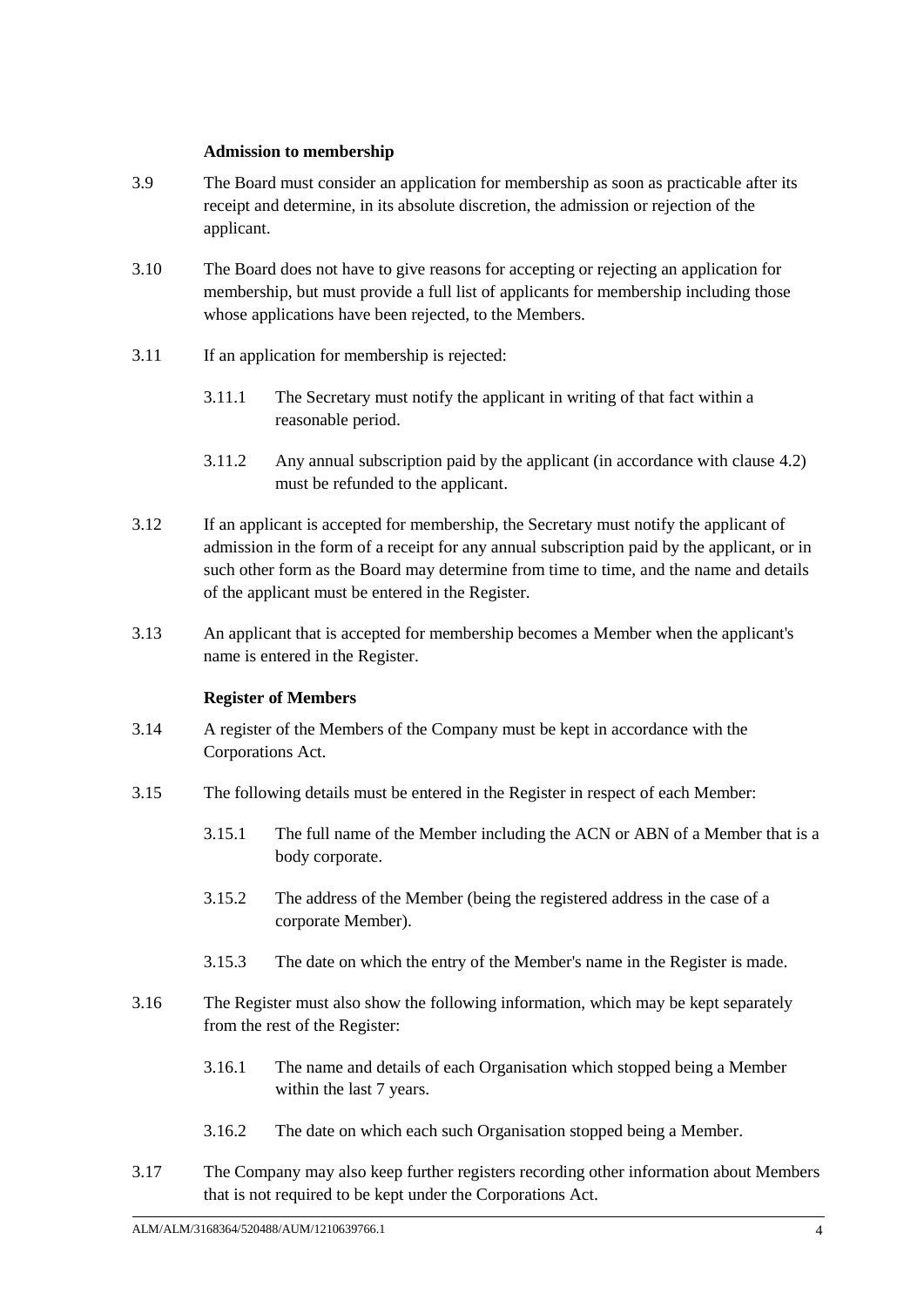- 3.18 The following details may be entered in a register referred to in clause [3.17:](#page-7-0)
	- 3.18.1 The telephone number, facsimile number and email address (as applicable) of the Member.
	- 3.18.2 The date of last payment of the Member's annual subscription (if applicable).
	- 3.18.3 The full name, address, telephone number, facsimile number and email address (as applicable) of the Member's representative.
	- 3.18.4 Such other information as the Board may require.
- 3.19 Each Member must notify the Secretary in writing of any change in that Organisation's name, address, telephone or facsimile number or email address within one month after the change.

# <span id="page-8-2"></span>**4 ANNUAL SUBSCRIPTION**

# **Funding conditions**

- <span id="page-8-1"></span>4.1 Despite any other provision of this constitution:
	- 4.1.1 no Member will be required to pay an annual subscription or equivalent fee in respect of its membership of the Company; and
	- 4.1.2 the Board must not seek to impose any such subscription or fee,

to the extent this would contravene any funding conditions (or equivalent requirements imposed by a external funding party) that apply to the Company.

#### **Annual subscription**

- <span id="page-8-3"></span><span id="page-8-0"></span>4.2 Subject to clause [4.1,](#page-8-1) the annual subscription payable by a Member is such sum as the Board may prescribe from time to time, and for the avoidance of doubt may be nil.
	- 4.2.1 All annual subscriptions are due and payable in advance on 1 July in each year.
	- 4.2.2 If an Organisation applies for membership after 1 July in any year, the Board may reduce the annual subscription payable by the applicant in such manner as they think fit.

# **Unpaid annual subscriptions**

<span id="page-8-4"></span>4.3 A Member ceases to be entitled to any of the rights or privileges of membership if any annual subscription payable by the Member in accordance with this clause [4](#page-8-2) remains unpaid for two months after it becomes payable and a notice of default is given to the Member pursuant to a resolution of the Board. However, the rights or privileges of membership may be reinstated on payment of all arrears if the Board (in its absolute discretion) so resolves.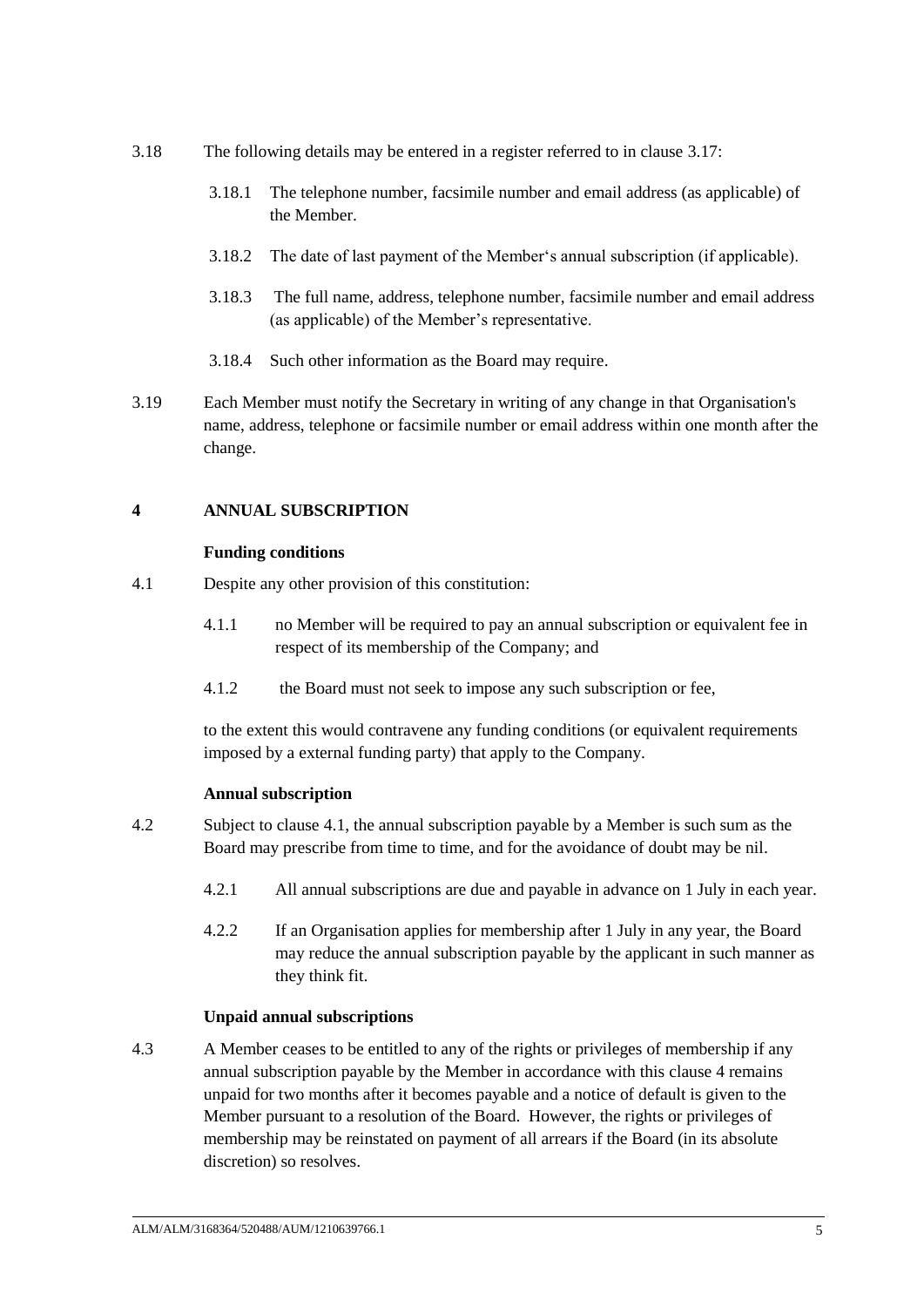# **5 REMOVAL AND CESSATION OF MEMBERSHIP**

# **Resignation**

- 5.1 A Member may resign from membership of the Company by giving written notice to the Secretary.
- 5.2 The resignation of a Member is deemed to take effect from the date of receipt of the notice of resignation or such later date as is provided in the notice. The resignation does not limit the Member's liability under this constitution.

# **Failure to pay**

- 5.3 If a Member has not paid all arrears of annual subscriptions in accordance with clause [4.2.1](#page-8-3) or, if paid, the Member's rights and privileges are not reinstated by the Board in accordance with clause [4.3,](#page-8-4) all of the following apply in respect of that Member:
	- 5.3.1 The Member remains liable for all the obligations and liabilities of membership for six months after the date of notification under clause [4.3.](#page-8-4)
	- 5.3.2 The Member ceases to be a Member and the Member's name must be removed from the Register at the end of the six month period.
	- 5.3.3 The former Member continues to be liable for all fees and other money owing to the Company as at the date of the cessation of its membership of the Company, despite that cessation of membership.

# **Other cessation of membership**

5.4 A Member ceases to be a Member immediately upon any Termination Event occurring in respect of the Member.

#### **Removal from membership**

- <span id="page-9-1"></span>5.5 The Board may convene a meeting of Members to consider the removal of a Member from the Register if the Board in its absolute discretion resolves that the Member is no longer considered suitable for membership of the Company.
- 5.6 The Board must provide at least two month's written notice to any Member of any intention to remove the Member from the Register, so as to enable the Member to provide any written representations to the Company.
- <span id="page-9-0"></span>5.7 Where a Member makes any written representations and the Member requests that the representations be notified to Members of the Company, the Company must do both of the following:
	- 5.7.1 State that the representations have been made in any notice of the resolution given to Members of the Company.
	- 5.7.2 Send a copy of the representations to every Member of the Company to whom the notice of the meeting has been or is sent.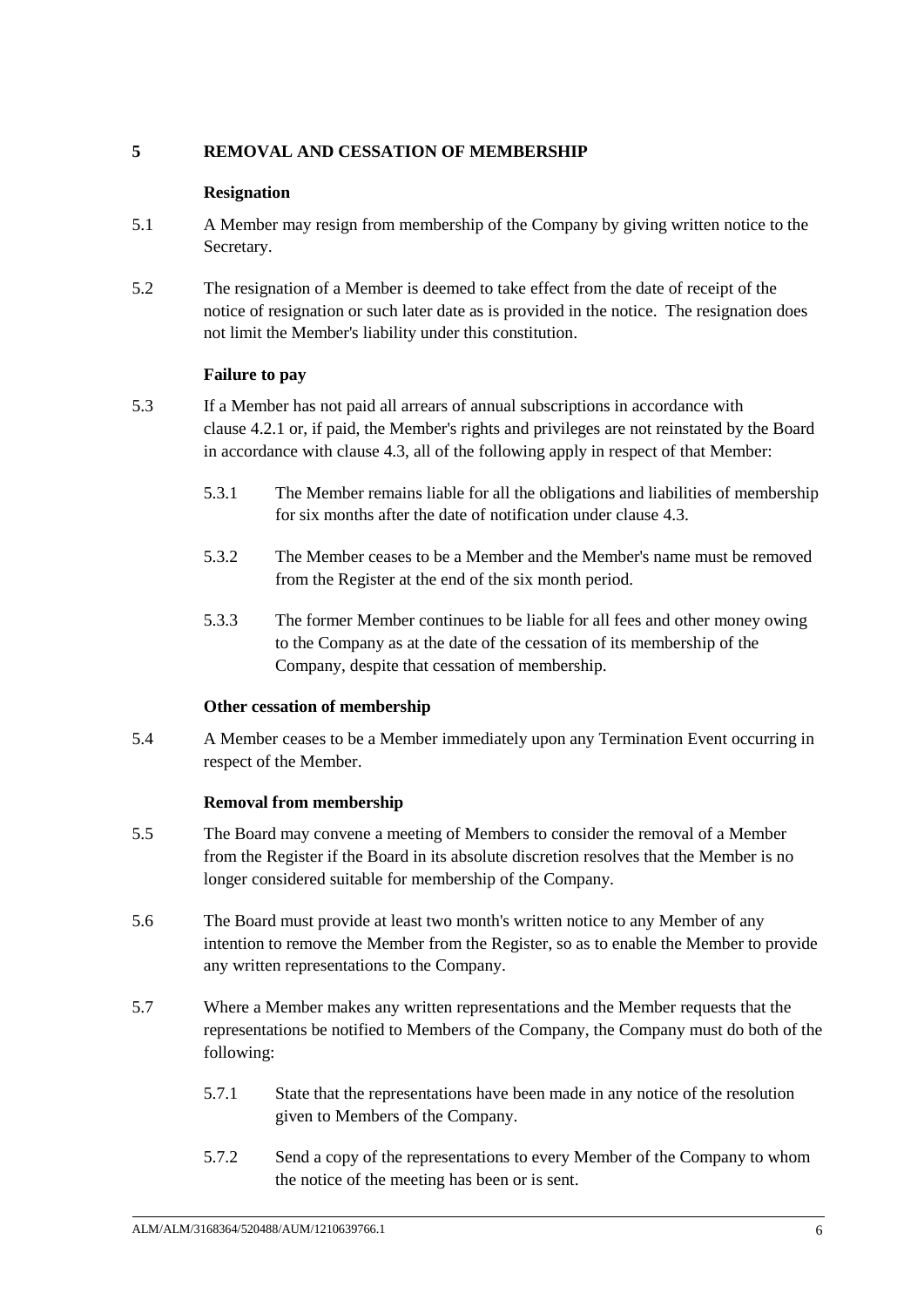- 5.7.3 The requirements in clause [5.7](#page-9-0) do not apply to the Company if the representations are received by it too late for it to satisfy those requirements.
- 5.7.4 If a copy of the representations is not so sent because they were received too late or because of the Company's default, the Member may, without affecting any right to be heard orally, require the representations be read out at the meeting.
- 5.7.5 Copies of the representations need not be sent out and the representations need not be read out at the meeting if the Board is satisfied on reasonable grounds that the rights conferred by clause [5.7](#page-9-0) are being abused, including to secure needless publicity for a defamatory matter.
- 5.8 The Board does not have to give reasons for recommending the removal of any Member from the Register.
- 5.9 An ordinary resolution of Members is required to pass the necessary resolution to remove a Member under clause [5.5.](#page-9-1)

### <span id="page-10-0"></span>**6 NO PROFITS FOR MEMBERS**

#### **Transfer of income or property**

6.1 The Company may not pay or transfer any income or property, directly or indirectly to any Member.

#### **Payments, services and information**

- 6.2 Nothing in this clause [6](#page-10-0) prevents the Company making a payment in good faith of any of the following:
	- 6.2.1 Remuneration to any officers or employees of the Company for services actually rendered to the Company (including payment of directors' fees in accordance with clause [12.1\)](#page-29-0).
	- 6.2.2 An amount to any Member in return for any services actually rendered to the Company or for goods supplied in the ordinary and usual course of business or otherwise on arm's length commercial terms.
	- 6.2.3 Reasonable and proper interest on money borrowed from any Member.
	- 6.2.4 Reasonable and proper rent for premises let by any Member to the Company.
	- 6.2.5 Reimbursement of expenses reasonably and properly incurred by any Member on the Company's behalf with the consent of the Board.
- 6.3 Nothing in this clause [6](#page-10-0) prevents the Company from providing services or information to the Members on terms which are different from the terms on which services or information are provided to persons who are not Members.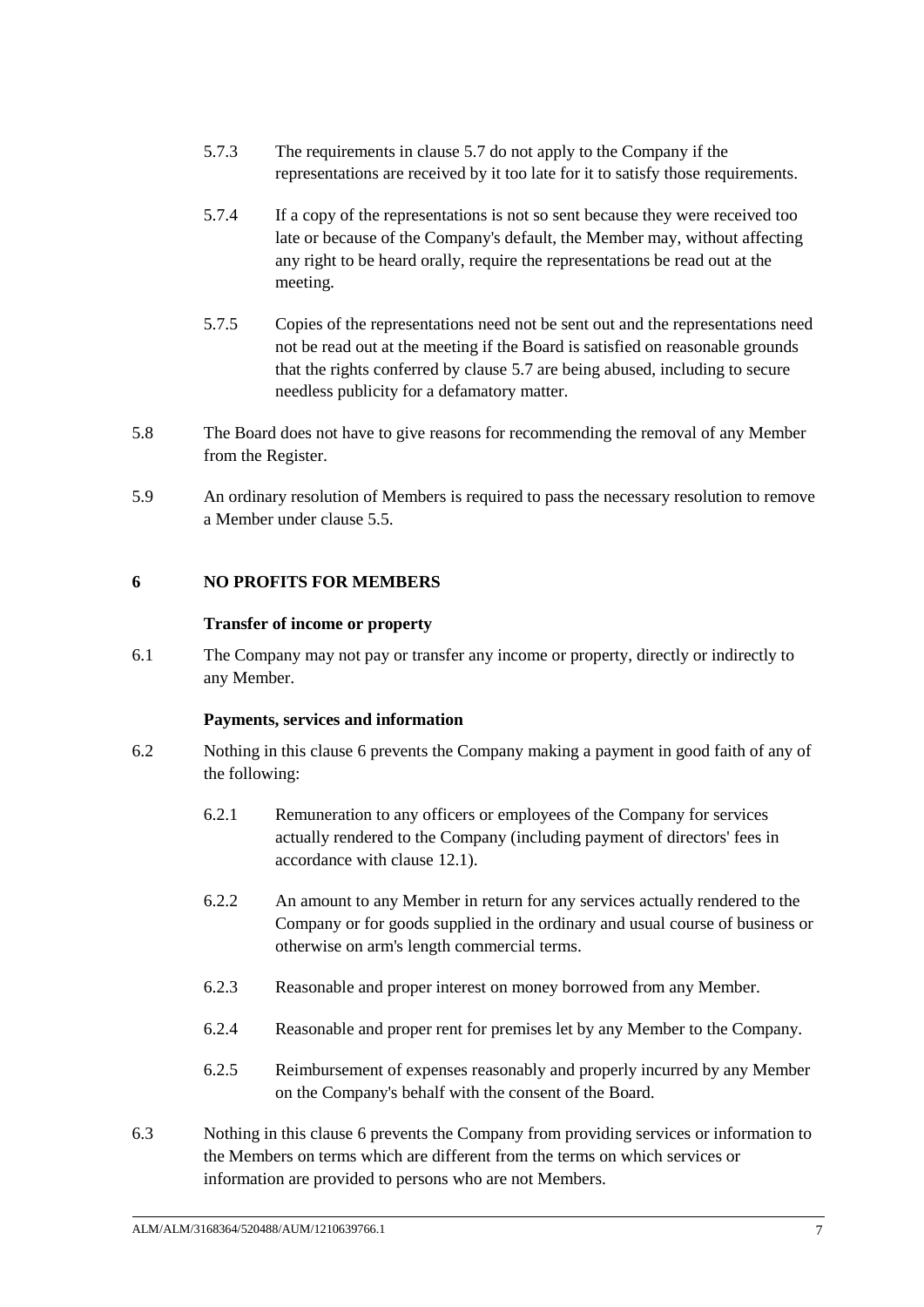# **7 GENERAL MEETINGS**

### **Convening of meetings by Directors**

7.1 Any two Directors may convene a general meeting.

### **Convening of meetings by Members**

- 7.2 The Board must call and arrange to hold a general meeting if required to do so under the Corporations Act, including on the request of:
	- 7.2.1 Members with at least 5% of the votes that may be cast at the general meeting; or
	- 7.2.2 at least 100 Members who are entitled to vote at the general meeting.

### **Notice of general meeting**

- 7.3 The Board may give notice of a general meeting by any form of communication permitted by the Corporations Act.
	- 7.3.1 The notice of a general meeting must specify the place, the day and the hour of meeting and if the meeting is to be held in two or more places, the technology that will be used to facilitate the meeting, the general nature of the business to be transacted and any other matters as are required by the Corporations Act.
	- 7.3.2 The accidental omission to give notice of any general meeting to, or the nonreceipt of a notice by, a person entitled to receive notice does not invalidate a resolution passed at the general meeting.

# **Cancellation of general meetings**

- 7.4 The Board may cancel a general meeting, other than a general meeting which the Board is required to convene and hold under the Corporations Act.
- 7.5 The Board may cancel a general meeting if notice of the cancellation is given to all persons entitled to receive notice of the meeting at least two business days prior to the time of the meeting as specified in notice of meeting.

#### **Quorum at general meetings**

- 7.6 The Members in general meeting may not transact any business unless a quorum of Members is present at the time when the meeting proceeds to business.
- 7.7 Except as otherwise set out in this constitution, a quorum for the purposes of a general meeting is the number equal to the lesser of:
	- 7.7.1 11 Members: and
	- 7.7.2 50% of the total number of Members entitled to vote at the meeting, rounded up to the next highest whole number,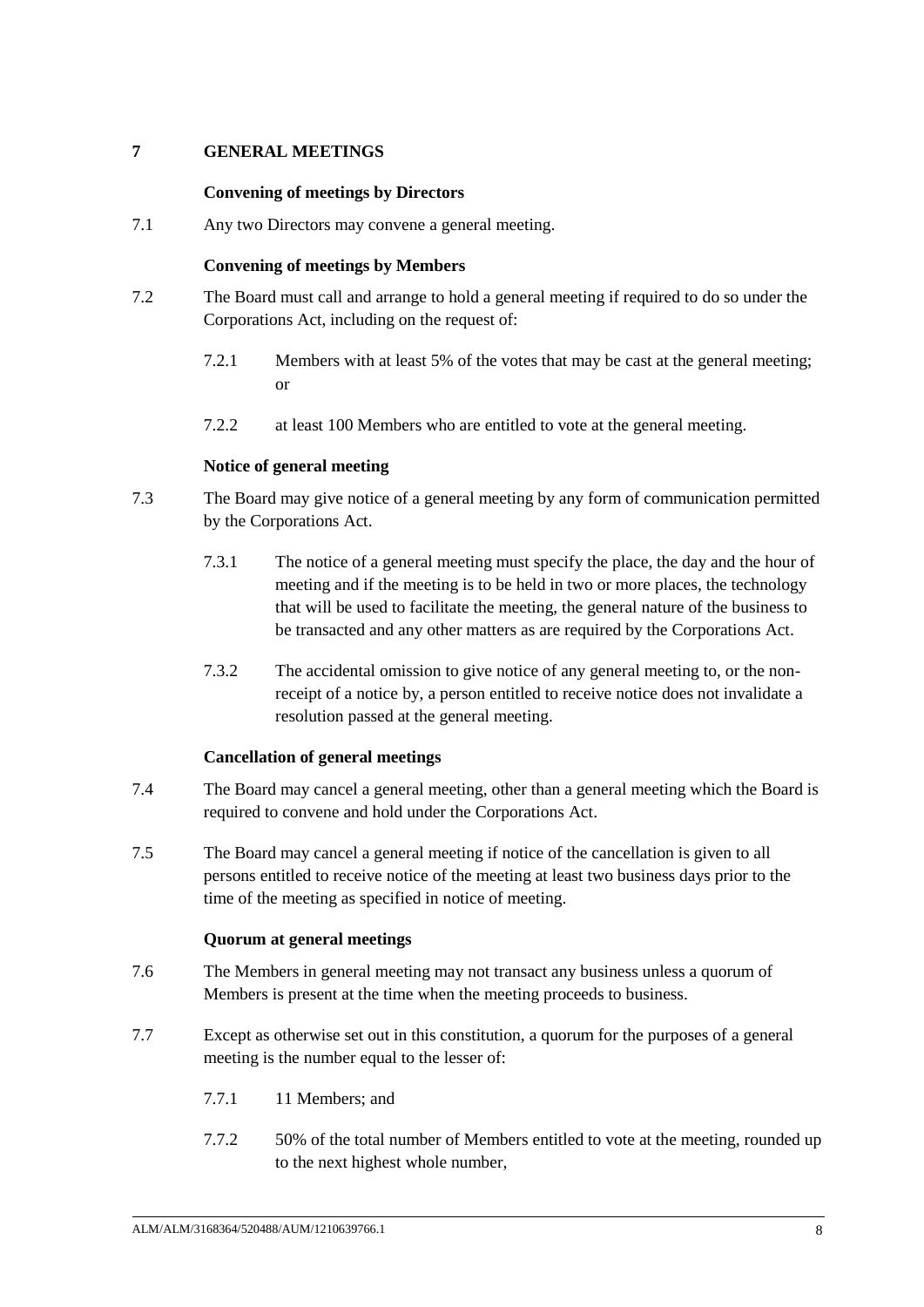and in either case, a Member is treated as present if the Member is present in person or if represented by a representative, proxy or attorney.

- 7.8 If a quorum is not present within half an hour from the time appointed for the meeting or a longer period allowed by the chairperson:
	- 7.8.1 If the meeting was convened by or on the requisition of Members, it must be dissolved.
	- 7.8.2 Otherwise, it must stand adjourned to the same day in the next week at the same time and place or to another day and at another time and place determined by the Board.
- 7.9 If a meeting has been adjourned to another time and place determined by the Board, not less than five business days' notice of the adjourned meeting must be given in the same manner as in the case of the original meeting.

### **Quorum at adjourned general meetings**

- 7.10 At the adjourned meeting, a quorum is the number equal to the lesser of:
	- 7.10.1 6 Members; and
	- 7.10.2 25% of the total number of Members entitled to vote at the meeting, rounded up to the next highest whole number,

and in either case, a Member is treated as present if the Member is present in person or if represented by a representative, proxy or attorney.

#### **Appointment of chairperson**

- 7.11 Every general meeting must be chaired by a chairperson. The chairperson will be determined as follows:
	- 7.11.1 If the Board has elected a Director as Chair in accordance with clause [14.7,](#page-31-0) that person is entitled to chair every general meeting.
	- 7.11.2 Secondly, the Directors present at the meeting must elect one of their number to chair that meeting if either of the following applies:
		- (a) No Chair has been elected in accordance with clause [14.7.](#page-31-0)
		- (b) The Chair is not present within 15 minutes after the time appointed for the holding of the meeting or is unwilling to act.
	- 7.11.3 Thirdly, the Members entitled to vote at the meeting present in person or by representative, proxy or attorney at the meeting must elect one of those Members to chair that meeting if either of the following applies:
		- (a) There are no Directors present within 15 minutes after the time appointed for the holding of the meeting.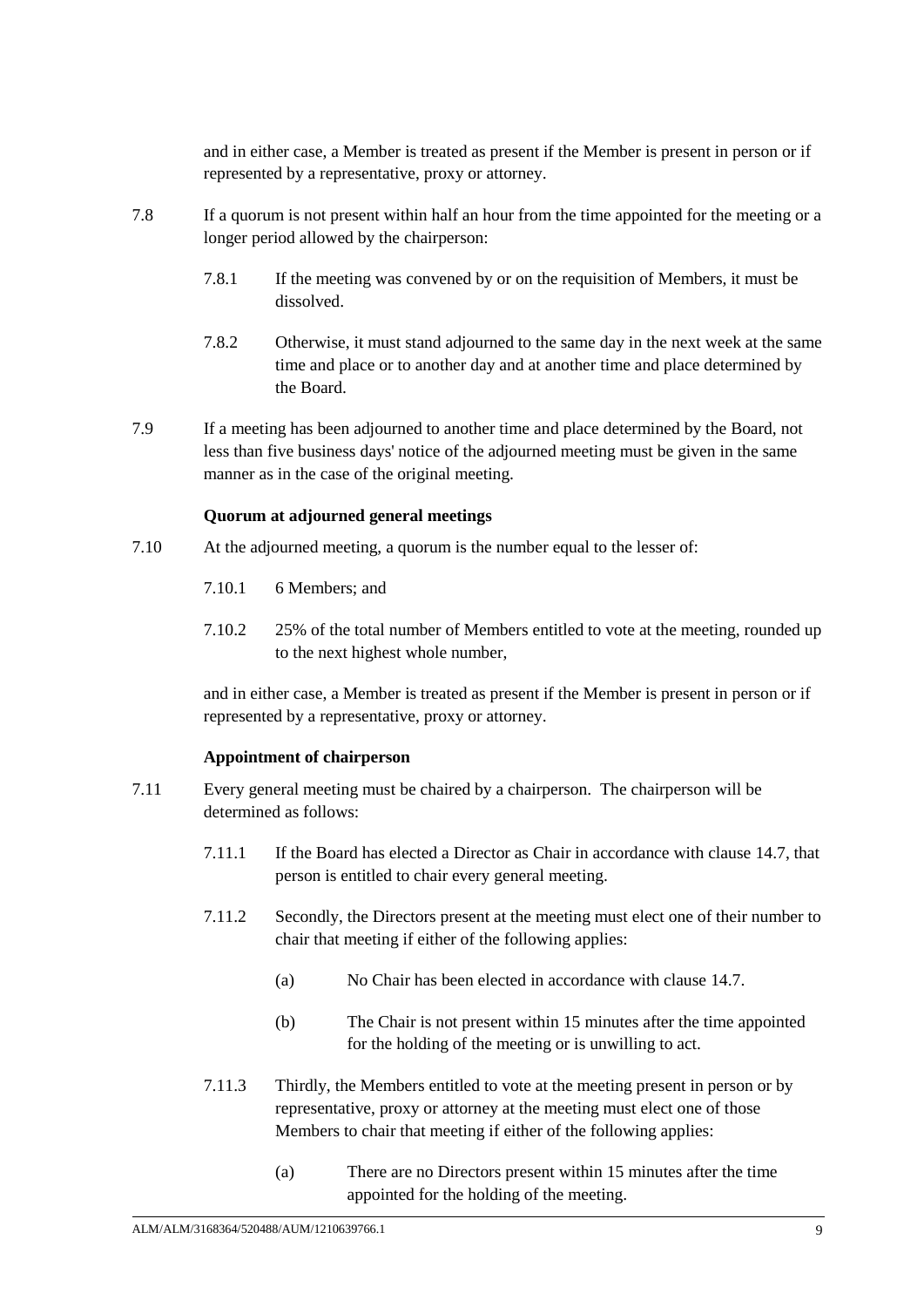(b) All Directors present decline to chair the meeting.

# **Chairperson's powers**

- 7.12 The chairperson may temporarily vacate the chair at a general meeting in favour of another person present at any time and for any reason they see fit, and must do so if the Members are voting on the chairperson's election or re-election as a Director (if applicable).
- 7.13 Subject to the terms of this constitution regarding adjournment of meetings, the chairperson's ruling on all matters relating to the order of business, procedure and conduct of the general meeting is final and no motion of dissent from a ruling of the chairperson may be accepted.
- 7.14 The chairperson may, in his or her absolute discretion, refuse any person admission to a general meeting, or expel the person from the general meeting and not permit them to return, if the chairperson reasonably considers that the person's conduct is inappropriate. Inappropriate conduct in a general meeting includes:
	- 7.14.1 The use of offensive or abusive language which is directed to any person, object or thing.
	- 7.14.2 Attendance at the meeting while under the influence of any kind of illicit drug or alcohol, or using or consuming any illicit drug or alcohol at the meeting.
	- 7.14.3 Possession of any article, including a recording device or other electronic device or a sign or banner, which the chairperson considers is dangerous, offensive or disruptive or likely to become so.

# **Adjournment of meetings**

- 7.15 The chairperson may, with the consent of any meeting at which a quorum is present, and must if so directed by the meeting, adjourn the meeting to another time and to another place.
	- 7.15.1 The only business that may be transacted at any adjourned meeting is the business left unfinished at the meeting from which the adjournment took place.
	- 7.15.2 When a meeting is adjourned for 20 business days or more, notice of the adjourned meeting must be given as in the case of an original meeting.
	- 7.15.3 Except when a meeting is adjourned for 20 business days or more, it is not necessary to give a notice of an adjournment or of the business to be transacted at an adjourned meeting.

# **Voting on show of hands**

7.16 At a general meeting a resolution put to the vote of the meeting must be decided on a show of hands unless a poll is demanded before that vote is taken or before the result is declared or immediately after the result is declared.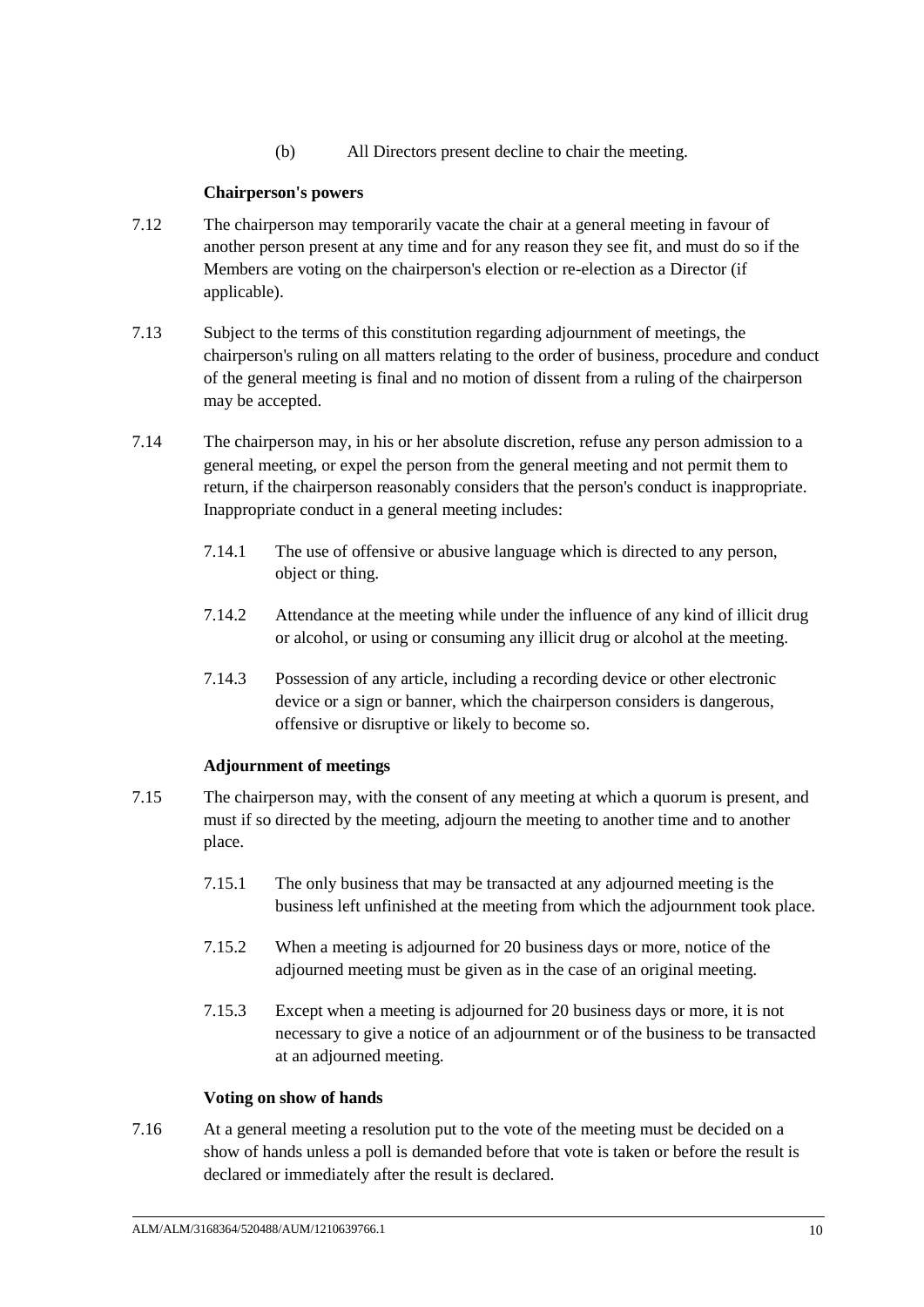7.17 If a poll is not duly demanded, a declaration by the chairperson that a resolution has on a show of hands been carried or carried unanimously, or by a particular majority, or lost, and an entry to that effect in the book containing the minutes of the proceedings of the Company, is conclusive evidence of the fact without proof of the number or proportion of the votes recorded in favour of or against the resolution.

# **Demand for a poll**

- 7.18 A poll may be demanded by either:
	- 7.18.1 The chairperson.
	- 7.18.2 At least five Members entitled to vote on the resolution.
	- 7.18.3 Any Member or Members with at least 5% of the votes that may be cast on the resolution on a poll.
- 7.19 The demand for a poll may be withdrawn.
- 7.20 The demand for a poll does not prevent the continuance of a meeting for the transaction of business other than the question on which a poll is demanded.
- 7.21 If a poll is duly demanded, it must be taken in the manner and, except as to the election of a chairperson or on a question of adjournment, either at once or after an interval or adjournment or otherwise as the chairperson directs. The result of the poll is the resolution of the meeting at which the poll is demanded.
- 7.22 A poll demanded on the election of a chairperson or on a question of adjournment must be taken immediately.

#### **Voting rights of Members**

- <span id="page-14-0"></span>7.23 On a show of hands every Member present by proxy, attorney or representative has one vote.
- <span id="page-14-1"></span>7.24 On a poll or a Ballot every Member present by proxy, attorney or representative has one vote.

#### **Vote of the chairperson at general meetings**

7.25 The chairperson of a general meeting is not entitled to a vote in person but may exercise any votes he or she may have as a representative, proxy or attorney of a Member.

#### **Objections to voter qualification**

- 7.26 No objection may be raised to the qualification of a voter except at the meeting or adjourned meeting at which the vote objected to is given or tendered.
- 7.27 An objection to the qualification of a voter must be referred to the chairperson, whose decision is final.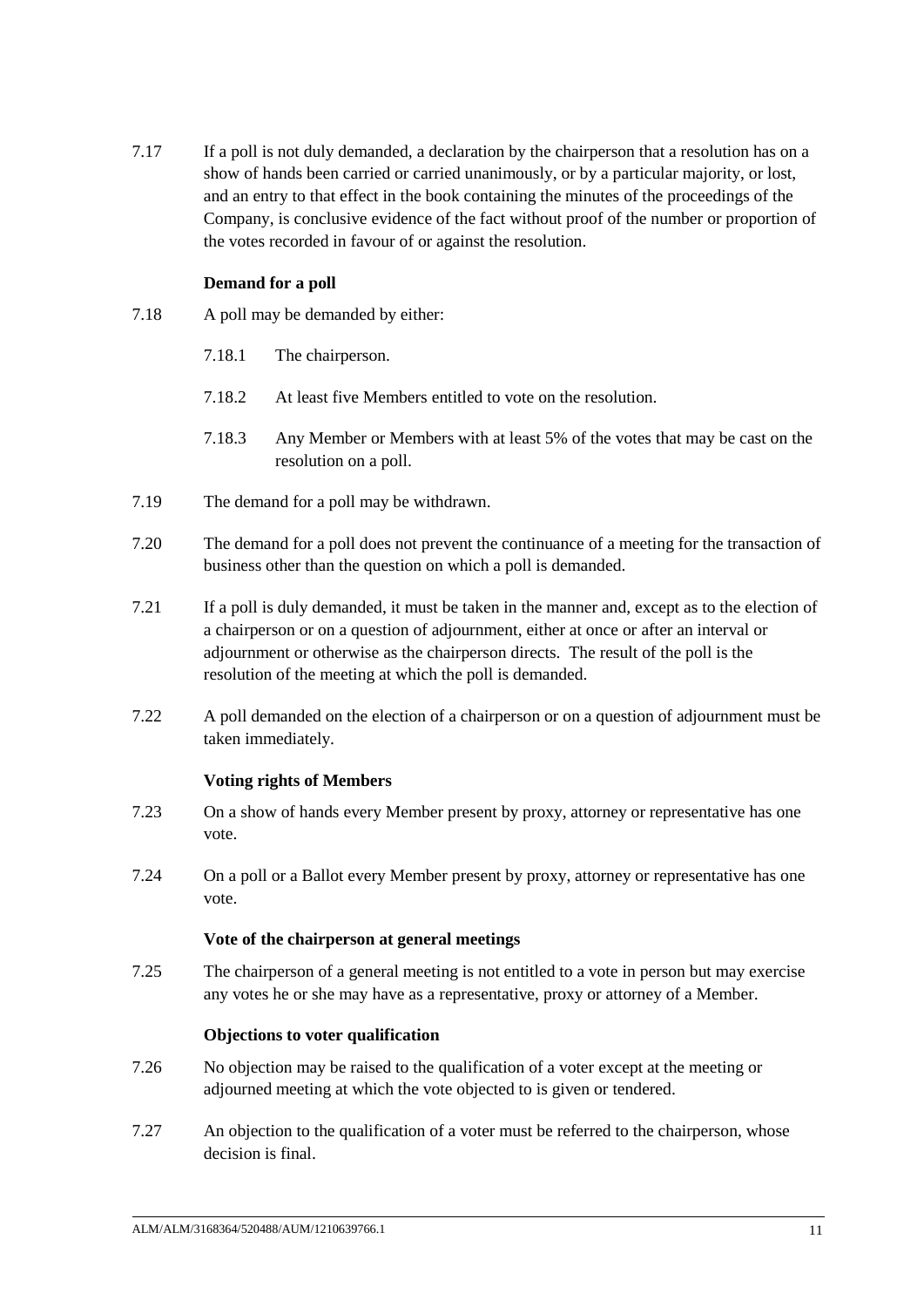7.28 A vote not disallowed according to an objection as provided in this constitution is valid for all purposes.

### **Mode of meeting for Members**

7.29 A general meeting may be called or held (including at more than one venue) using any technology that gives the Members as a whole a reasonable opportunity to participate in the meeting. The Members may otherwise regulate their meetings as they think fit.

#### **Resolution in writing**

7.30 A resolution in writing signed by all Members entitled to vote on the resolution is to be treated as a determination of the Members passed at a meeting of the Members duly convened and held.

### **Form of resolution in writing**

- 7.31 A resolution in writing may consist of several documents in like form, each signed by one or more Members and if so signed it takes effect on the latest date on which a Member signs one of the documents.
- 7.32 If a resolution in writing is signed by a proxy of a Member, it must not also be signed by the appointing Member and vice versa.
- 7.33 In relation to a resolution in writing a document generated by electronic means which purports to be a facsimile of a resolution of Members is to be treated as a resolution in writing and a document bearing a facsimile of a signature is to be treated as signed.

# <span id="page-15-0"></span>**8 BALLOTS**

# **General rules regarding Ballots**

- <span id="page-15-2"></span>8.1 Subject to the requirements of the law and this clause [8,](#page-15-0) the Board may submit any question or proposed resolution (including the proposed election of any Director) to the vote of Members by means of a Ballot.
- 8.2 A resolution of Members decided by Ballot is as valid and effective as if the resolution had been passed at a duly convened and constituted general meeting of the Company.
- <span id="page-15-1"></span>8.3 Subject always to the requirements of the law, where the Corporations Act or this constitution provides that the relevant resolution may only be passed as a special resolution:
	- 8.3.1 The Ballot paper and any relevant background material that accompanies it when it is sent to Members must set out an intention to propose the special resolution and state the resolution.
	- 8.3.2 The resolution must be passed by at least 75% of the votes cast by Members entitled to vote on the resolution.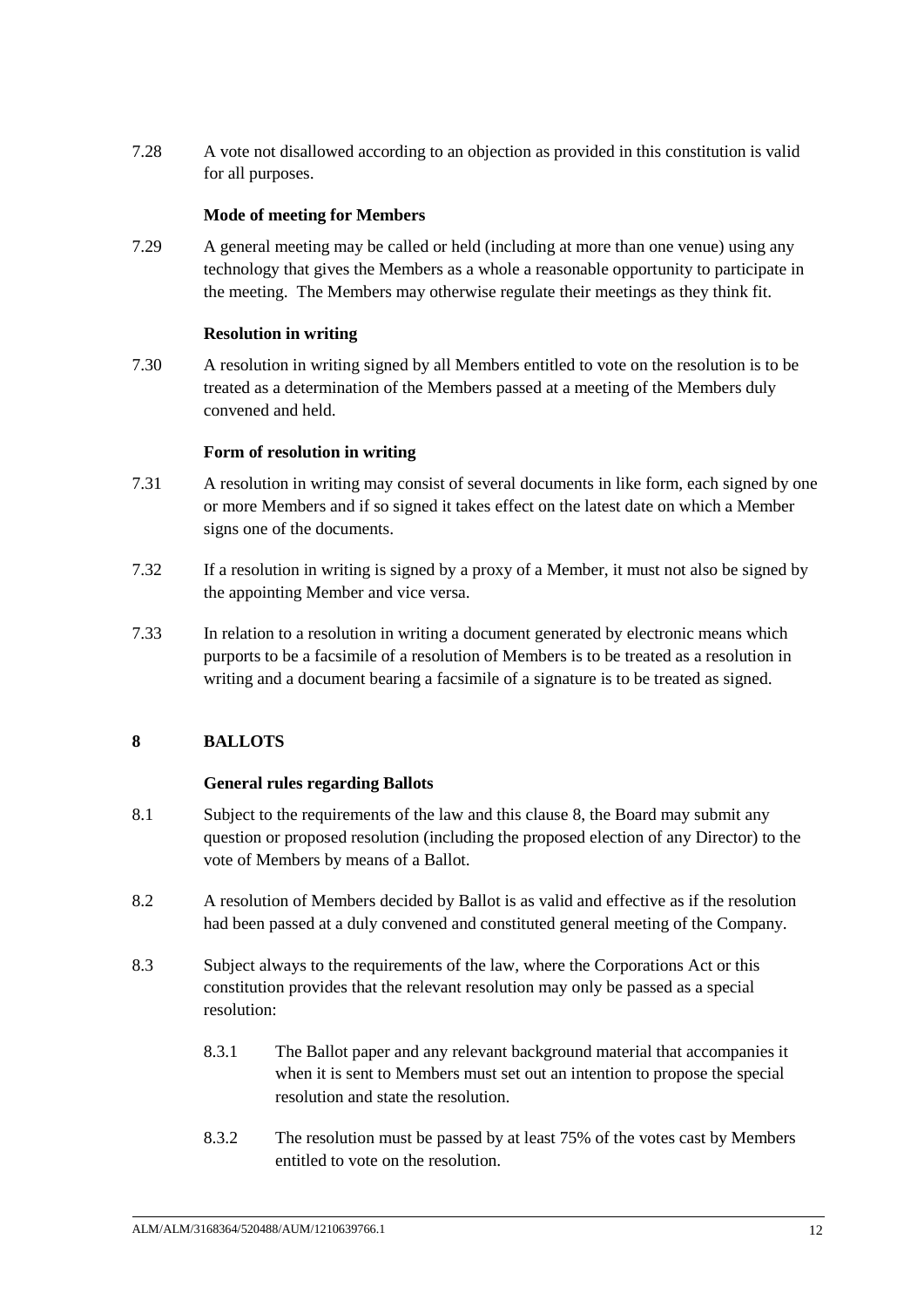- 8.4 Subject always to the requirements of the law and clause [8.3,](#page-15-1) a Ballot may be conducted in any manner that the Board may in its absolute discretion determine from time to time, subject always to the following requirements:
	- 8.4.1 The Ballot must be a secret ballot, and the Board must take all reasonable steps to ensure that the manner in which the Ballot is taken will preserve its secrecy.
	- as the Board may determine in its absolute discretion from time to time. 8.4.2 A Ballot may be conducted by post or by facsimile or other electronic means,
	- 8.4.3 A Ballot must not be combined with any other method of voting provided for in this constitution (for example, voting at a general meeting of Members).
	- 8.4.4 Every Ballot must be conducted by a returning officer appointed by the Board.
		- (a) The returning officer may be any type of person or entity, but must not be a Director (or, if clause [8.6](#page-17-0) applies, a person who is seeking election as a Director under the relevant Ballot).
		- (b) If the Board does not appoint a returning officer, or if the person appointed by the Board cannot or will not act, a Secretary must act as returning officer.
	- 8.4.5 Only votes that are received by the applicable returning officer on before 5.00 pm on the Polling Date will be counted. All votes received after that time will be invalid and must be disregarded.
	- 8.4.6 Without limiting clause [8.3,](#page-15-1) the proposed resolution or other question submitted to Members by means of a Ballot will be determined by a simple majority according to the number of valid votes cast for or against the resolution or question. If there is an equality of votes, the Chair does not have a second or casting vote in addition to any votes he or she may have as a representative, proxy or attorney of a Member (without limiting clause [9.3\)](#page-18-0), and the proposed resolution is therefore lost.
	- 8.4.7 No resolution or other question determined by Ballot is invalid merely because there has been an accidental omission to give the Ballot paper or other relevant material to a Member, or a Member has not received those documents.
	- 8.4.8 An objection to the qualification of a Member to vote in a particular Ballot must be referred to the Chair no later than five business days prior to the relevant Polling Date. The Chair's decision is final. A vote not disallowed according to an objection as provided for in this clause [8.4.8](#page-16-0) is valid for all purposes.
- <span id="page-16-1"></span><span id="page-16-0"></span>8.5 For the avoidance of doubt, subject to the requirements set out in this clause [8](#page-15-0) the Board may in its absolute discretion determine: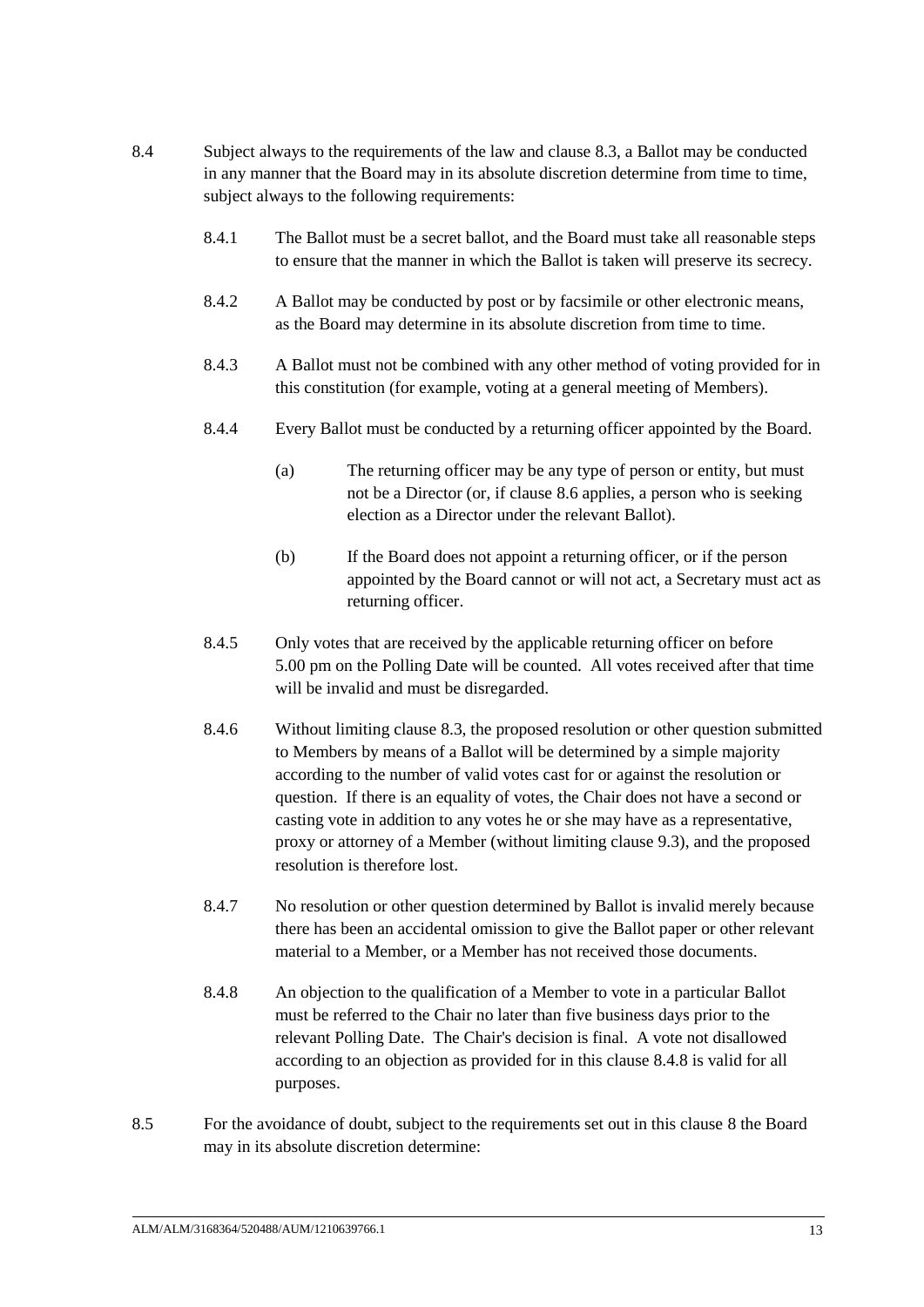- 8.5.1 The form of the Ballot paper and the form and content of any material that is intended to accompany the Ballot paper.
- 8.5.2 The Polling Date.
- 8.5.3 The manner in which objections regarding the conduct or outcome of a Ballot must be raised, and the manner in which any such disputes will be resolved.
- $\mathbf{c}$  Danon 8.5.4 All other matters relevant to the form, conduct and outcome of the Ballot.

### **Election of Directors conducted by Ballot**

- <span id="page-17-1"></span><span id="page-17-0"></span>8.6 Where the election of Directors is to occur by means of a Ballot (as opposed to where the election of Directors is to occur by means of a show of hands or poll at the relevant AGM), the following rules apply in addition to the general rules set out in clauses [8.1](#page-15-2) to [8.5:](#page-16-1)
	- 8.6.1 The requirements of clause [11.17.2](#page-26-0) apply for all nominations for the position of Director to be voted upon by Members by means of a Ballot.
	- 8.6.2 The requirements of clauses [11.17.3](#page-26-1) and [11.17.4](#page-26-2) apply to Director elections conducted by means of a Ballot.
	- 8.6.3 Where the relevant Board positions will fall vacant at the close of the next AGM:
		- (a) The Polling Date must be a date that is not more than 40 business days, and not less than 10 business days, before the intended date for holding the AGM, with the intention that the outcome of the Ballot will be determined at least 5 business days before the intended date for holding the AGM.
		- (b) A Director (other than a retiring Director seeking re-election) who is elected by means of a Ballot will only commence to hold that office on and from the close of the relevant AGM, and not on and from the Polling Date or the date that the outcome of the Ballot is determined.
	- 8.6.4 The Board must ensure that the Ballot paper to be sent to Members is prepared as follows:
		- (a) The Ballot paper may group the Approved Candidates according to the vacant Director positions and the applicable skills, competencies and/or experience (if any) that the Board has determined under clause [11.17.4\(c\)](#page-27-0) that an Approved Candidate must possess to be eligible to be elected to a specific vacant Director position. To avoid doubt, this may result in the Ballot paper identifying individual vacant Director positions and the particular Approved Candidates who are eligible to contest the relevant Director position, even if this means that only one Approved Candidate would be eligible to be elected to a particular Director position.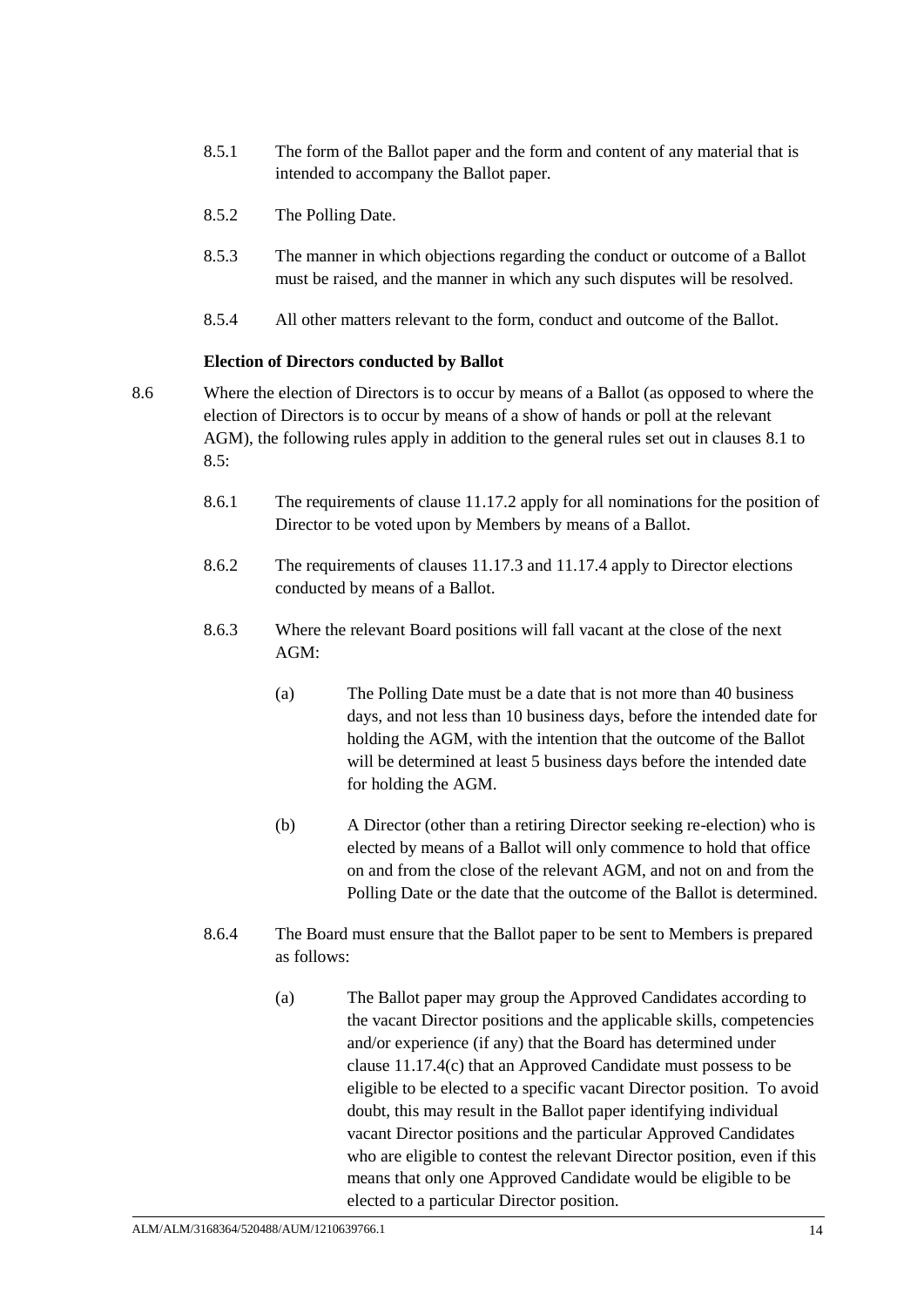- (b) Subject to clause [8.6.4\(a\),](#page-17-1) the Ballot paper may only contain the names of each of the Approved Candidates for election in alphabetical order, along with the number of vacancies to be filled, and must enable each Member to specify the manner in which the Member votes on each proposed resolution. The Board may also cause the Ballot paper to be accompanied by an explanatory statement detailing any information the Board considers appropriate.
- 8.6.5 Elected Board positions will be determined by a 'first past the post' voting system such that Board positions are filled by candidates with the highest number of votes in descending order. However, if two or more candidates receive an equal number of votes under the Ballot, the returning officer will determine their respective rankings for the purposes of the election by lot.
- 8.6.6 To avoid doubt, where the number of Approved Candidates for the position of Director is equal to or less than the number of vacant positions to be filled in a Ballot, a Ballot must nonetheless be conducted.

# **9 REPRESENTATIVES, PROXIES AND ATTORNEYS**

### **Representatives, proxies and attorneys of Members**

- 9.1 At meetings of Members each Member entitled to vote may vote by representative, proxy or by attorney to the extent permitted under clauses [7.23](#page-14-0) an[d 7.24.](#page-14-1)
- <span id="page-18-1"></span>9.2 Subject to the terms of their appointment, a person attending as a proxy, or as the attorney of a Member, or as representing a corporation which is a Member, has all the powers of a Member, except where expressly stated to the contrary.
- <span id="page-18-0"></span>9.3 Where a vote is conducted by Ballot, a Member may only vote by representative, unless the Board in its absolute discretion approves in writing some other method of voting.

# **Appointment and removal of representatives**

- 9.4 A Member which is a corporation may from time to time appoint a natural person as its sole representative in any matters connected with the Company, including as permitted by the Corporations Act.
	- 9.4.1 A Member may appoint, and remove, its representative for the time being by written notice to the Secretary in such form as the Board may prescribe from time to time.
	- 9.4.2 A document executed by a Member in accordance with section 127 of the Corporations Act (where applicable to the Member) is rebuttable evidence of the appointment, or removal, of the named representative.
	- 9.4.3 For the avoidance of doubt, a representative is entitled to exercise the powers of the Member which appointed him or her (in accordance with clause [9.2\)](#page-18-1) and, where the Member is a Member, a representative present must be counted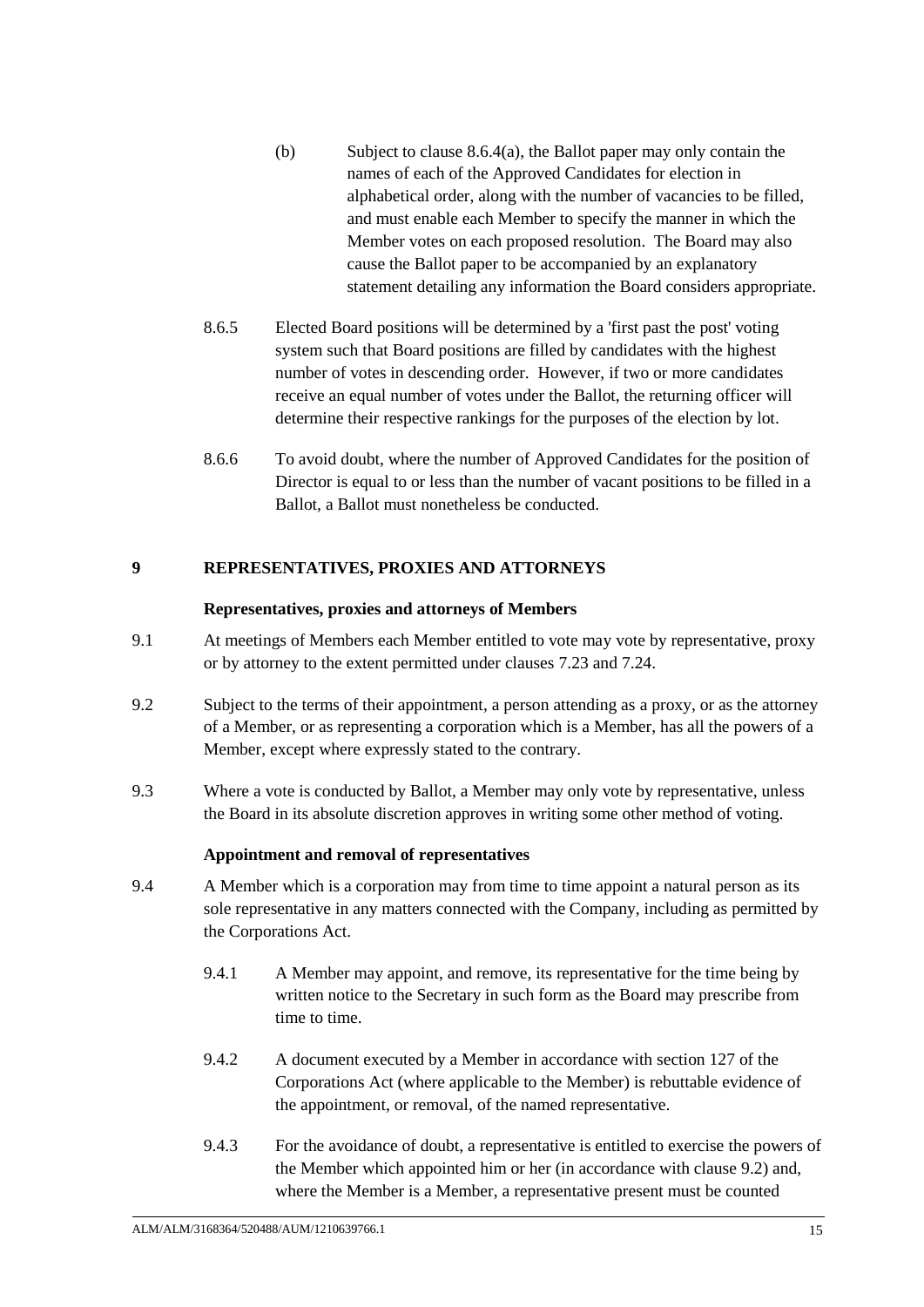towards a quorum on the basis that the Member is to be considered personally present at the general meeting by its representative.

#### **Appointment of attorneys**

- <span id="page-19-0"></span>9.5 If a Member executes or proposes to execute any document or do any act by or through an attorney which affects the Company or the Member's membership of the Company, the Member must promptly provide the Company with any or all of the following upon written request from the Company:
	- 9.5.1 The original executed instrument appointing the attorney, for notation.
	- 9.5.2 A certified copy of the original executed instrument appointment the attorney, for the Company to retain.
	- 9.5.3 Any other evidence the Company may request from time to time regarding the power of attorney, including evidence that the power of attorney is effective and remains in force.

### **Appointment of proxies**

- 9.6 A Member may appoint another person as their proxy to attend and vote instead of the Member. A proxy need not be a Member.
	- 9.6.1 A document appointing a proxy must be in writing, in any form permitted by the Corporations Act and signed by the Member making the appointment.
	- 9.6.2 A document appointing a proxy may specify the manner in which the proxy is to vote in respect of a particular resolution and, where the document so provides, the proxy is not entitled to vote on the resolution except as specified in the document.
	- 9.6.3 Except as expressly provided by the document appointing a proxy, an appointment of a proxy confers authority to do all things that the Member can do in respect of a general meeting.

#### **Verification of proxies**

- 9.7 Before the time for holding the meeting or adjourned meeting at which a proxy proposes to vote, both of the following documents must be deposited with the Company:
	- 9.7.1 The document appointing the proxy.
	- 9.7.2 If the appointment is signed by the appointor's attorney, the authority under which the appointment was signed or a certified copy of that authority (even if previously provided to the Company in accordance with clause [9.5\)](#page-19-0).
- 9.8 Those documents must be received at the Office, at a fax number at the Office or at another place, fax number or electronic address specified for that purpose in the notice convening the meeting not less than 24 hours before the time for holding the meeting.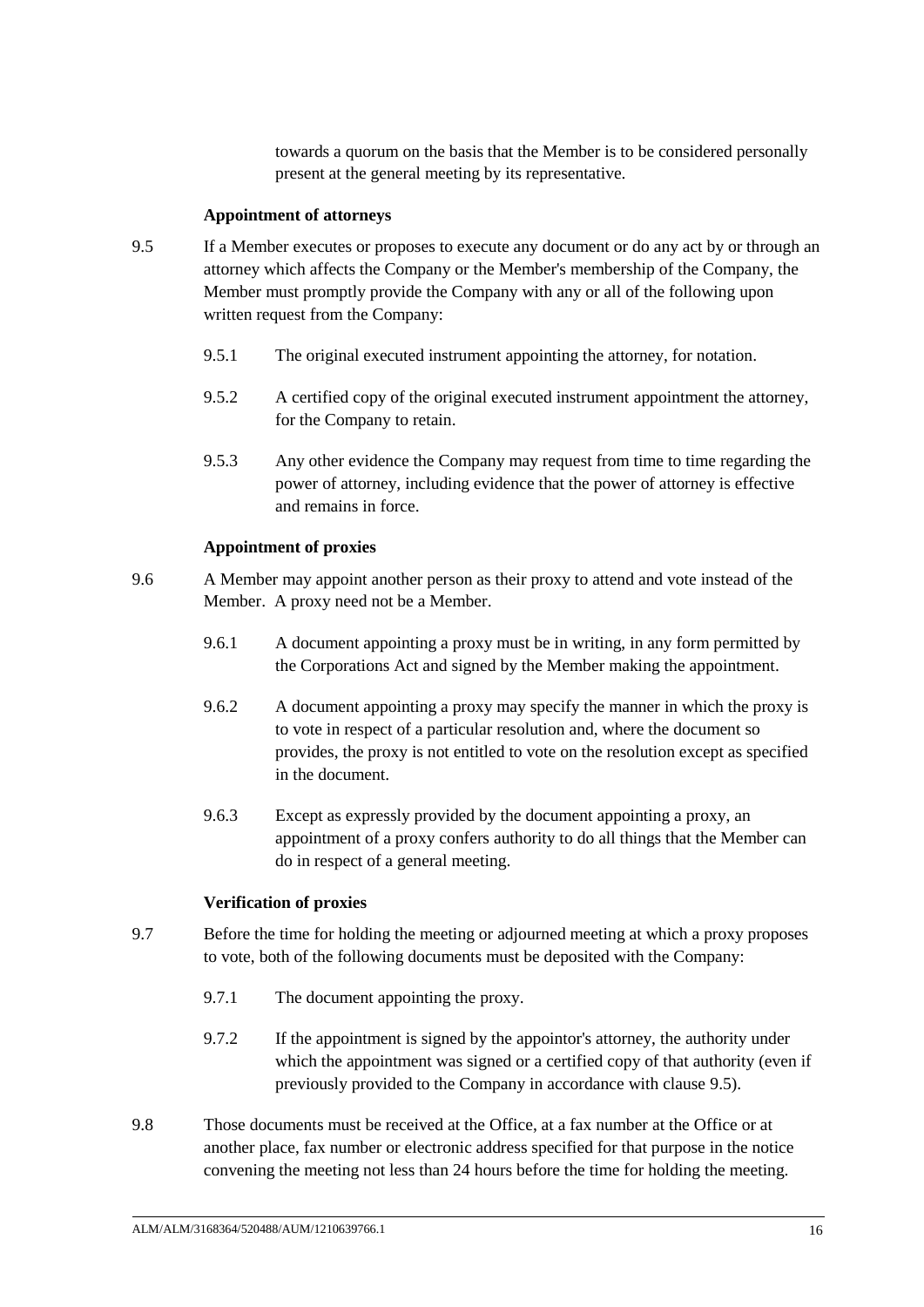9.9 If a general meeting has been adjourned, an appointment and any authority received by the Company at least 24 hours before the resumption of the meeting are effective for the resumed part of the meeting.

# **Validity of proxies**

9.10 A proxy document is invalid if it is not deposited or produced prior to a meeting or a vote being taken as required by this document.

# **Revocation of appointment of proxy**

- 9.11 A vote given in accordance with the terms of a proxy document or power of attorney is valid despite the occurrence of any one or more of the following events if no intimation in writing of any of those events has been received by the Company at the Office before the commencement of the meeting or adjourned meeting at which the document is used:
	- 9.11.1 The previous death or unsoundness of mind of the principal.
	- 9.11.2 The revocation of the instrument or of the authority under which the instrument was executed.

# <span id="page-20-0"></span>**10 NON-MEMBER STAKEHOLDERS**

### **Non-Member Stakeholders**

- <span id="page-20-1"></span>10.1 The Board may create a register of Non-Member Stakeholders.
- 10.2 A Non-Member Stakeholder of the Company is a person who:
	- 10.2.1 is not a Member;
	- 10.2.2 has applied to become a Non-Member Stakeholder in accordance with any procedures or policies applicable to Non-Member Stakeholders as may be determined by the Board from time to time (including if applicable payment of any fee determined by the Board from time to time); and
	- 10.2.3 who has been admitted by the Board as a Non-Member Stakeholder.
- 10.3 A Non-Member Stakeholder:
	- 10.3.1 is not a Member of the Company and has none of the rights enjoyed by a Member under this document and the Corporations Act;
	- 10.3.2 has the right to attend but not speak or vote at any general meeting of the Company;
	- 10.3.3 may be granted access to certain sections of any website maintained by or on behalf of the Company that are not accessible to the general public;
	- 10.3.4 may be invited to attend certain events hosted by the Company which are not open to the general public; and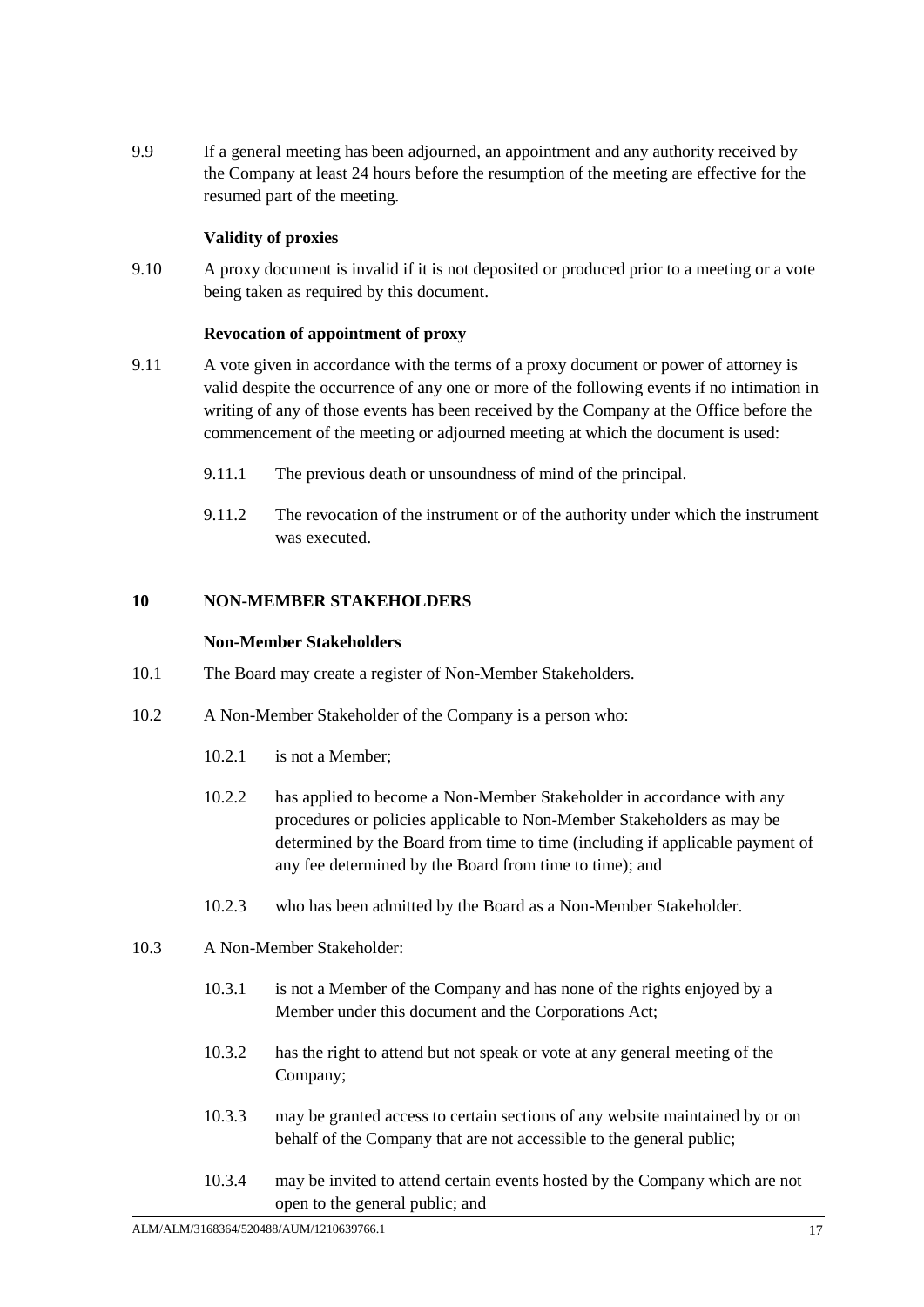- 10.3.5 has such other rights not inconsistent with this clause [10](#page-20-0) as the Board may determine from time to time.
- 10.4 The Board may determine from time to time that Non-Member Stakeholders will be referred to by some other name or names, provided that any such name could not reasonably be misconstrued as representing that Non-Member Stakeholders are Members or otherwise enjoy the same rights as a company's members.

### **Admission as a Non-Member Stakeholder**

- 10.5 The Board must consider an application for admission as a Non-Member Stakeholder as soon as practicable after its receipt and determine, in its absolute discretion, the admission or rejection of the applicant as a Non-Member Stakeholder.
- 10.6 The Board does not have to give reasons for accepting or rejecting an application for admission as a Non-Member Stakeholder.
- 10.7 If an application for admission as a Non-Member Stakeholder is rejected, the Secretary must notify the applicant in writing of that fact within a reasonable period.
- 10.8 If an applicant is admitted as a Non-Member Stakeholder the Secretary, must notify the applicant of that fact in writing in such form as the Board may determine from time to time and the name and details of the applicant must be entered in a register of Non-Member Stakeholders maintained for this purpose.

# **Removal**

10.9 The Board may in its absolute discretion determine that a person ceases to be a Non-Member Stakeholder. The Board does not need to provide its reasons for doing so.

# <span id="page-21-0"></span>**11 APPOINTMENT AND RETIREMENT OF DIRECTORS**

# **Structure of the Board**

- 11.1 The Company will be governed by a skills-based board that will consist of Directors having appropriate competencies, skills and experience in light of the Skills Matrix (if any).
	- 11.1.1 The Board must send a copy of the current Skills Matrix (if any) to a Member within 10 business days' of written request by the Member.

# **Qualifications of Directors**

- 11.2 A Director need not be employed by or otherwise associated with a Member of the Company.
- 11.3 Any recommendation expressed by the Nominations Committee regarding an individual's suitability for election or appointment as a Director will be taken into account by the Board and the Members (as applicable) but is advisory only and is not binding on the Board or the Members.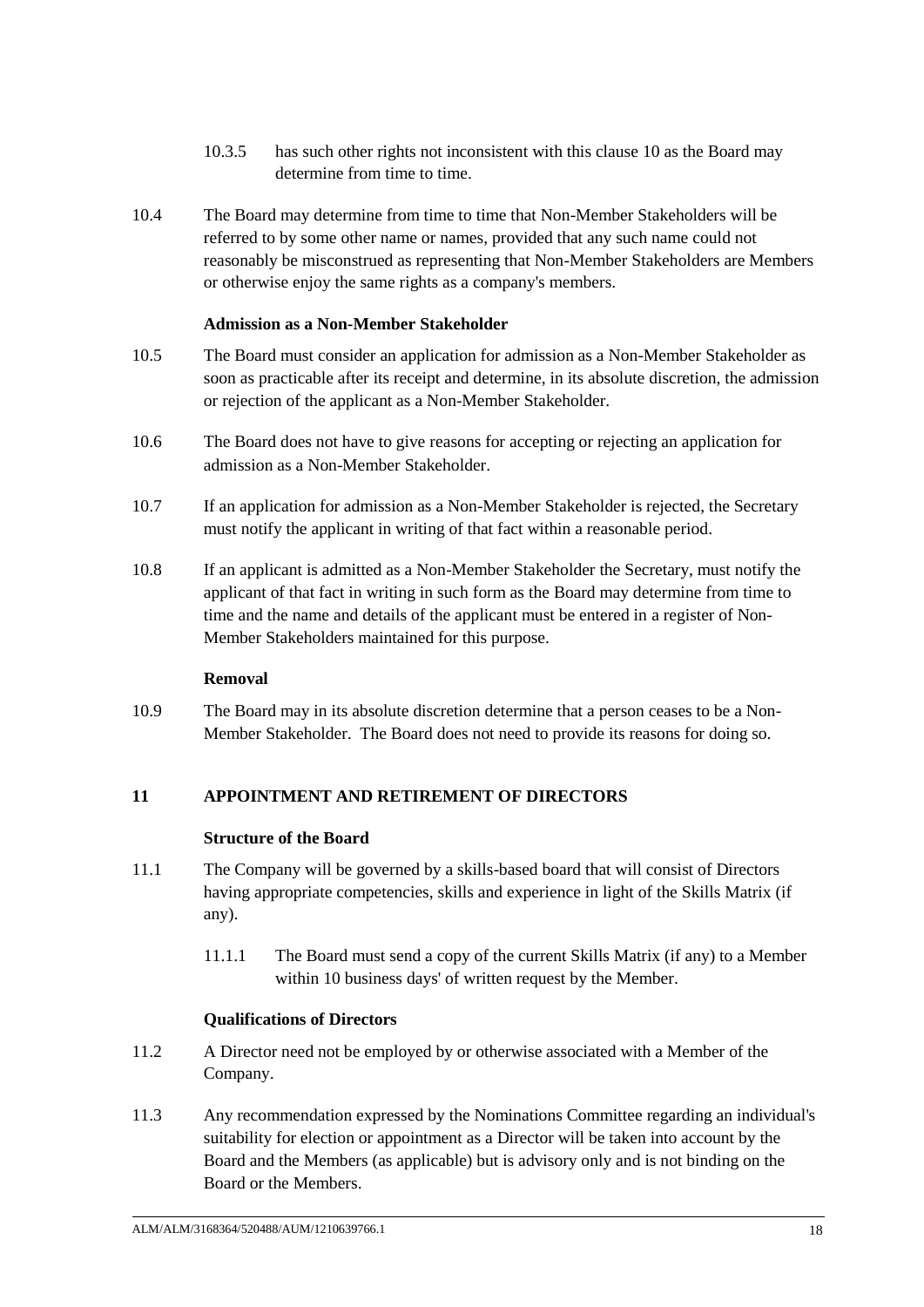### **Number of Directors**

- 11.4 The number of Directors must not be less than three nor more than nine, unless and until otherwise determined in accordance with this constitution.
	- 11.4.1 There will be a preference for between seven and nine Directors holding office at any time, where practicable.
- number of Directors and may also determine in what rotation the increased or reduced 11.5 The Members in general meeting may, by ordinary resolution, increase or reduce the number of Directors will vacate their offices.

### **Director categories**

<span id="page-22-0"></span>11.6 Subject to the other provisions of this clause [11,](#page-21-0) each Initial Director and each subsequent Director upon election or appointment (as the case may be), must be assigned a 'Director category', being either 'Category A', 'Category B' or 'Category C', for the purposes of determining the Director's indicative term of office and the manner in which Directors will retire by rotation, as follows:

| <b>Director category</b> | Initial term of office                                            | <b>Subsequent term of office</b>                                                                                                                                                                                                  |
|--------------------------|-------------------------------------------------------------------|-----------------------------------------------------------------------------------------------------------------------------------------------------------------------------------------------------------------------------------|
| Category A               | Until the close of the First<br><b>AGM</b>                        | Until the close of the Company's<br>Fourth AGM or each successive third<br>AGM thereafter (as applicable)                                                                                                                         |
|                          |                                                                   | Example: If the First AGM is held in 2012,<br>a 'Category A' Director's term of office will<br>end at the close of the First AGM and<br>thereafter at the close of the AGM held in<br>2015, 2018, 2021 and so on (as applicable). |
| Category B               | Until the close of the<br>Second AGM                              | Until the close of the Fifth AGM or<br>each successive third AGM thereafter<br>(as applicable)                                                                                                                                    |
|                          |                                                                   | Example: If the first AGM is held in 2012,<br>a 'Category B' Director's term of office will<br>end at the close of the AGM held in 2013,<br>2016, 2019 and so on (as applicable).                                                 |
| Category C               | Until the close of the Third<br><b>AGM</b>                        | Until the close of the Sixth AGM or<br>each successive third AGM thereafter<br>(as applicable)                                                                                                                                    |
|                          |                                                                   | Example: If the first AGM is held in 2012,<br>a 'Category C' Director's term of office will<br>end at the close of the AGM held in 2014,<br>2017, 2020 and so on (as applicable).                                                 |
|                          | Note: The above terms of<br>office:<br>apply only with respect to | Note: The above terms of office:<br>apply with respect to subsequent term<br>of office (if any) of the Initial Directors                                                                                                          |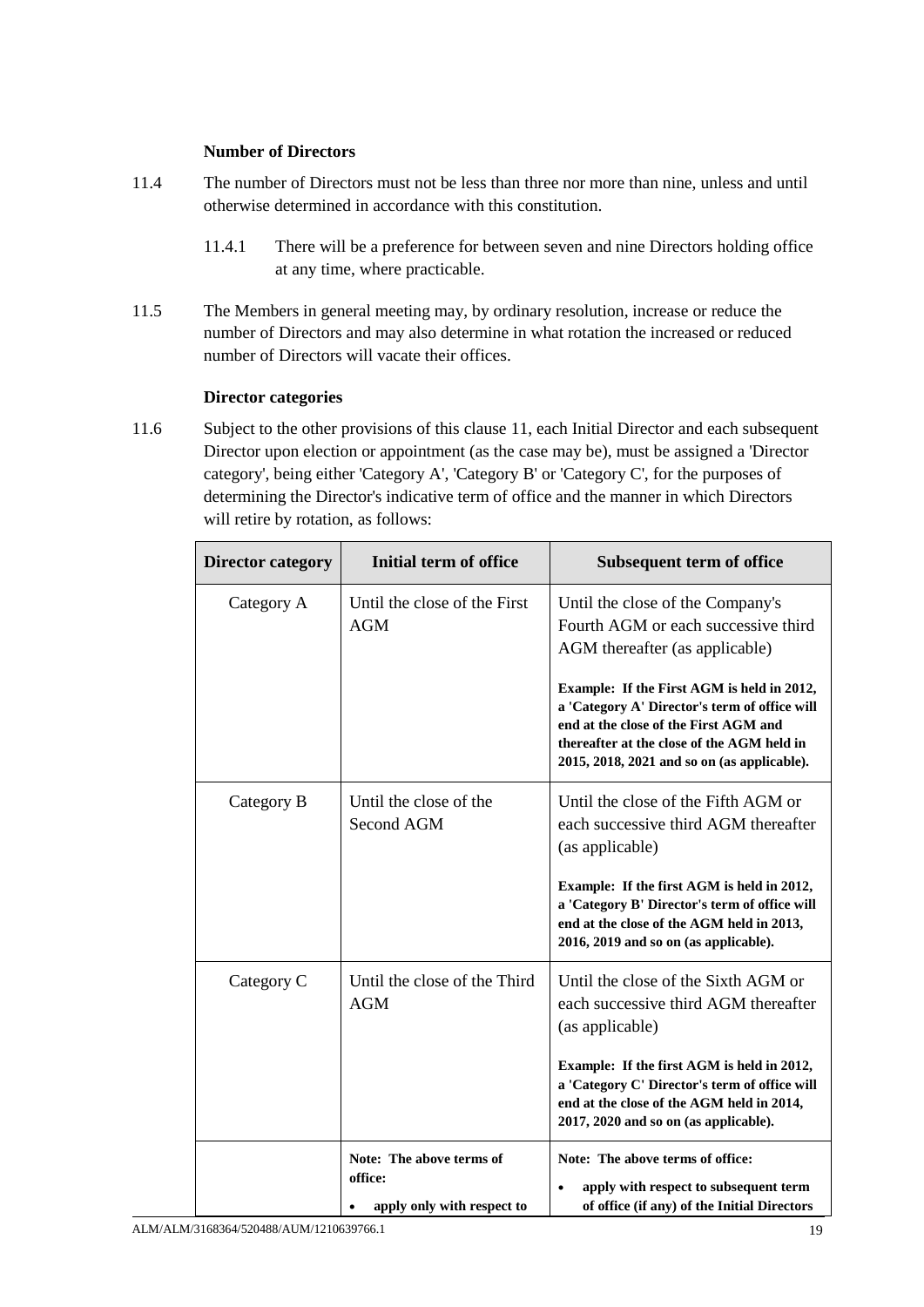| <b>Director category</b> | Initial term of office                                                                                                                                                             | Subsequent term of office                                                                                                                                                                                             |
|--------------------------|------------------------------------------------------------------------------------------------------------------------------------------------------------------------------------|-----------------------------------------------------------------------------------------------------------------------------------------------------------------------------------------------------------------------|
|                          | the Initial Directors and<br>each Initial Appointed<br>Director (if any); and<br>are indicative only and are<br>$\bullet$<br>subject to the other<br>provisions of this clause 11. | and each Initial Appointed Director (if<br>any);<br>apply with respect to any term of office<br>of any subsequent Directors; and<br>are indicative only and are subject to<br>the other provisions of this clause 11. |

### **Initial Directors and Initial Appointed Directors**

<span id="page-23-1"></span>11.7 The Initial Directors and each Initial Appointed Director (if any) must be assigned Director categories as follows, and otherwise in accordance with clause [11.8:](#page-23-0)

| <b>Director category</b>          | <b>Elected or appointed</b>                                                                                                                                                                                                                                                                                                                                                                              | <b>Initial term of office</b>                                                                                       |
|-----------------------------------|----------------------------------------------------------------------------------------------------------------------------------------------------------------------------------------------------------------------------------------------------------------------------------------------------------------------------------------------------------------------------------------------------------|---------------------------------------------------------------------------------------------------------------------|
| Category A                        | Elected                                                                                                                                                                                                                                                                                                                                                                                                  | Until the close of the First AGM                                                                                    |
| Category A                        | Elected                                                                                                                                                                                                                                                                                                                                                                                                  | Until the close of the First AGM                                                                                    |
| Category A                        | Appointed                                                                                                                                                                                                                                                                                                                                                                                                | Until the close of the First AGM                                                                                    |
| Category B                        | Elected                                                                                                                                                                                                                                                                                                                                                                                                  | Until the close of the Second AGM                                                                                   |
| Category B                        | Elected                                                                                                                                                                                                                                                                                                                                                                                                  | Until the close of the Second AGM                                                                                   |
| Category B                        | Appointed                                                                                                                                                                                                                                                                                                                                                                                                | Until the close of the Second AGM                                                                                   |
| Category C                        | Elected                                                                                                                                                                                                                                                                                                                                                                                                  | Until the close of the Third AGM                                                                                    |
| Category C                        | Elected                                                                                                                                                                                                                                                                                                                                                                                                  | Until the close of the Third AGM                                                                                    |
| Category C                        | Appointed                                                                                                                                                                                                                                                                                                                                                                                                | Until the close of the Third AGM                                                                                    |
| this clause 11, as set out above. | Note: an 'elected' Director is a Director who is elected<br>by the members in general meeting in accordance with<br>clause 11.17, whereas an 'appointed' Director is a<br>Director appointed by the Board in accordance with<br>clause 11.19. The Initial Directors and each Initial<br>Appointed Director (if any) are deemed to be 'elected<br>Directors' or 'appointed Directors' for the purposes of | Note: the above terms of office are indicative<br>only and are subject to the other provisions<br>of this clause 11 |

- <span id="page-23-0"></span>11.8 The Director categories must also be assigned in accordance with the following principles, subject always to the requirements set out in clause [11.7:](#page-23-1)
	- 11.8.1 *Initial Directors:* If the Initial Directors cannot agree on the assignment of Director categories amongst themselves, the categories must be assigned by lot.
	- 11.8.2 *Initial Appointed Directors:* If there are less than nine Initial Directors, each Initial Appointed Director (if any) must be assigned a Director category such that when the Board first comprises nine Directors after the date this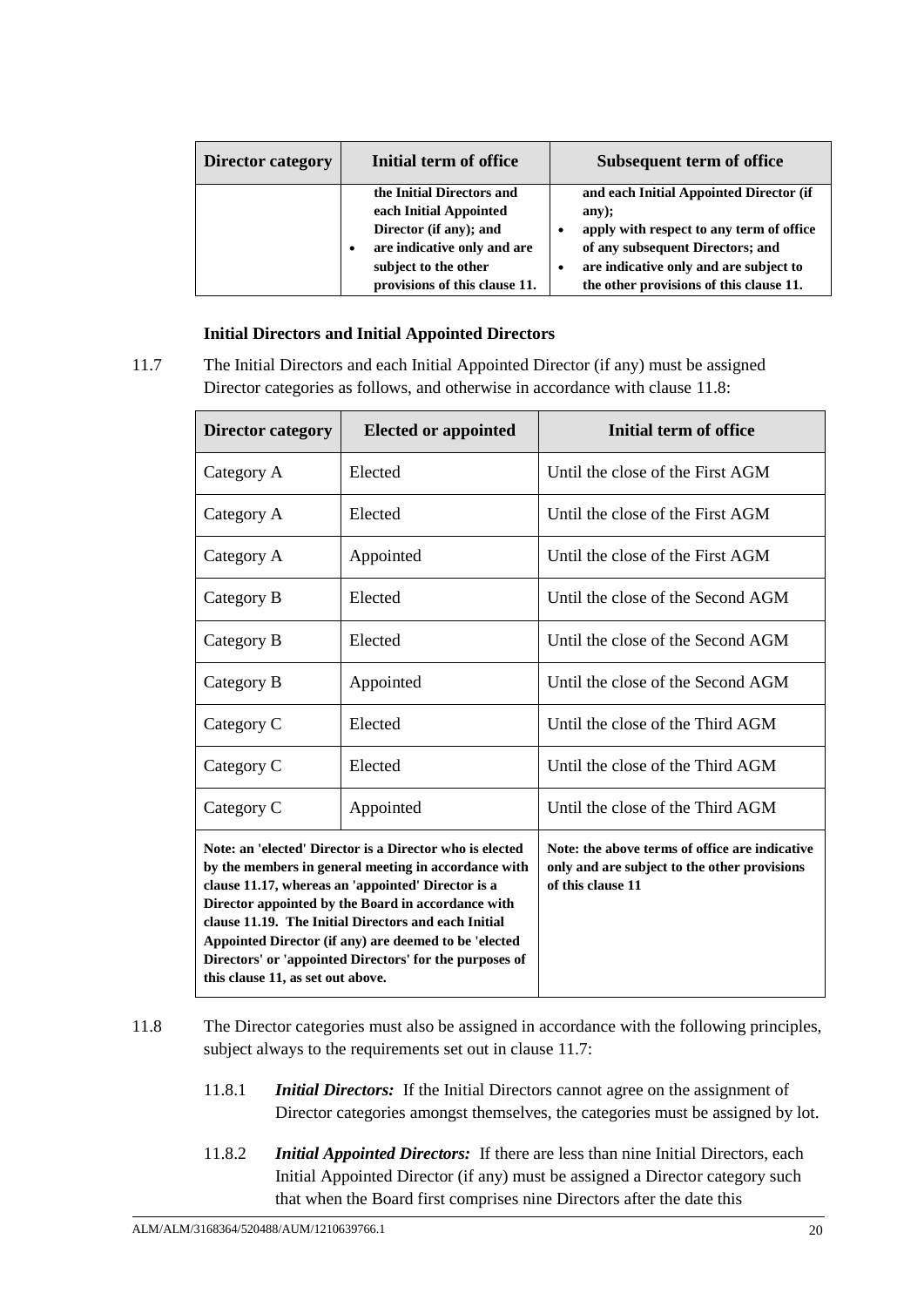constitution is adopted, there will be three Directors assigned to the 'Category A' Director category, three Directors assigned to the 'Category B' Director category and three Directors assigned to the 'Category C' Director category. If the Initial Directors cannot agree on the assignment of Director categories to the Initial Appointed Directors amongst themselves, the categories must be assigned by lot. Each Initial Appointed Director will be 'appointed' for the purposes of the above table.

#### **Subsequent Directors**

- <span id="page-24-2"></span>11.9 Subject to clause [11.10,](#page-24-0) each subsequent Director who is elected or appointed (as the case may be) will be assigned the Director category that applies to the Director whom he or she is replacing, if applicable. Otherwise, the Director category to be assigned to the Director will be determined by the Board with reference to the following principles:
	- 11.9.1 Wherever possible there should be an identical number of Directors assigned to each Director category holding office.
	- 11.9.2 Where this cannot be achieved (because the number of Directors for the time being is not evenly divisible by three) the Director category must be assigned as follows:
		- (a) Where one Director category has fewer Directors assigned to it than the other Director categories, that Director category.
		- (b) Otherwise, the Director category must be determined randomly from among the least-represented Director categories for the time being.
- <span id="page-24-0"></span>11.10 A Director who is re-elected or re-appointed (as the case may be) will retain his or her existing Director category.

#### **Election and appointment of Directors**

- <span id="page-24-1"></span>11.11 Without limiting the Members' rights under clause [11.20](#page-28-1) or the Corporations Act, Directors will either be:
	- 11.11.1 elected by the Members in general meeting in accordance with clause [11.17;](#page-26-3) or
	- 11.11.2 appointed by the Board (or the sole Director) in accordance with clause [11.19,](#page-28-0)

with the number of Directors to be elected, and appointed, in any given year to be determined as follows:

|                                                                                 | <b>Number of Directors</b>            | <b>Applicable Director categories</b>                               |
|---------------------------------------------------------------------------------|---------------------------------------|---------------------------------------------------------------------|
| <b>Number of Directors</b><br>elected, and<br>applicable Director<br>categories | Up to six elected<br><b>Directors</b> | • Two Category $A$<br>Two Category B<br>Two Category C<br>$\bullet$ |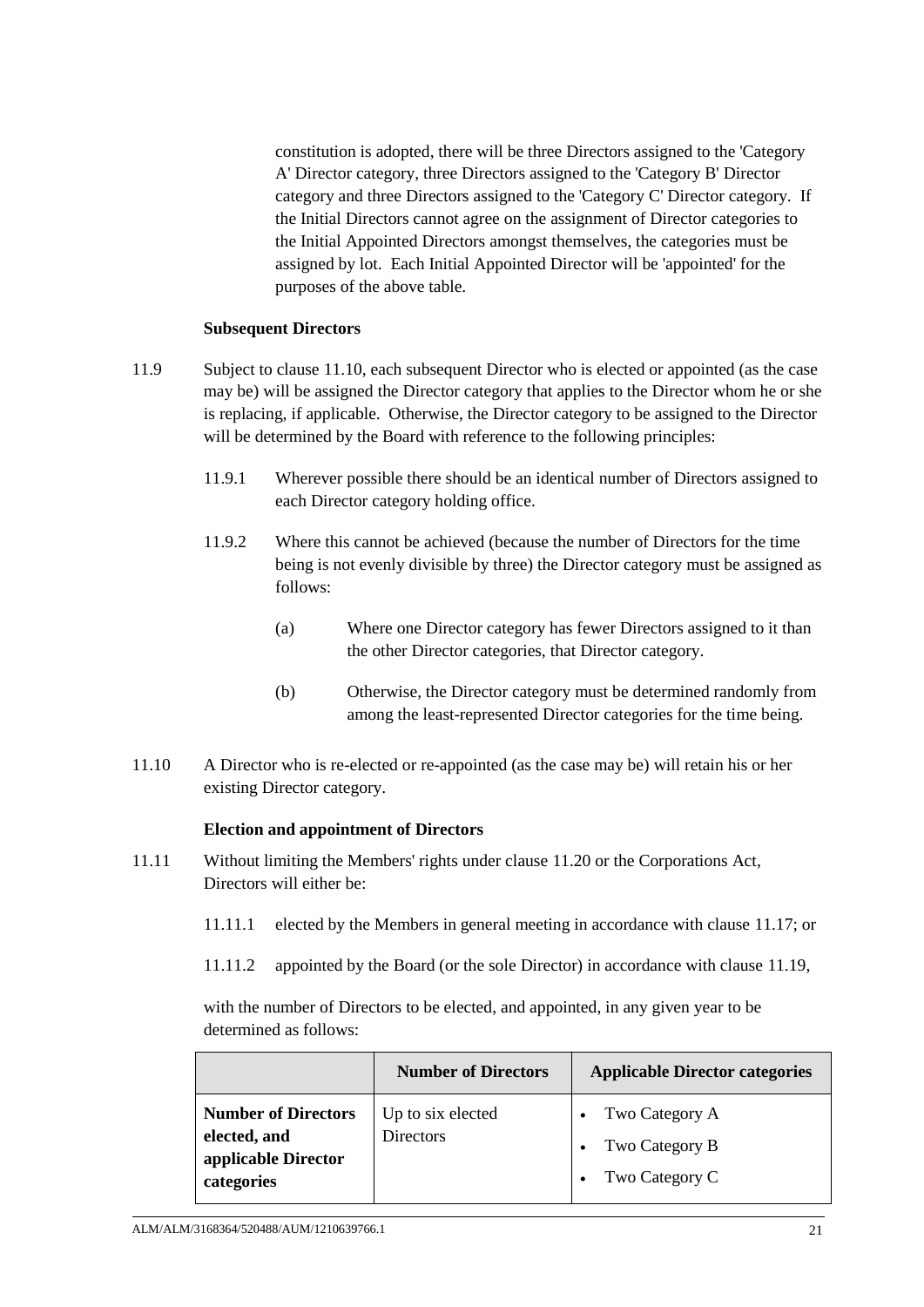|                                                                                   | <b>Number of Directors</b>         | <b>Applicable Director categories</b>              |
|-----------------------------------------------------------------------------------|------------------------------------|----------------------------------------------------|
| <b>Number of Directors</b><br>appointed, and<br>applicable Director<br>categories | Up to three appointed<br>Directors | One Category A<br>One Category B<br>One Category C |

Directors' or 'appointed Directors' for the purposes of the above table, as determined in accordance **Note: the Initial Directors and each Initial Appointed Director (if any) are deemed to be 'elected with clause [11.7.](#page-23-1)**

### **Term of office**

- 11.12 Subject to the other terms of this constitution, a Director will hold office for a maximum period ending at the close of the relevant AGM of the Company determined in accordance with clause [11.6](#page-22-0) for that Director category.
- <span id="page-25-0"></span>11.13 A retiring Director is eligible for re-election or re-appointment, save that a Director will be ineligible for re-election or re-appointment after holding office for three consecutive three-year terms. For the avoidance of doubt:
	- 11.13.1 Each Initial Director and each Initial Appointed Director (if any) is eligible to be re-elected (or re-appointed) for only two additional consecutive three-year terms as a Director immediately following the Director's initial term of office, even if the Director's initial term of office is less than three years.
	- 11.13.2 Clause [11.13](#page-25-0) does not prevent a former Director from subsequently being elected or appointed as a Director in accordance with this constitution, provided that a period of at least 23 consecutive calendar months has passed since the person last held the office of Director.

# **Retirement of Directors**

- 11.14 At the First AGM and at each AGM of the Company thereafter, the Directors who must retire from office are all of the Directors for the time being that are assigned the applicable Director category (namely, 'Category A', 'Category B' or 'Category C'), as determined in accordance with clause [11.6.](#page-22-0)
- 11.15 A Director retiring at an AGM may act as a director until the conclusion of that meeting and is eligible for re-election or re-appointment to the extent permitted by law and this constitution.
- 11.16 A Director may retire from office by giving notice in writing to the Company of that Director's intention to retire. A notice of resignation takes effect at the time which is the later of the time of giving the notice to the Company and the expiration of the period, if any, specified in the notice.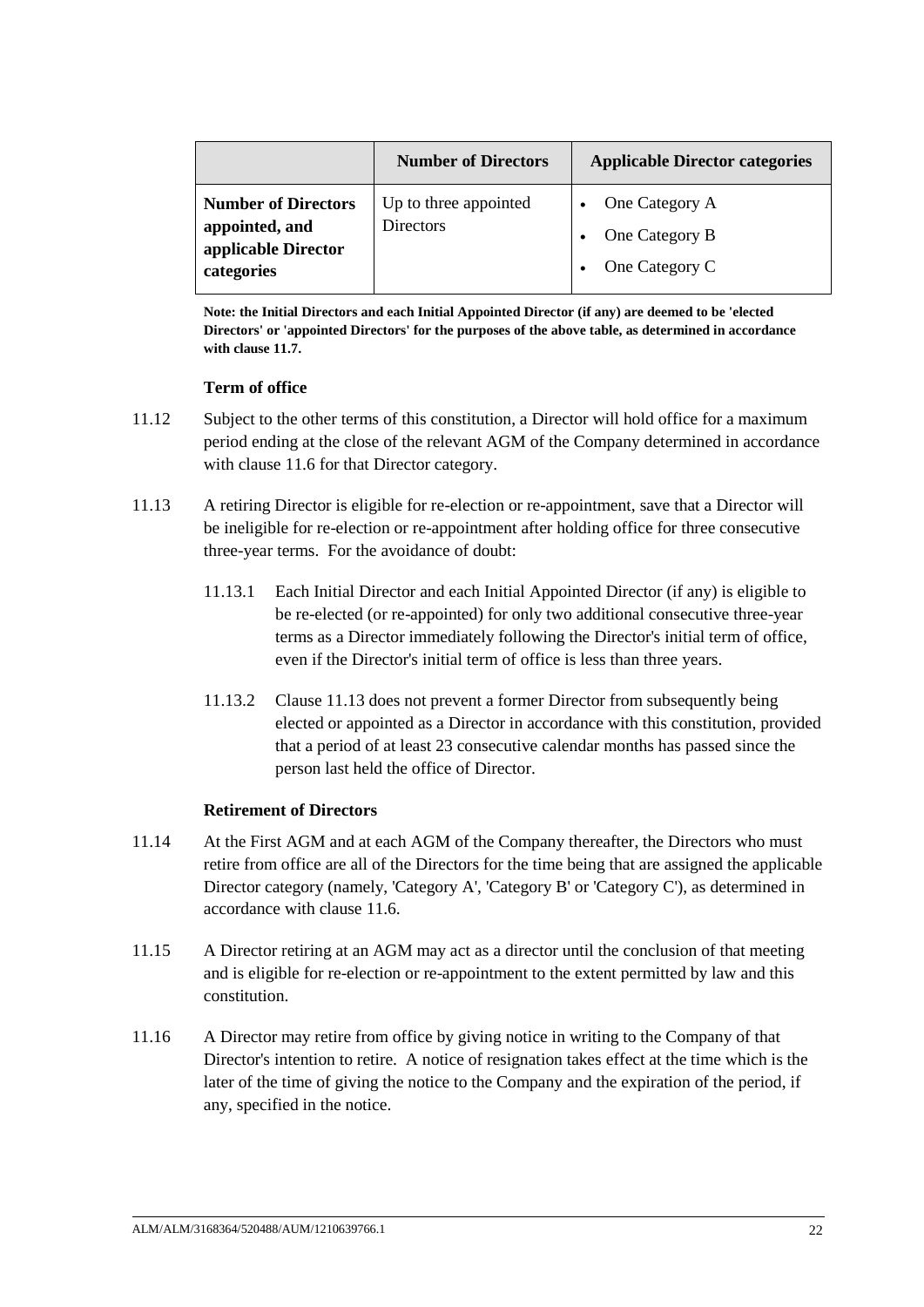### **Election of Directors**

- <span id="page-26-4"></span><span id="page-26-3"></span><span id="page-26-2"></span><span id="page-26-1"></span><span id="page-26-0"></span>11.17 At the First AGM and at each AGM thereafter, the Members may elect a number of Directors equal to or less than the number determined in accordance with clauses [11.6](#page-22-0) and [11.11](#page-24-1) from the nominations, as follows:
	- 11.17.1 The Board may determine each of the following matters, and does not have to give reasons for making any such determination:
		- (a) whether the election of Directors will be conducted by Ballot or by voting at the relevant AGM, in the Board's absolute discretion; and
		- (b) the applicable skills, competencies and/or experience (if any) that a candidate nominated for election must possess to be eligible to be elected to a specific vacant Director position, having reference to the Skills Matrix (if any) and the current composition of the Board but otherwise in the Board's absolute discretion.
	- 11.17.2 Nominations for the position of Director to be voted upon by Members may be submitted by a Member or a Director (whether or not the Director is due to retire from office at the close of the relevant AGM). Any such nomination must:
		- (a) be in writing and signed by the proposer and (if not the same as the proposer) the nominee for election;
		- (b) be accompanied by a consent to act as a Director signed by the nominee for election, as required under the Corporations Act; and
		- (c) be submitted to the Board and received by the Board by no later than 40 business days prior to the Polling Date (if the election is to be conducted by Ballot in accordance with clause [8\)](#page-15-0) or by no later than 40 business days prior to the date of the AGM (if the election to be conducted at the AGM).
	- 11.17.3 A nomination may be withdrawn by the relevant nominee for election or the relevant proposing Member or Director as follows:
		- (a) If the election is to be conducted at the AGM, the nomination may be withdrawn at any time prior to the relevant AGM by giving written notice to the Secretary, with a copy to the Board.
		- (b) If the election is to be conducted by Ballot in accordance with clause [8,](#page-15-0) the nomination may be withdrawn at any time prior to the Polling Date by giving written notice to the Secretary, with a copy to the Board.
	- 11.17.4 The following rules apply to Director elections, whether conducted by Ballot in accordance with clause [8](#page-15-0) or conducted at the relevant AGM: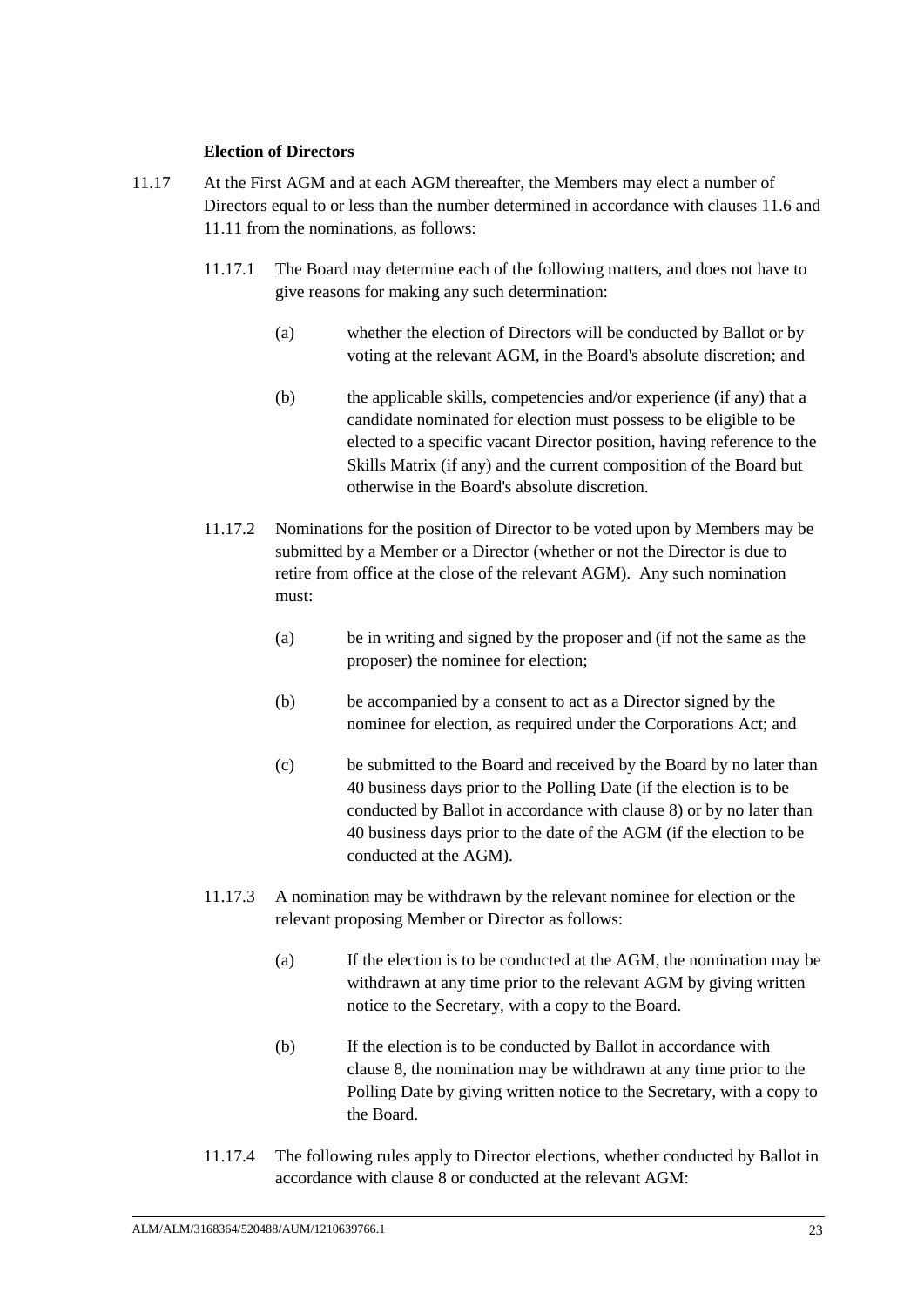- (a) The Nominations Committee will review all nominations for the position of Director and provide advice to the Board in accordance with the Nominations Committee Charter.
- <span id="page-27-2"></span>for determining that a particular nomination is or is not a Valid (b) The Board must only consider nominations for the position of Director that satisfy all of the requirements set out in clause [11.17.2](#page-26-0) (**Valid Nominations**). The Board must reject all nominations that are not Valid Nominations. The Board does not have to give reasons Nomination.
- <span id="page-27-0"></span>(c) The Board may, having reference to the Skills Matrix, the current composition of the Board and any determination made by the Board under clause [11.17.1\(b\)](#page-26-4) but otherwise in the Board's absolute discretion, determine which of the Valid Nominations will be Approved Candidates, and which (if any) will be rejected and hence not submitted to Members. The Board may also determine, with respect to one or more vacant Director positions, the applicable skills, competencies and/or experience (if any) that an Approved Candidate must possess to be eligible to be elected to a specific vacant Director position, and the Approved Candidates who are eligible to be elected to that vacant Director position. The Board does not have to give reasons for approving or rejecting any Valid Nominations or for making any determination under this clause [11.17.4\(c\),](#page-27-0) and its decision is final and cannot be overridden by any person.
- (d) The Board must provide notice of the Approved Candidates, and (if applicable) identify the Approved Candidates who are eligible to be elected to specific vacant Director positions, to all Members in accordance with this constitution by no later than 20 business days prior to the Polling Date (if the election is to be conducted by Ballot in accordance with clause [8\)](#page-15-0) or by no later than 20 business days prior to the date of the AGM (if the election to be conducted at the AGM).
- (e) The election of Directors must be conducted (as applicable) by means of a Ballot in accordance with clause [8](#page-15-0) or by means of a show or hands or poll at the relevant AGM in accordance with the Corporations Act and this constitution (including clauses [11.17.5](#page-27-1) and [11.17.6\)](#page-28-2). This applies even where the number of Approved Candidates for the position of Director is equal to or less than the number of positions to be filled.
- <span id="page-27-1"></span>11.17.5 Where the election of Directors is to occur by means of a show of hands or poll at the relevant AGM, a list shall be prepared as follows: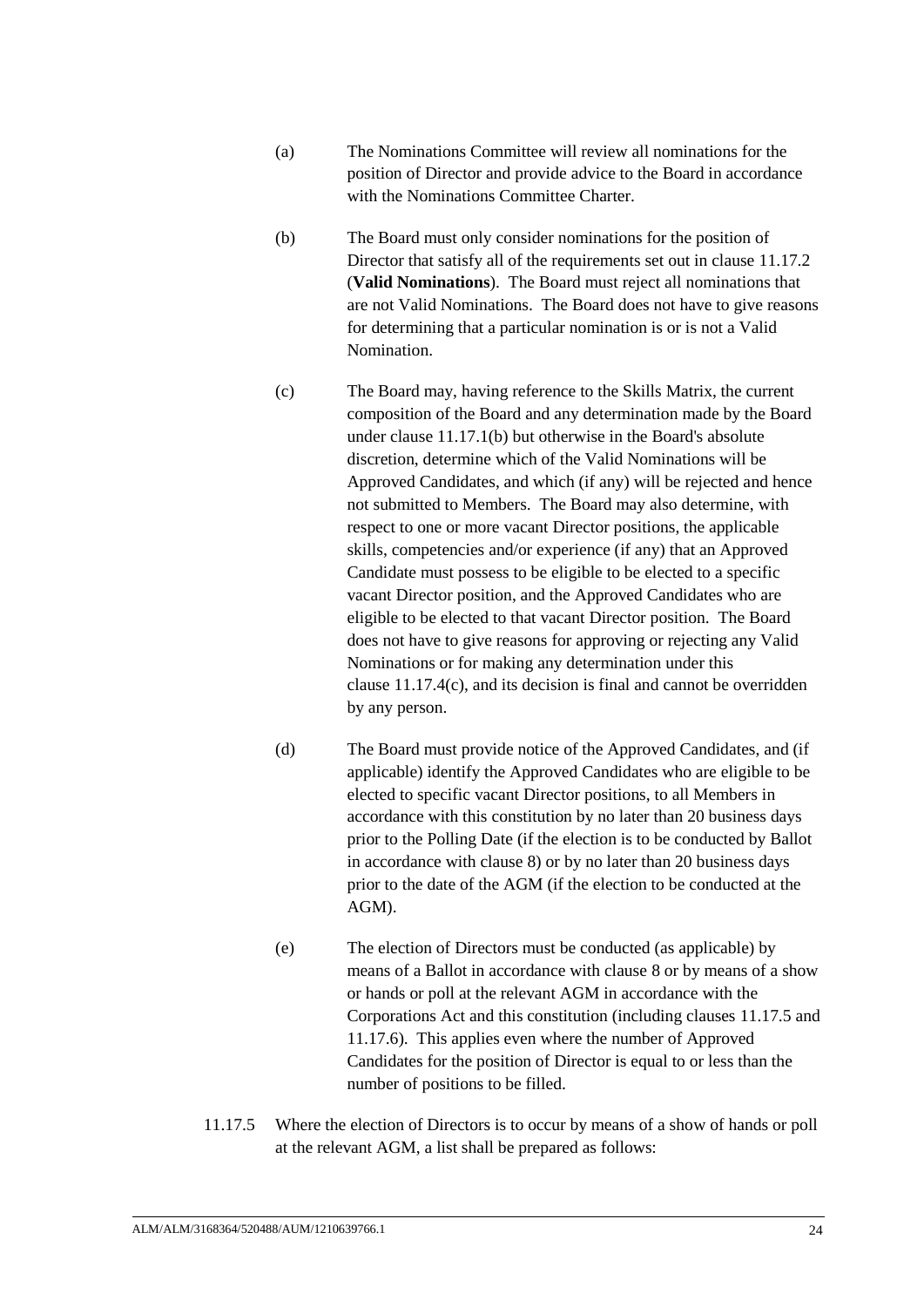- <span id="page-28-3"></span>that only one Approved Candidate would be eligible to be elected to (a) The list may group the Approved Candidates according to the vacant Director positions and the applicable skills, competencies and/or experience (if any) that the Board has determined under clause [11.17.4\(c\)](#page-27-0) that an Approved Candidate must possess to be eligible to be elected to a specific vacant Director position. To avoid doubt, this may result in the list identifying individual vacant Director positions and the particular Approved Candidates who are eligible to context the relevant Director position, even if this means a particular Director position.
- (b) Subject to clause [11.17.5\(a\),](#page-28-3) the list may only contain the names of each of the Approved Candidates, in alphabetical order along with the number of vacancies to be filled, and each Member present and voting at the AGM shall be entitled to vote for any number of such Approved Candidates not exceeding the number of vacancies. In the event of an equal vote for two or more candidates, the returning officer will determine the respective rankings for the purposes of the election by lot.
- <span id="page-28-2"></span>11.17.6 Where there is not a sufficient number of Approved Candidates or the Members do not otherwise elect a sufficient number of Directors under that election process, the relevant Director position not filled shall remain vacant until that vacancy is filled in accordance with this clause [11.17](#page-26-3) or clause [8.6](#page-17-0) at the next AGM, or filled by the Directors in accordance with clause [11.19.](#page-28-0)
- 11.18 A Director elected by the Members must be assigned a Director category in accordance with clauses [11.9](#page-24-2) an[d 11.10](#page-24-0) and will hold office for a maximum period determined in accordance with clause [11.6.](#page-22-0)

# **Appointment of Directors and casual vacancies**

<span id="page-28-0"></span>11.19 The Board, or if there is only one Director, that Director, may at any time appoint a person to be a Director, either to fill a casual vacancy or as an addition to the existing number of Directors. The total number of Directors may not exceed the number fixed in accordance with this constitution. A Director appointed by the Board must be assigned a Director category in accordance with clause [11.9](#page-24-2) (or, if an Initial Appointed Director, in accordance with clauses [11.7](#page-23-1) and [11.8\)](#page-23-0) and will hold office for a maximum period determined in accordance with clause [11.6.](#page-22-0)

#### **Removal from office**

<span id="page-28-1"></span>11.20 The Members in general meeting may by ordinary resolution remove a Director from office and may by ordinary resolution appoint another person as a replacement. The replacement Director will be assigned a Director category in accordance with clause [11.9](#page-24-2) and will hold office for a maximum period determined in accordance with clause [11.6.](#page-22-0)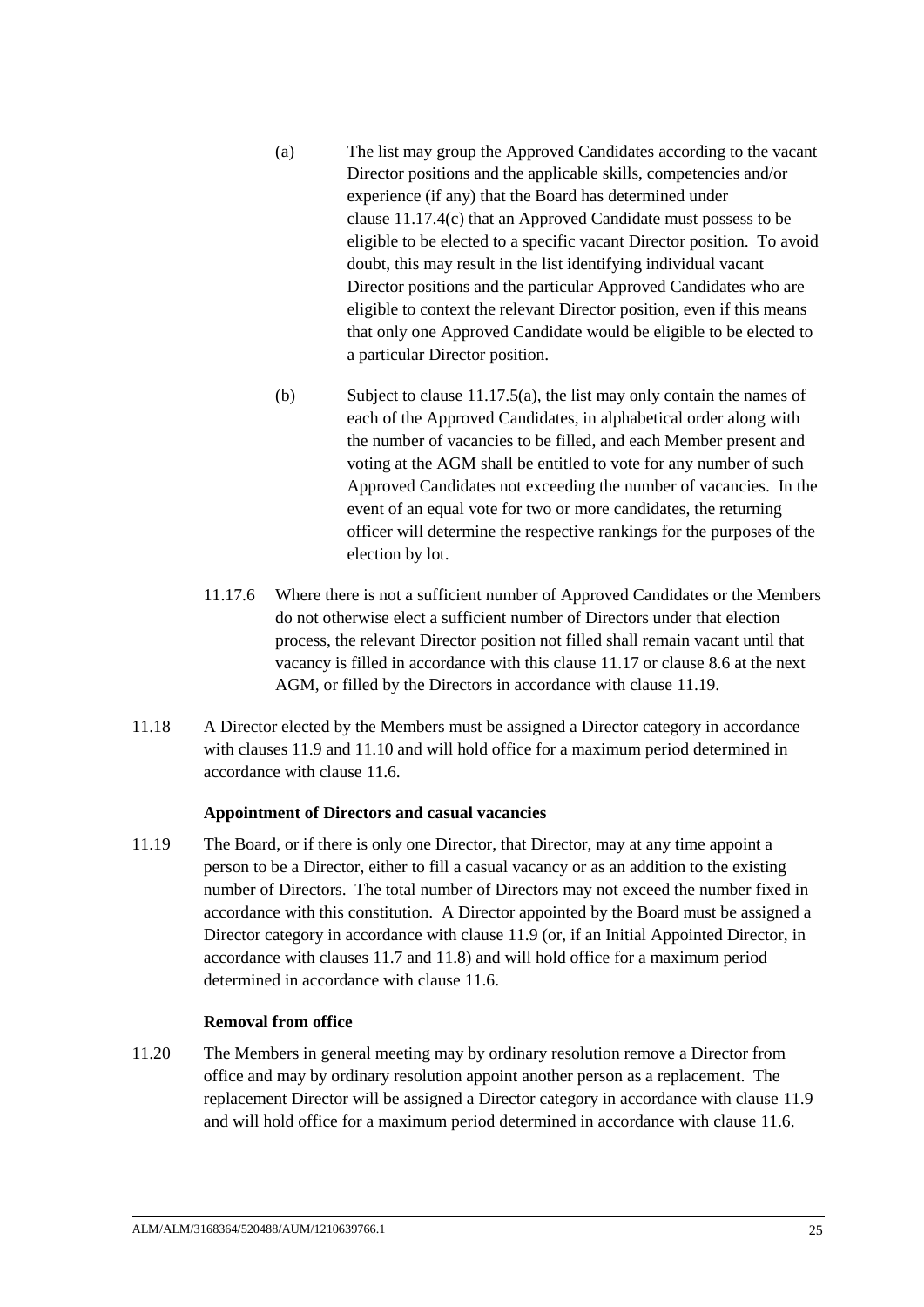11.21 For the avoidance of doubt, the Members are not obliged to liaise with the Nominations Committee either before or after exercising powers of removal or appointment under clause [11.20.](#page-28-1)

# **Vacation of office**

- 11.22 In addition to the circumstances in which the office of a Director becomes vacant by virtue of the Corporations Act or another provision of this constitution, the office of Director immediately becomes vacant if any of the following occurs:
	- 11.22.1 The Director becomes an insolvent under administration.
	- 11.22.2 The Director becomes of unsound mind or a person whose person or estate is liable to be dealt with in any way under the law relating to mental health.
	- 11.22.3 The Director is absent from at least two consecutive Board meetings, or at least four Board meetings over a consecutive period of 12 months, without the prior written consent of the Board.
	- 11.22.4 The Director becomes prohibited from being a director by reason of an order made under the Corporations Act or the Director is removed from any office under the ACNC Act.

# **12 DIRECTORS' REMUNERATION**

#### **Determination of fees**

- <span id="page-29-0"></span>12.1 The Directors must be paid by way of fees for their services, with the amounts, if any, determined from time to time by the Members in general meeting.
- 12.2 Directors' fees accrue from day to day.

#### **Additional services rendered**

- <span id="page-29-1"></span>12.3 A Director may be paid a fee in return for any extra services actually rendered to the Company in a professional or technical capacity (other than within his or her ordinary duties as a Director):
	- 12.3.1 with the prior approval of the Board; and
	- 12.3.2 where the amount payable does not exceed a commercially reasonable amount.
- 12.4 A fee payable in accordance with clause [12.3](#page-29-1) may be paid either by fixed sum or salary determined by the Board.

#### **Payment for expenses**

12.5 Each Director must be reimbursed for out-of-pocket expenses reasonably and properly incurred by the Director in connection with Company business (including travel and accommodation expenses). Alternatively, the Company may pay such amounts on the Director's behalf.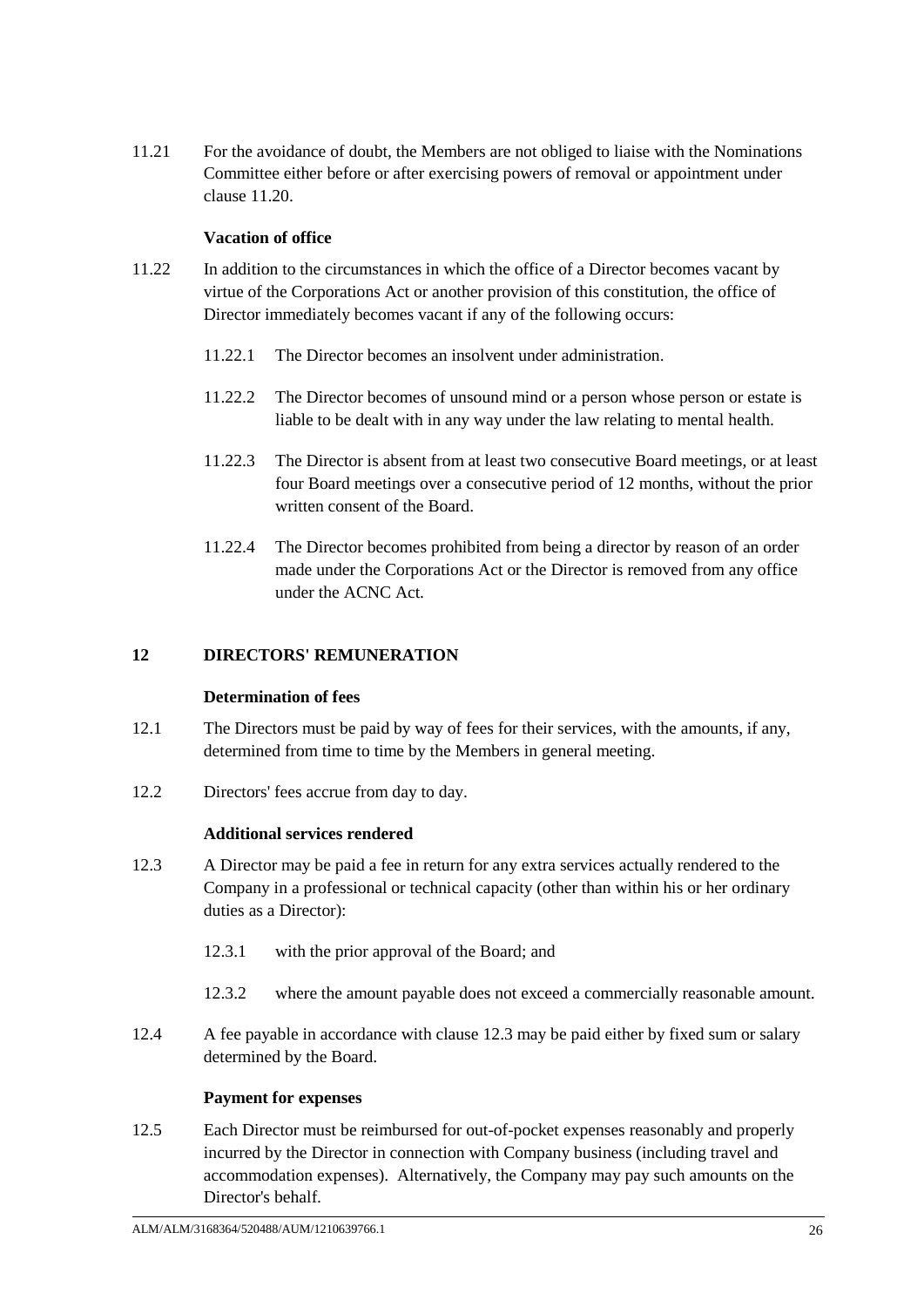# **13 POWERS OF THE BOARD**

13.1 The Board may exercise all those powers of the Company as are not, by the Corporations Act or by this constitution, required to be exercised by the Members in general meeting or otherwise.

# <span id="page-30-0"></span>**14 PROCEEDINGS OF DIRECTORS**

# **Convening of Board meetings**

14.1 A Director may at any time, and a Secretary must on the requisition of a Director, convene a Board meeting.

# **Notice of Board meetings**

- 14.2 The person convening a Board meeting must ensure that notice of the Board meeting is given to each Director at least 24 hours before the meeting or at another time determined by Board resolution, except:
	- 14.2.1 All Directors may waive in writing the required period of notice for a particular meeting.
	- 14.2.2 It is not necessary to give a notice of a meeting of Directors to a Director who is out of Australia or who has been given leave of absence by the Board.

# **Mode of meeting for Directors**

14.3 A Board meeting may be called or held using any technology consented to by all the Directors. The consent may be a standing one. A Director may only withdraw their consent within a reasonable period before the meeting. The Board may otherwise regulate its meetings as they think fit.

# **Quorum at Board meetings**

- 14.4 At a Board meeting, the number of Directors whose presence is necessary to constitute a quorum is equal to one half of the number of Directors holding office at the time plus one (rounded up to the next highest whole number) or another number determined by Board resolution from time to time.
- 14.5 If the number of Directors is reduced below the number necessary for a quorum of Directors, the continuing Director or Directors may act only to:
	- 14.5.1 appoint additional Directors to the number necessary for a quorum in accordance with clause [11.19;](#page-28-0) or
	- 14.5.2 convene a general meeting of the Company.

# **Voting at Board meetings**

14.6 The Board must determine any questions arising at a Board meeting by a majority of votes of Directors present and voting.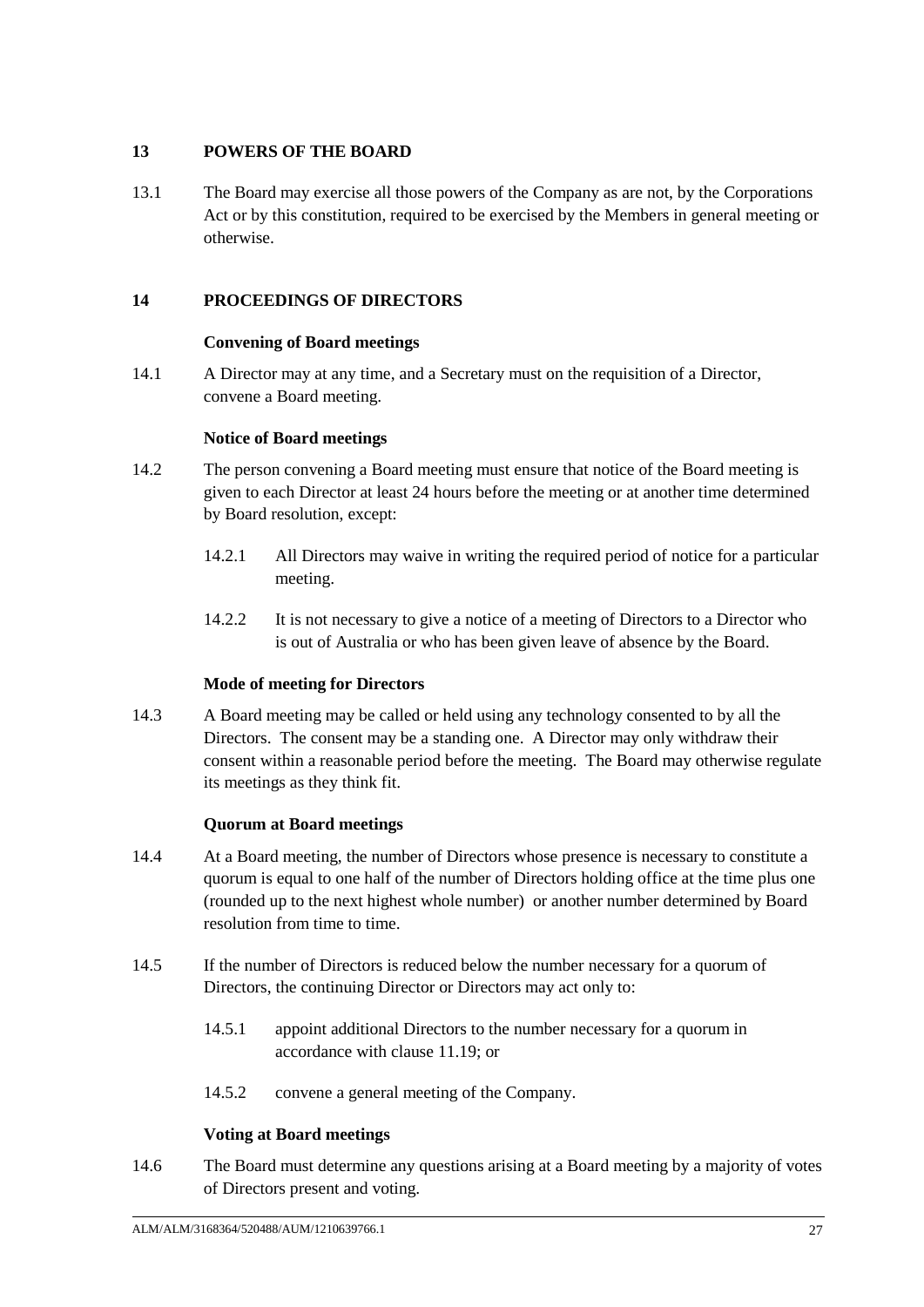### **Appointment of Chair**

- <span id="page-31-0"></span>14.7 The Board may elect a Director as Chair to chair Board meetings, and may determine the period for which the Chair will hold office.
- <span id="page-31-1"></span>14.8 If no Chair is elected, or if at any meeting the Chair is not present within ten minutes after the time appointed for holding the meeting or is unwilling to act, the Directors present must choose one of their number to chair that meeting.

#### **Chairperson's vote at Board meetings**

14.9 The Chair (or other Director chairing the meeting in accordance with clause [14.8\)](#page-31-1) has a second or casting vote at Board meetings.

### **Participation where Directors interested**

- 14.10 A Director may be present and may vote on a matter before the Board if and to the extent that they are permitted to do so under the Corporations Act.
- 14.11 If there are not enough Directors to form a quorum as a result of a Director having an interest which disqualifies them from voting then one or more of the Directors (including those who have the disqualifying interest in the matter) may call a general meeting of the Company and the general meeting may pass a resolution to deal with the matter.
- 14.12 Subject to compliance with the Corporations Act, a Director may execute or participate in the execution of a document by or on behalf of the Company.

#### **No disqualification**

- <span id="page-31-3"></span><span id="page-31-2"></span>14.13 Subject to compliance with the Corporations Act, a Director or any entity in which the Director has a direct or indirect interest (as applicable) may:
	- 14.13.1 Enter into a contract or arrangement with an Associated Party.
	- 14.13.2 Hold any office or place of profit (other than auditor) in an Associated Party.
	- 14.13.3 Act in a professional capacity (or be a member of a firm that so acts) other than as auditor of an Associated Party.
- 14.14 Despite the fiduciary nature of a Director's office and the Director's fiduciary obligations:
	- 14.14.1 Any contract or arrangement entered into in accordance with clause [14.13.1](#page-31-2) by the Director or any entity in which the Director has a direct or indirect interest is not invalid or voidable
	- 14.14.2 A Director may do any of the things specified in clause [14.13](#page-31-3) without any liability to account to the Company or any other person for any direct or indirect benefit accruing to the Director or any entity in which the Director has a direct or indirect interest.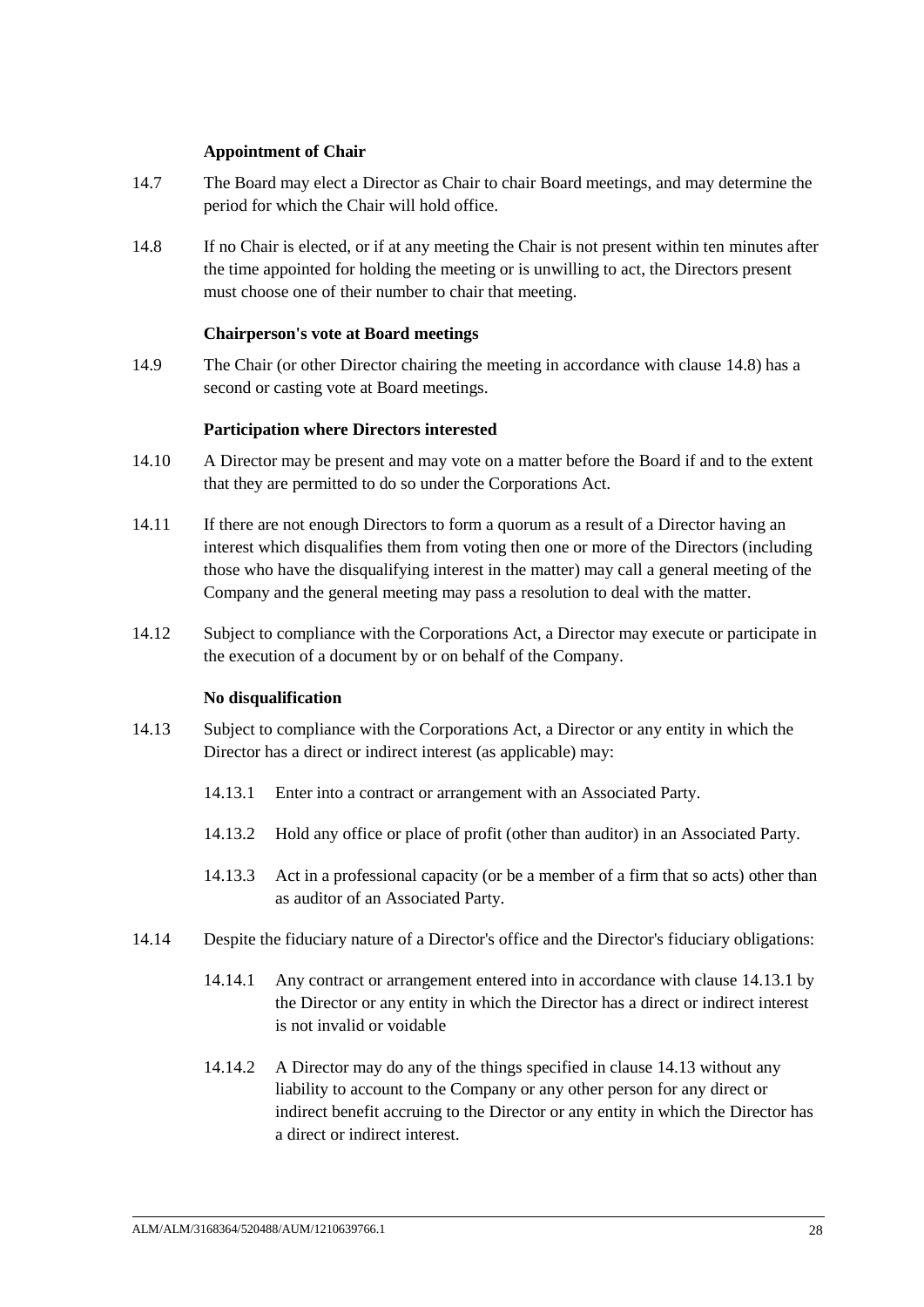# **Exercise of rights**

14.15 If the Company holds or owns membership, shares or other interests in another body corporate, trust or other entity, the Board may exercise any and all voting rights conferred by the membership, shares or interests in any manner the Board considers fit.

# **Delegation of powers**

- <span id="page-32-0"></span>includes delegating any of the Board's powers to committees consisting of Directors or 14.16 The Board may delegate any of its powers to any person, as the Board sees fit. This other persons (as the Board sees fit).
- 14.17 An authorised delegate's exercise of a power in accordance with this constitution is to be treated as the exercise of that power by the Board.
- 14.18 A delegate must conform to the directions of the Board in the exercise of any powers delegated to the delegate.

# **Board committees**

- 14.19 The Board may establish one or more committees to provide advice and recommendations to the Board on specified matters (among any other functions determined by the Board, which may but need not include the exercise of power delegated by the Board in accordance with clause [14.16\)](#page-32-0).
- 14.20 The Board may, with respect to a committee:
	- 14.20.1 Specify in writing from time to time the terms of reference and functions of the committee.
	- 14.20.2 Appoint such persons as the Board considers appropriate to the committee (including, if thought fit, one or more Directors), and remove any such person from the committee at any time by written notice or otherwise in accordance with the terms of reference of that committee.
	- 14.20.3 Specify the period and conditions (including as to remuneration, if any) of any such appointment to the committee.
	- 14.20.4 Terminate the committee at any time.

# **Nominations Committee**

- <span id="page-32-1"></span>14.21 The Board may establish a Nominations Committee as a committee of the Board, to provide advice and recommendations to the Board and/or the Members on specified matters (among any other functions and/or powers determined by the Board from time to time, not being inconsistent with this clause [14\)](#page-30-0).
- <span id="page-32-2"></span>14.22 The Board may, from time to time, in its absolute discretion, amend or replace the Nominations Committee Charter or dissolve the Nominations Committee.
- 14.23 The composition of the Nominations Committee will be determined by the Board in accordance with the Nominations Committee Charter, and accordingly the Board may, in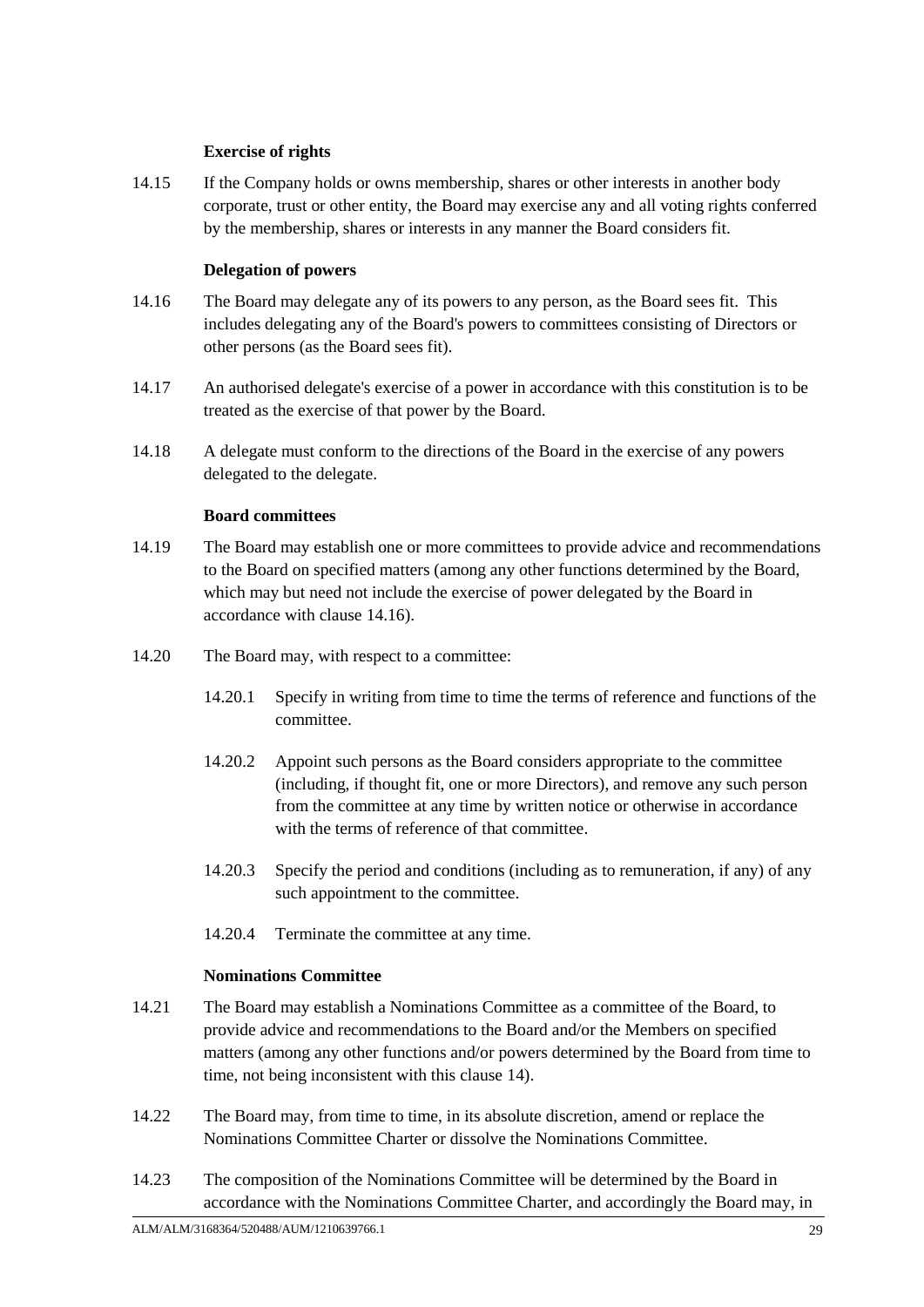its absolute discretion, determine from time to time whether Members will be entitled to appoint any members of the Nominations Committee.

- 14.24 The Board may from time to time, in its absolute discretion, determine whether or not the Nominations Committee will exercise any delegated authority in accordance with clause [14.16.](#page-32-0)
- 14.25 All references to the Nominations Committee in this constitution (other than in this clause [14](#page-30-0) and clause [22.1\)](#page-39-0) will be of no force or effect:
	- 14.25.1 Until such time as the Board has established the Nominations Committee in accordance with clause [14.21.](#page-32-1)
	- 14.25.2 If the Nominations Committee has been dissolved.

### **Proceedings of committees**

14.26 Except as provided in a direction of the Board (including if applicable the terms of reference of the relevant committee), the meetings and proceedings of a committee formed by the Directors and/or other persons must be governed by the provisions of this constitution, in so far as they are applicable, as if meetings and proceedings of the committee are meetings and proceedings of the Board.

#### **Validity of acts of Directors etc**

14.27 All acts done by a Board meeting or of a committee of (or including) Directors or by a person acting as a Director are valid even if it is later discovered that there is a defect in the appointment of a person to be a Director or a member of the committee or that they or any of them were disqualified or were not entitled to vote.

#### **Minutes**

- 14.28 The Board must cause minutes of all proceedings of general meetings, of Board meetings and of subcommittees formed by the Directors to be entered, within one month after the relevant meeting is held, in books kept for the purpose.
- 14.29 The Board must cause all minutes, except resolutions in writing treated as determinations of the Board, to be signed by the chairperson of the meeting at which the proceedings took place or by the chairperson of the next succeeding meeting.

# **Resolution in writing**

- 14.30 A resolution in writing signed by all Directors entitled to vote on the resolution (excluding Directors who have requested and been given leave of absence by the Board) is to be treated as a determination of the Board passed at a Board meeting duly convened and held.
	- 14.30.1 A resolution in writing may consist of several documents in like form, each signed by one or more Directors and if so signed it takes effect on the latest date on which a Director signs one of the documents.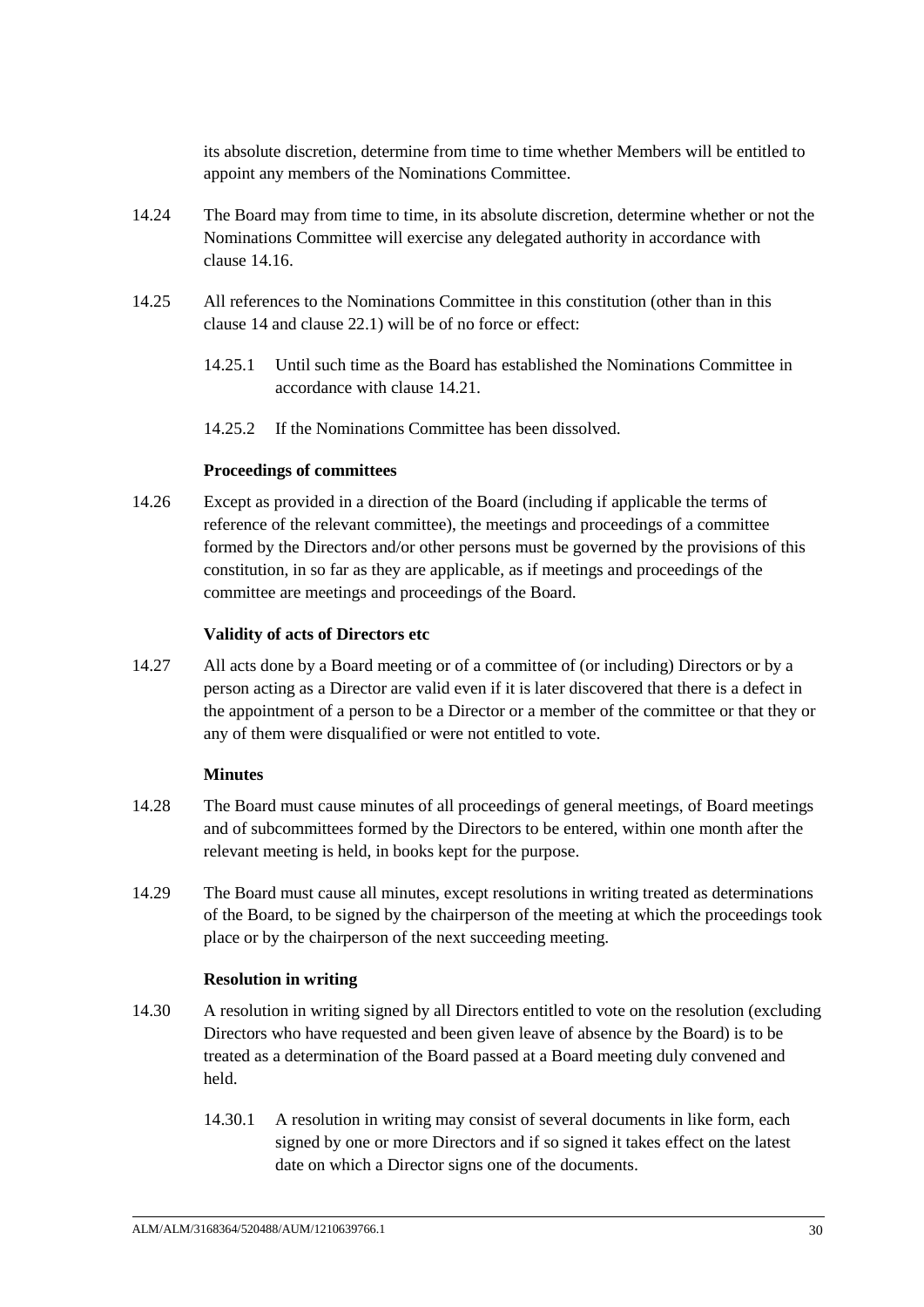14.30.2 In relation to a resolution in writing a document generated by electronic means which purports to be a facsimile of a resolution of Directors is to be treated as a resolution in writing and a document bearing a facsimile of a signature is to be treated as signed.

# **15 SECRETARY**

- 15.1 The Board may appoint one or more Secretaries and may at any time terminate the appointment or appointments.
- 15.2 The Board may determine the terms and conditions of appointment of a Secretary, including remuneration. Any one of the Secretaries may carry out any act or deed required by this constitution, the Corporations Act or by any other statute to be carried out by the secretary of the Company.

# **16 INDEMNITY AND INSURANCE**

# **Indemnity**

16.1 Every officer and past officer of the Company may be indemnified by the Company, to the fullest extent permitted by law, against a liability incurred by that person as an officer of the Company or a subsidiary of the Company, including without limitation legal costs and expenses incurred in defending an action.

# **Insurance premiums**

16.2 The Company may pay the premium on a contract insuring a person who is or has been an officer of the Company to the fullest extent permitted by law.

# <span id="page-34-0"></span>**17 SEALS AND EXECUTION OF DOCUMENTS**

# **Custody of Seal**

17.1 If the Company has one, the Board must provide for the safe custody of the Seal.

#### **Execution of documents**

- 17.2 The Company may execute a document by affixing the Seal to the document where the fixing of the Seal is witnessed by any of the following:
	- 17.2.1 By two Directors.
	- 17.2.2 By a Director and the Secretary.
	- 17.2.3 By a Director and some other person appointed by the Directors for the purpose.
- 17.3 Nothing in this clause [17](#page-34-0) limits the manner in which the Company may execute a document without the use of a Seal.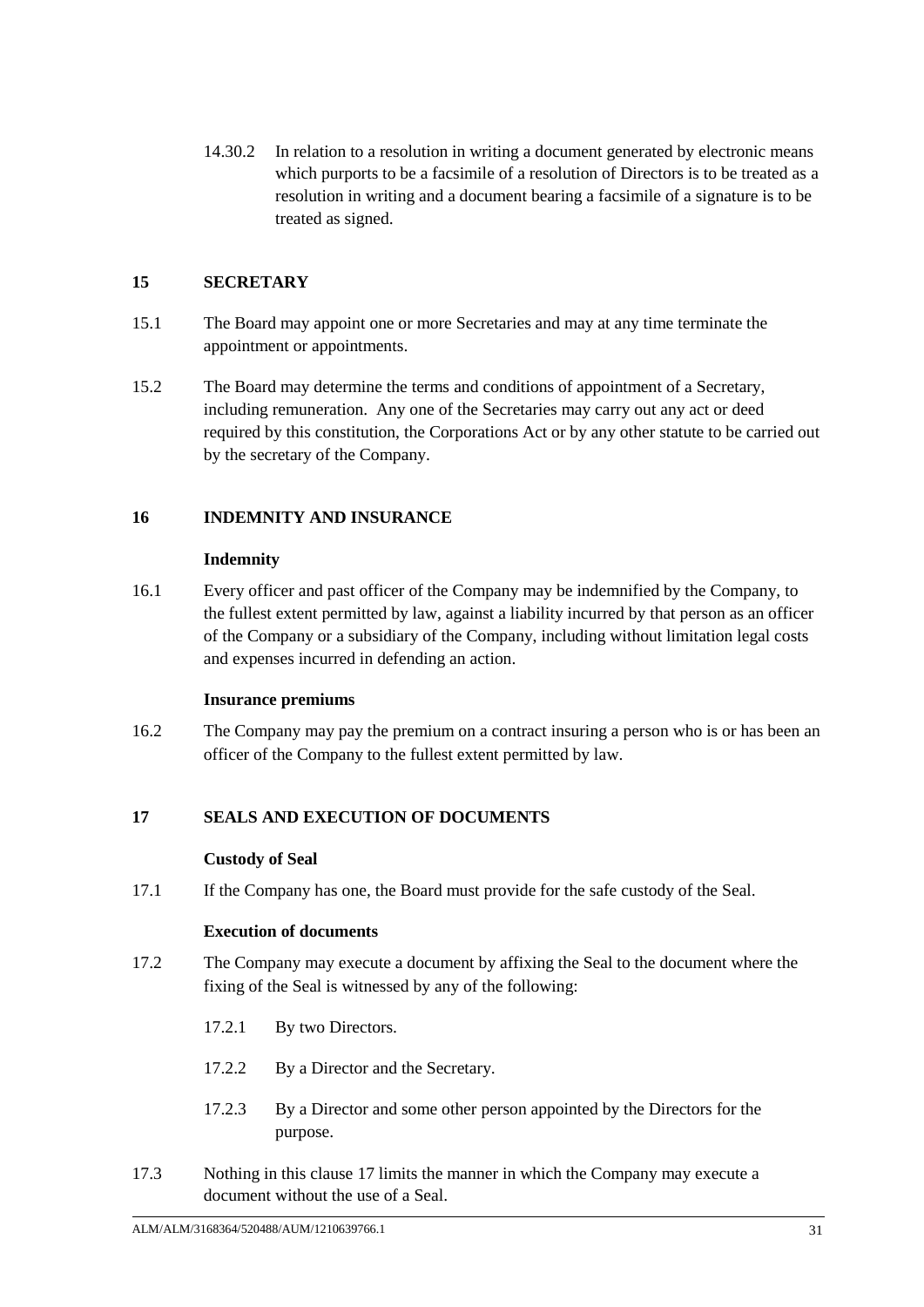# **Official seals**

17.4 The Company may have for use in place of the Seal outside the jurisdiction where the Seal is kept one or more official seals, to be used in accordance with procedures approved by the Board.

# <span id="page-35-0"></span>**18 GIFT FUND REQUIREMENTS**

### **Company to maintain a Gift Fund**

18.1 The Company must maintain a Gift Fund in accordance with this clause [18](#page-35-0) for so long as it seeks or has obtained endorsement as a DGR from the Australian Taxation Office, or the Company is named as a DGR in ITAA 97.

# **Rules applying to the Gift Fund**

- <span id="page-35-1"></span>18.2 The following rules apply to any Gift Fund established and maintained by the Company:
	- 18.2.1 The Gift Fund must have a name.
	- 18.2.2 The Company must maintain sufficient documents to provide evidence of the Gift Fund's purpose and operations.
	- 18.2.3 The Company must maintain a separate bank account for the Gift Fund.
	- 18.2.4 The following must be credited to the Gift Fund:
		- (a) All gifts of money or property to the Company for the Principal Purpose.
		- (b) All money or property received by the Company because of those gifts.
	- 18.2.5 No other money or property may be credited to the Gift Fund.
	- 18.2.6 The Company must use any gifts, money or property of the kind referred to in clause [18.2.4](#page-35-1) only for the Principal Purpose.

# **Winding up of Gift Fund**

<span id="page-35-2"></span>18.3 Despite clause [19,](#page-36-0) if the Gift Fund is wound up or the Company ceases to be a DGR for any reason, any surplus assets of the Gift Fund remaining after the payment of liabilities attributable to it must be transferred to a charitable fund, authority or institution to which income tax deductible gifts can be made. For the avoidance of doubt, if a Gift Fund operated by the Company is wound up but the Company remains a DGR and operates any other gift fund in accordance with this clause [18,](#page-35-0) any surplus assets of the Gift Fund that is being wound up may be transferred to any other charitable gift fund operated by the Company.

# **Definitions**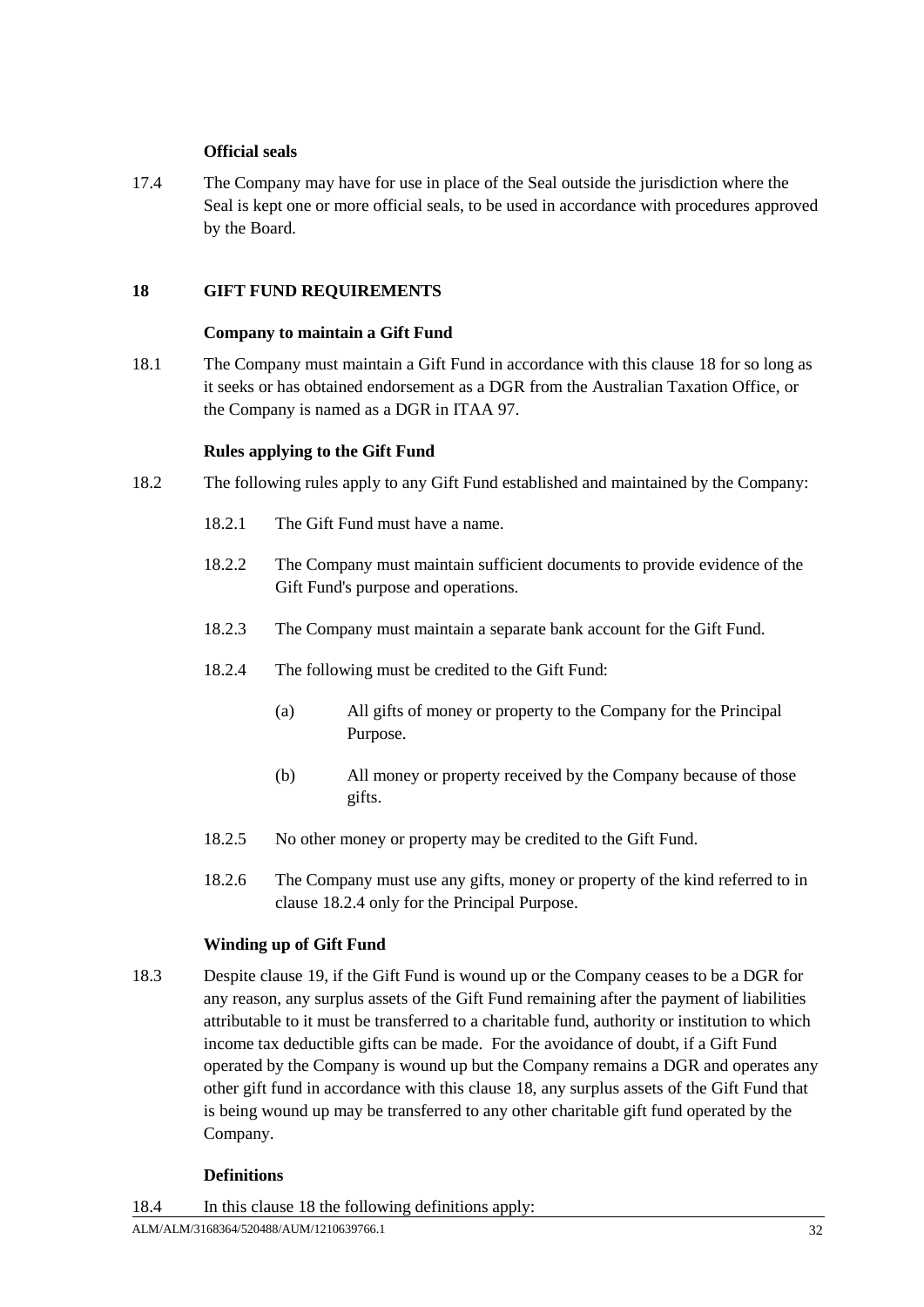**DGR** means a 'deductible gift recipient' within the meaning of section 30-227 of ITAA 97.

**Gift Fund** means a fund that is maintained for the Principal Purpose.

**ITAA 97** means *Income Tax Assessment Act 1997* (Cth).

**Principal Purpose** means the purposes of the Company as reflected in the objects of the Company specified in clause [2,](#page-4-0) or any of those purposes.

# <span id="page-36-0"></span>**19 SURPLUS ASSETS ON WINDING UP OR DISSOLUTION**

- 19.1 Subject always to clause [18.3,](#page-35-2) upon the winding up or dissolution of the Company, any remaining property after satisfaction of all debts and liabilities, will not be paid to or distributed among the Members, but will be given or transferred to some other charitable institution or company which satisfies both of the following requirements:
	- 19.1.1 It has objects similar to the objects of the Company.
	- 19.1.2 Its constituent documents prohibit the distribution of its income and property among its members on terms substantially to the effect of clause [6.](#page-10-0)
- 19.2 This is to be determined by ordinary resolution of the Members in general meeting at or before the time of winding up or dissolution of the Company and, in default of any such determination, by the Supreme Court of the State or Territory in which the Office is located.

#### **20 ACCOUNTS, AUDIT AND RECORDS**

#### **Accounts**

20.1 The Board must cause proper accounting and other records to be kept in accordance with the ACNC Act or as otherwise required by law.

#### **Reports**

- 20.2 To the extent required by the ACNC Act or as otherwise required by law, the Board must cause the Company to:
	- 20.2.1 prepare financial reports;
	- 20.2.2 prepare directors' reports;
	- 20.2.3 notify each Member of the Member's right to receive reports from the Company; and
	- 20.2.4 provide Members with reports, in a form and within such timeframe,

as required by the ACNC Act or otherwise required by law.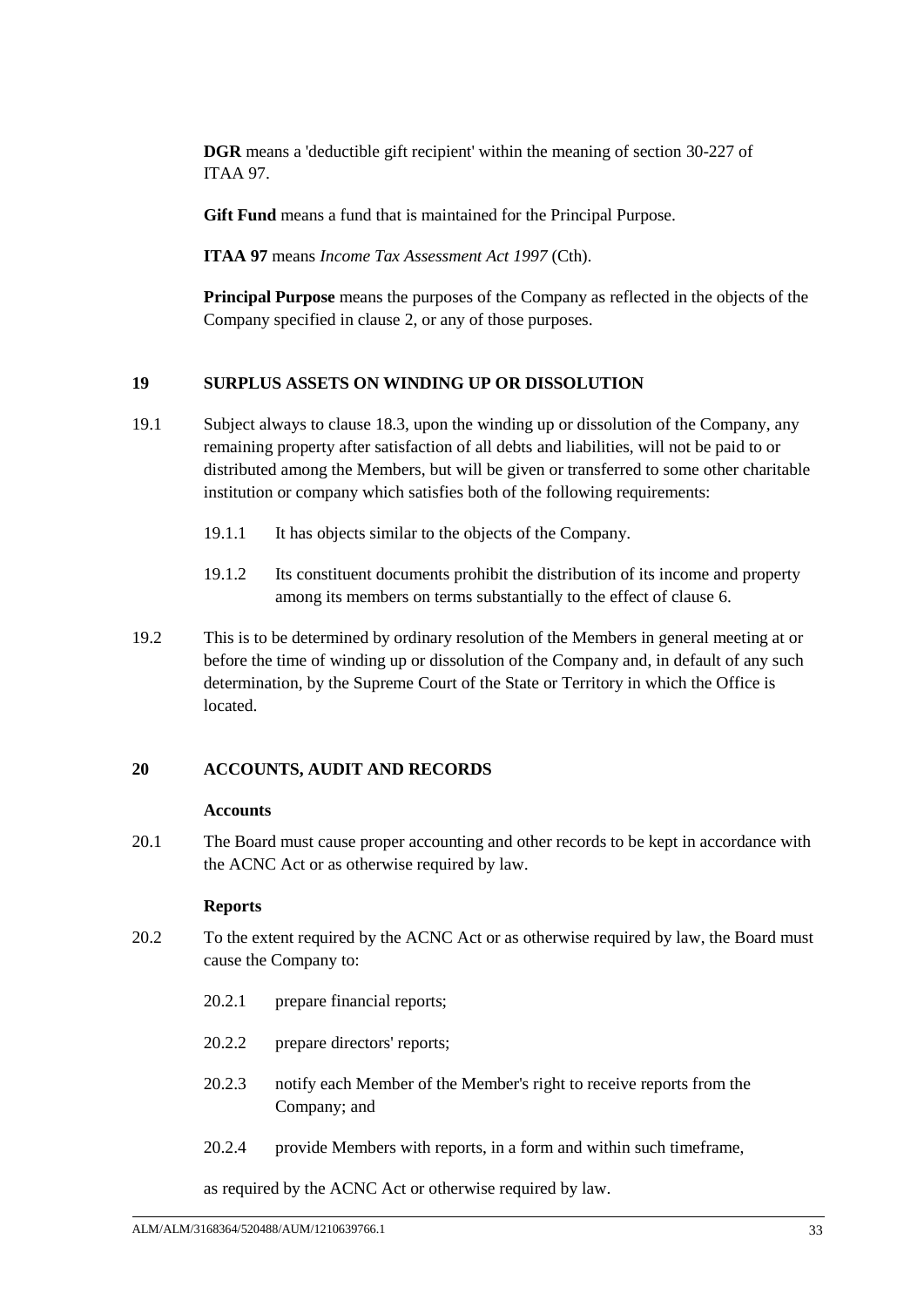# **Audit**

20.3 A registered company auditor must be appointed. The remuneration of the auditor must be fixed and the auditor's duties regulated in accordance with the ACNC Act or as otherwise required by law.

# **Rights of inspection**

- <span id="page-37-0"></span>20.4 Subject to the Corporations Act:
	- 20.4.1 The Board may determine whether and to what extent, and at what times and places and under what conditions, the accounting records and other documents of the Company or any of them are open to the inspection of Members, and a Member does not have the right to inspect any document of the Company except as provided by law or authorised by the Board or by the Company in general meeting.
	- 20.4.2 Despite clause [20.4.1,](#page-37-0) the Board may refuse access to a document where the Board (acting reasonably) considers that such access would or would be likely to cause the Company to lose the benefit of any form of evidentiary privilege, including legal professional privilege.

# **21 NOTICES**

# **Persons authorised to give notices**

- 21.1 A notice by either the Company or a Member in connection with this constitution may be given on behalf of the Company or Member by a solicitor, director, company secretary or other authorised officer of the Company or Member.
- 21.2 The signature of a person on a notice given by the Company may be written, printed or stamped.

# **Method of giving notices**

- 21.3 In addition to the method for giving notices permitted by statute, a notice by the Company or a Member in connection with this constitution may be given to the addressee by any of the following means:
	- 21.3.1 By delivering it to a street address of the addressee.
	- 21.3.2 By sending it by prepaid ordinary post (airmail if outside Australia) to a street or postal address of the addressee.
	- 21.3.3 By sending it by facsimile or email to the facsimile number or email address of the addressee.

# **Addresses for giving notices to Members**

21.4 The street address or postal address of a Member is the street or postal address of the Member shown in the Register.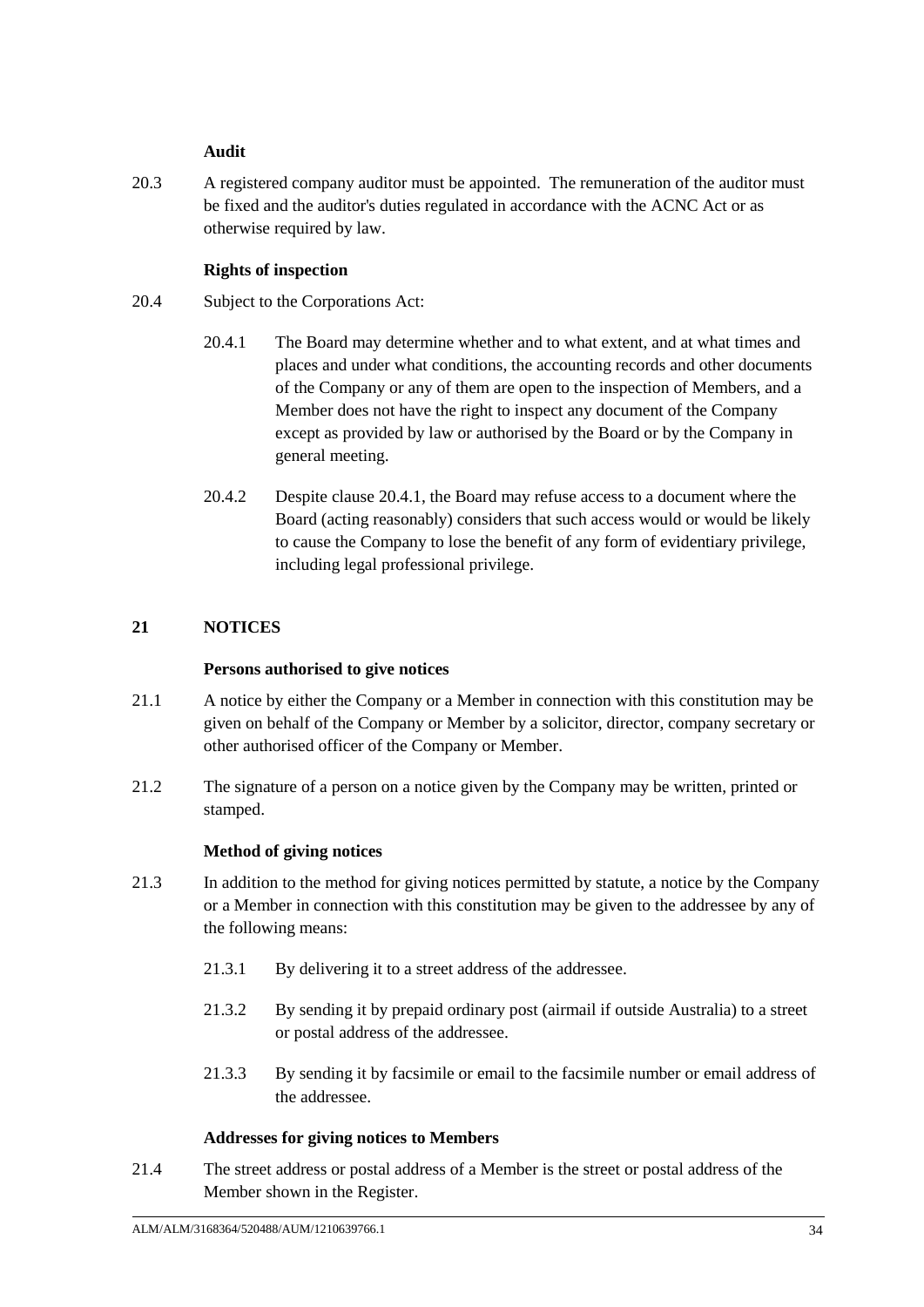21.5 The facsimile number or email address of a Member is the number which the Member may specify by written notice to the Company as the facsimile number or email address to which notices may be sent to the Member.

### **Address for giving notices to the Company**

- 21.6 The street and postal address of the Company is the Office.
- Company may specify by written notice to the Members as the facsimile number or email 21.7 The facsimile number or email address of the Company is the number which the address to which notices may be sent to the Company.

#### **Time notice of meeting is given**

- 21.8 A notice of meeting given in accordance with this constitution is to be taken as given, served and received at the following times:
	- 21.8.1 If delivered in writing to the street address of the addressee, at the time of delivery.
	- 21.8.2 If it is sent by post to the street or postal address of the addressee, on the business day after posting.
	- 21.8.3 If sent by facsimile or email to the facsimile number or email address of the addressee, at the time transmission is completed.

#### **Time other notices are given**

- 21.9 A notice given in accordance with this constitution is to be taken as given, served and received at the following times:
	- 21.9.1 If delivered in writing to the street address of the addressee, at the time of delivery.
	- 21.9.2 If it is sent by post to the street or postal address of the addressee, on the  $2<sup>nd</sup>$  (5<sup>th</sup>) if outside Australia) business day after posting.
	- 21.9.3 If sent by facsimile or email to the facsimile number or email address of the addressee, at the time transmission is completed.

#### **Proof of giving notices**

- 21.10 The sending of a notice by facsimile or email and the time of completion of transmission may be proved conclusively by production of the relevant one of the following:
	- 21.10.1 A transmission report by the facsimile machine from which the notice was transmitted which indicates that a facsimile of the notice was sent in its entirety to the facsimile number of the addressee.
	- 21.10.2 A print out of an acknowledgment of receipt of the email or equivalent proof that the email was successfully transmitted.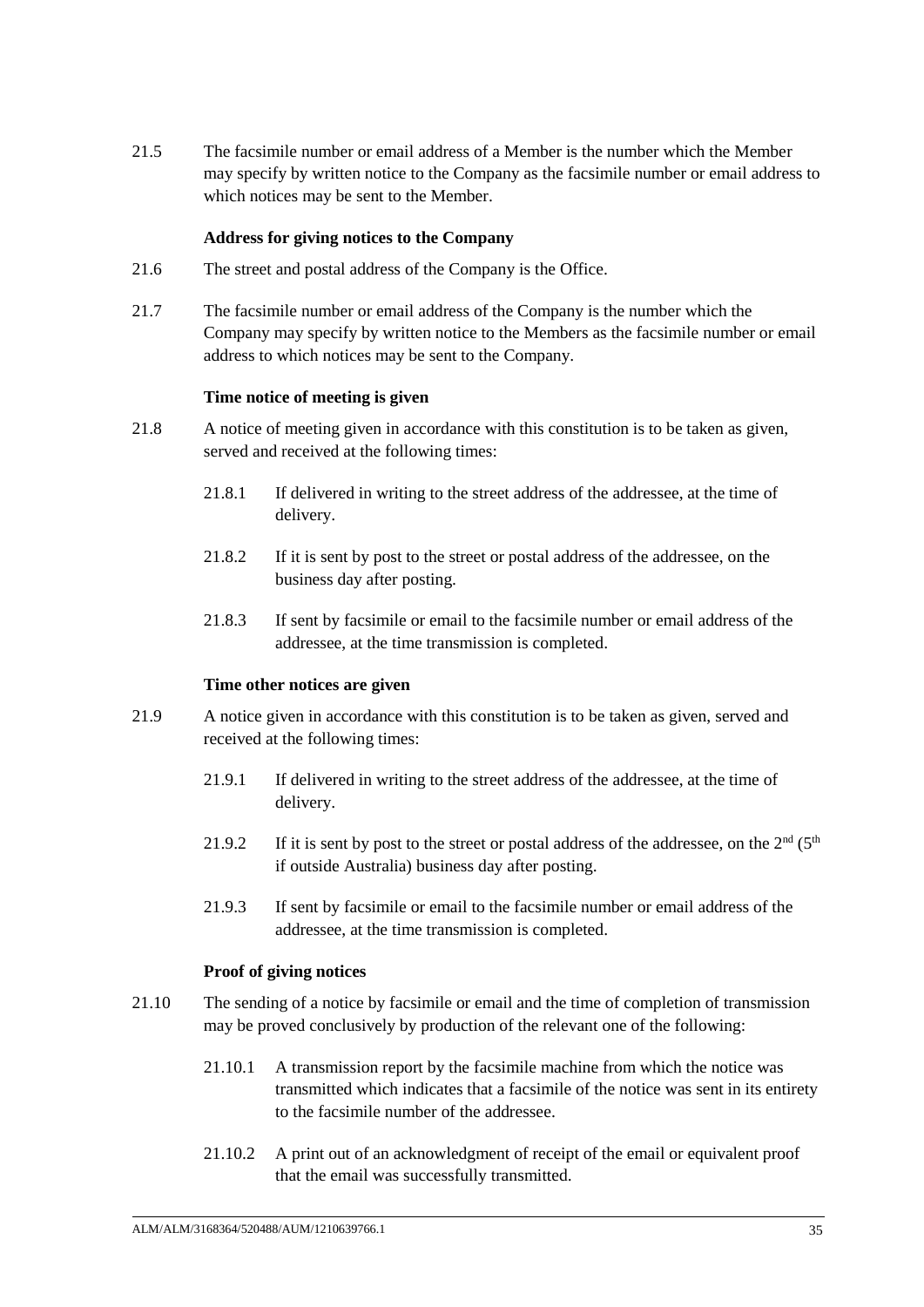#### **Persons entitled to notice of meeting**

- 21.11 Notice of every general meeting must be given by a method authorised by this constitution to all of the following persons:
	- 21.11.1 Every Member.
	- 21.11.2 Every Director.
	- 21.11.3 The auditor for the time being of the Company, if any.
- 21.12 No other person is entitled to receive notices of general meetings.

### **22 DEFINITIONS AND INTERPRETATION**

#### **Definitions**

<span id="page-39-0"></span>22.1 In this constitution the following definitions apply:

**ACNC** means the Australian Charities and Not-for-profits Commission.

**ACNC Act** means the *Australian Charities and Not-for-profits Commission Act 2012* (Cth) and for the avoidance of doubt includes any 'governance standards' prescribed under any related regulations.

**AGM** means an annual general meeting of the Company.

**Approved Candidate** means a person whose candidacy for election as a Director has been approved by the Board in accordance with clause [11.17.4\(c\).](#page-27-0)

**Associated Party** means each of the following:

- (a) The Company.
- (b) Any Related Body Corporate of the Company.
- (c) Any other body corporate, trust or entity promoted by the Company or in which the Company has an interest of any kind.

**Ballot** means Members voting on a proposed resolution or other question by means of a ballot conducted in accordance with clause [8.](#page-15-0)

**Board** means Directors acting as the board of the Company.

**Chair** means the Director elected under clause [14.7](#page-31-0) to preside as chairperson at Board meetings for the time being.

**Company** means Wentworth Healthcare Limited ACN 155 904 975 which may trade as 'Nepean Blue Mountains Medicare Local' or such other name as the Board may choose from time to time.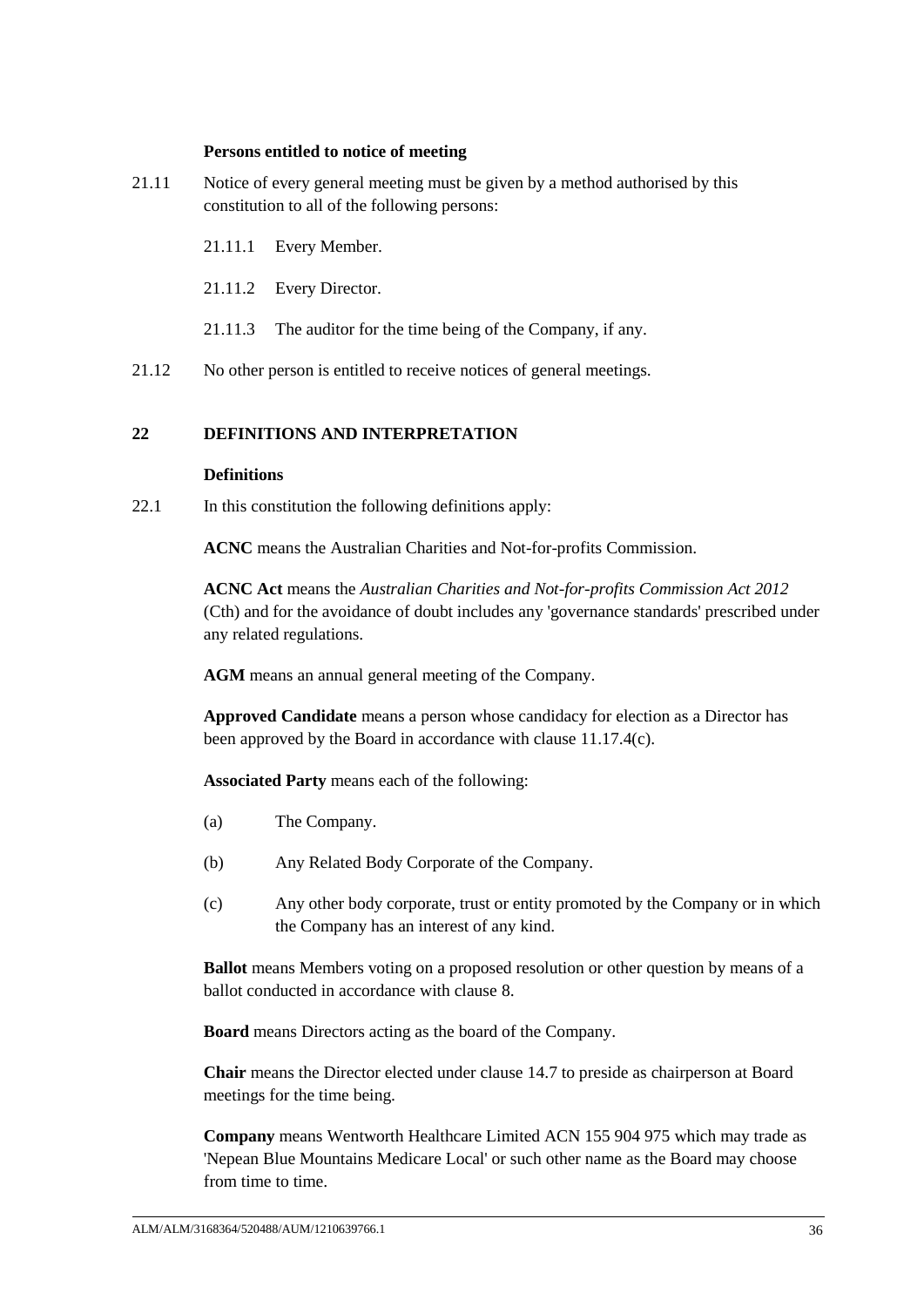**Corporations Act** means the *Corporations Act 2001* (Cth).

**Director** means a person occupying the position of a director of the Company.

**Fifth AGM** means the fifth annual general meeting of the Company, anticipated to be held during the 2016 calendar year.

**First AGM** means the first annual general meeting of the Company, anticipated to be held during the 2012 calendar year.

**Fourth AGM** means the fourth annual general meeting of the Company, anticipated to be held during the 2015 calendar year.

**Initial Appointed Director** means a Director appointed by the Board in accordance with clause [11.19](#page-28-0) prior to the First AGM.

**Initial Director** means a Director who is identified in the application to register the Company as having consented to become a Director upon its incorporation.

**Initial Member** means a Member who was a Member at the time of the Company's registration.

**Insolvency Event** means, in relation to a Member, anything that reasonably indicates that there is a significant risk that the Member is or will become unable to pay its debts as they fall due. This includes any of the following (as applicable):

- (a) A meeting of the Member's creditors being called or held.
- (b) An application is presented or an order is made for the sequestration of the Member's estate.
- (c) A step being taken to wind the Member up.
- (d) A step being taken to have a receiver, receiver and manager, administrator, liquidator or provisional liquidator appointed to the Member or any of its assets or such an appointment taking place.
- (e) The Member entering into any type of agreement, composition or arrangement with, or assignment for, the benefit of all or any of its creditors.
- (f) The Member ceases or threatens to cease to carry on its main business.

**Member** means a person whose name is entered in the Register as a member of the Company.

**Nominations Committee** means a committee that may be established by the Board in accordance with clause [14.21.](#page-32-1)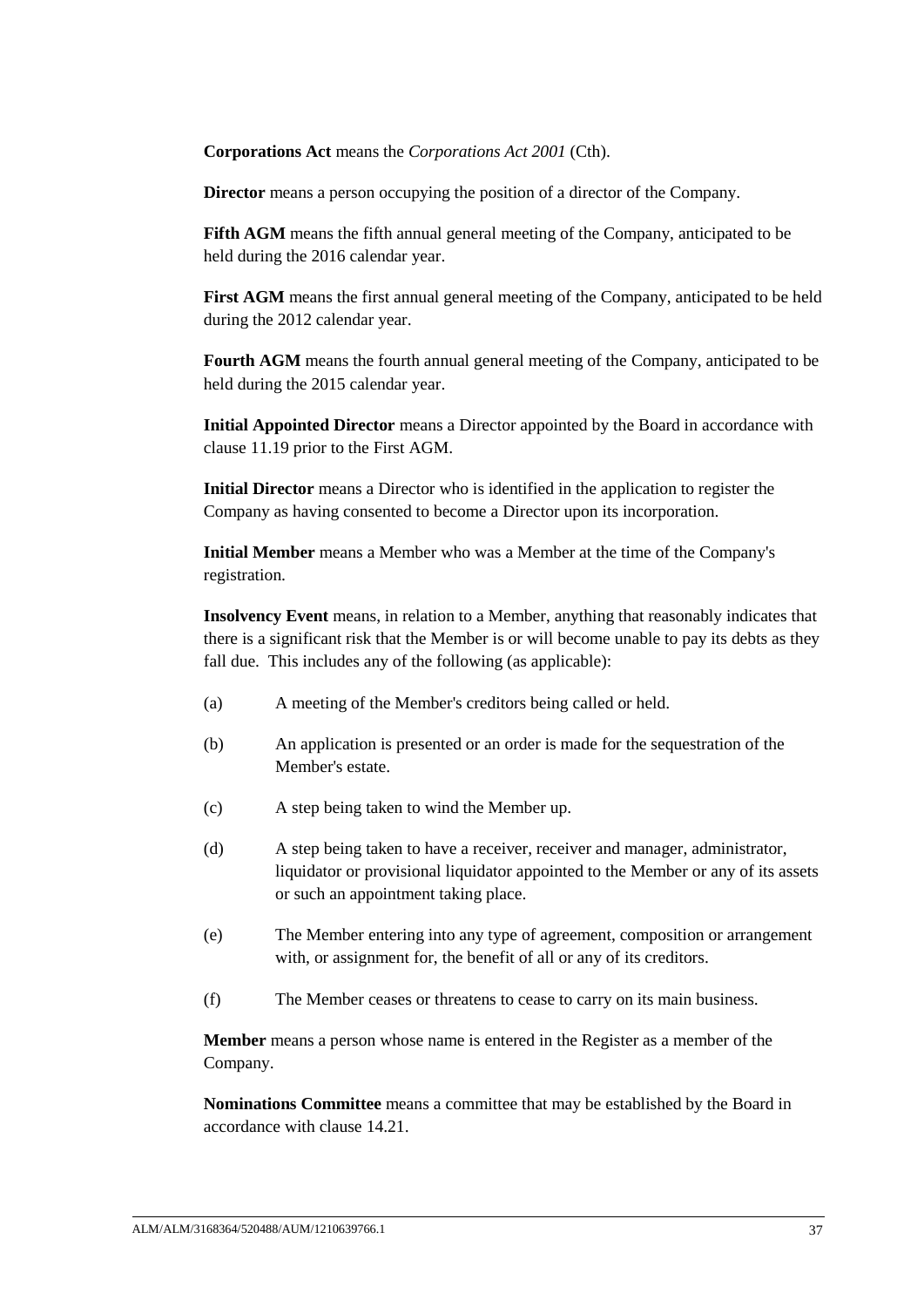**Nominations Committee Charter** means a document setting out the terms of reference of the Nominations Committee, as may be amended, revoked or replaced from time to time by the Board in accordance with clause [14.22.](#page-32-2)

**Non-Member Stakeholder** has the meaning given in clause [10.1.](#page-20-1)

**Office** means the registered office of the Company.

**Organisation** means a single legal person that is not a natural person. For the avoidance of doubt, this includes a company registered under the Corporations Act and an incorporated association or other body corporate established or registered under another Act of Parliament, but excludes a partnership, trust, unincorporated association, sole trader or other individual human being.

**Polling Date** means the date by which completed Ballot papers must be received by the applicable returning officer under the terms of the relevant Ballot, as determined in accordance with clause [8.](#page-15-0)

### **Primary Health Care** means:

- (a) the entry point or first level of care to the health care system for individuals, the family and community; and
- (b) a particular approach to care which is concerned with continuing care, accessibility, community involvement and collaboration between sectors.

**Region** means the applicable geographic region in which the Company conducts its core activities, as may be determined by the Board from time to time. Broadly speaking, this is the Nepean Blue Mountains region in New South Wales covering the Blue Mountains, Hawkesbury, Lithgow and Penrith local government areas.

**Register** means the register of Members kept by the Company under the Corporations Act.

**Registered Entity** means an entity that is registered under the ACNC Act.

**Related Body Corporate** has the meaning given in the Corporations Act.

**Seal** means, if the Company has one, the common seal of the Company.

**Second AGM** means the second annual general meeting of the Company, anticipated to be held during the 2013 calendar year.

**Secretary** means a person appointed to perform the duties of a secretary of the Company.

**Sixth AGM** means the sixth annual general meeting of the Company, anticipated to be held during the 2017 calendar year.

**Skills Matrix** means the matrix of competencies, skills and/or experience or equivalent document (if any) adopted by the Board from time to time that specifies the desired range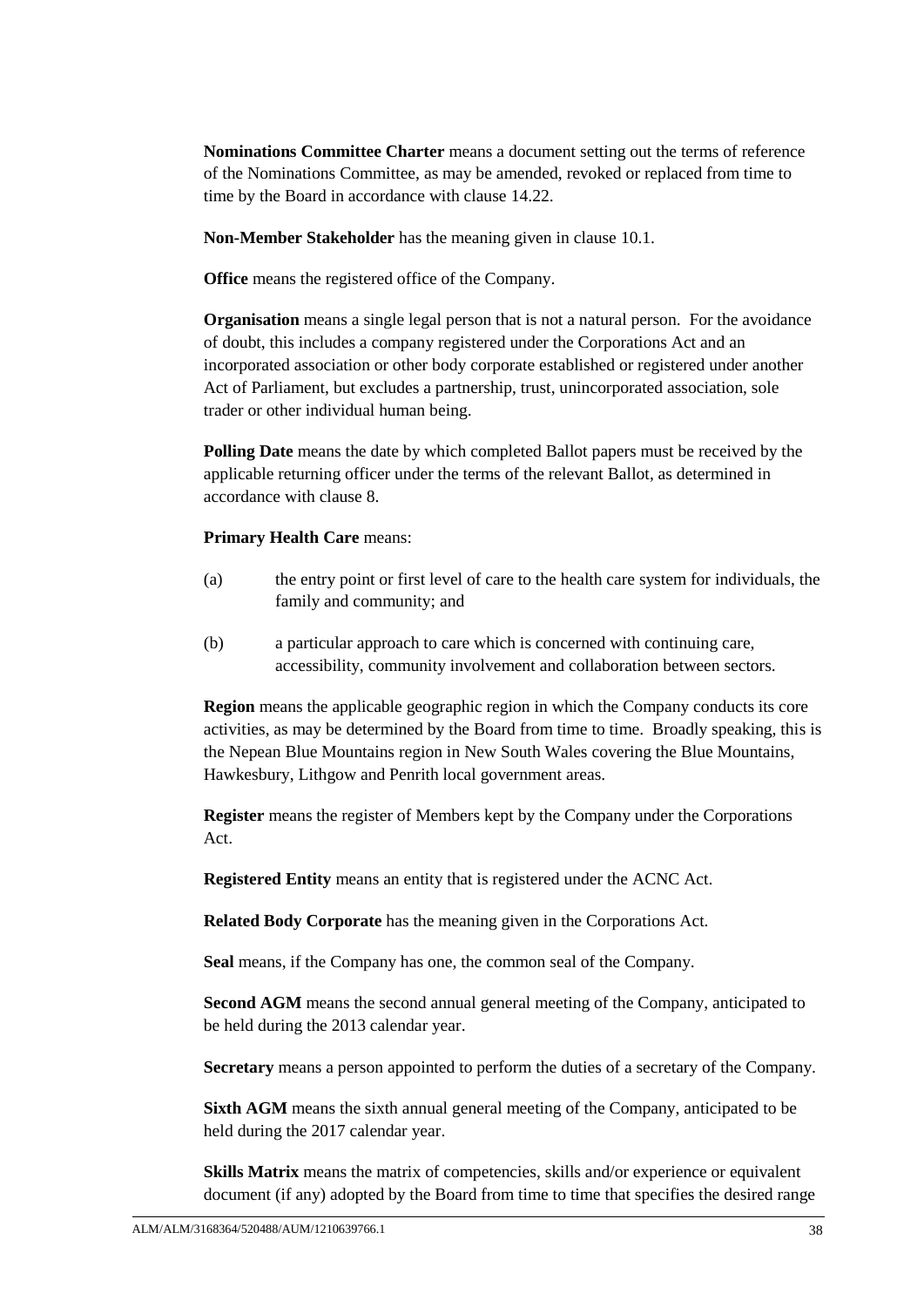of competencies, skills and/or experience to be demonstrated by the Directors and the Board for the time being, taking into account the Company's needs and objectives and other relevant matters at the time.

### **Termination Event** means:

- (c) An Insolvency Event occurs in respect of the Member.
- (d) If a Member is a body corporate, the deregistration or other dissolution of that Member.

**Third AGM** means the third annual general meeting of the Company, anticipated to be held during the 2014 calendar year.

**Valid Nomination** has the meaning set out in clause [11.17.4\(b\).](#page-27-2)

### **Interpretation**

- 22.2 In this constitution, unless the context otherwise requires:
	- 22.2.1 A reference to any law or legislation or legislative provision includes any statutory modification, amendment or re-enactment, and any subordinate legislation or regulations issued under that legislation or legislative provision, in either case whether before, on or after the date of this constitution.
	- 22.2.2 A reference to any agreement or document is to that agreement or document as amended, novated, supplemented or replaced from time to time.
	- 22.2.3 A reference to a clause, part, schedule or attachment is a reference to a clause, part, schedule or attachment of or to this constitution (however, a schedule or attachment does not form part of this constitution).
	- 22.2.4 Where a word or phrase is given a defined meaning another part of speech or other grammatical form in respect of that word or phrase has a corresponding meaning.
	- 22.2.5 A word which indicates the singular indicates the plural, a word which indicates the plural indicates the singular, and a reference to any gender indicates the other genders.
	- 22.2.6 An expression importing a natural person includes any company, trust, partnership, joint venture, association, body corporate or public authority.
	- 22.2.7 A reference to 'dollars' or '\$' means Australian dollars.
	- 22.2.8 References to the word 'include' or 'including', or to the word 'exclude' or 'excluding', are to be interpreted without limitation.
	- 22.2.9 Headings are inserted for convenience only and do not affect the interpretation of this constitution.